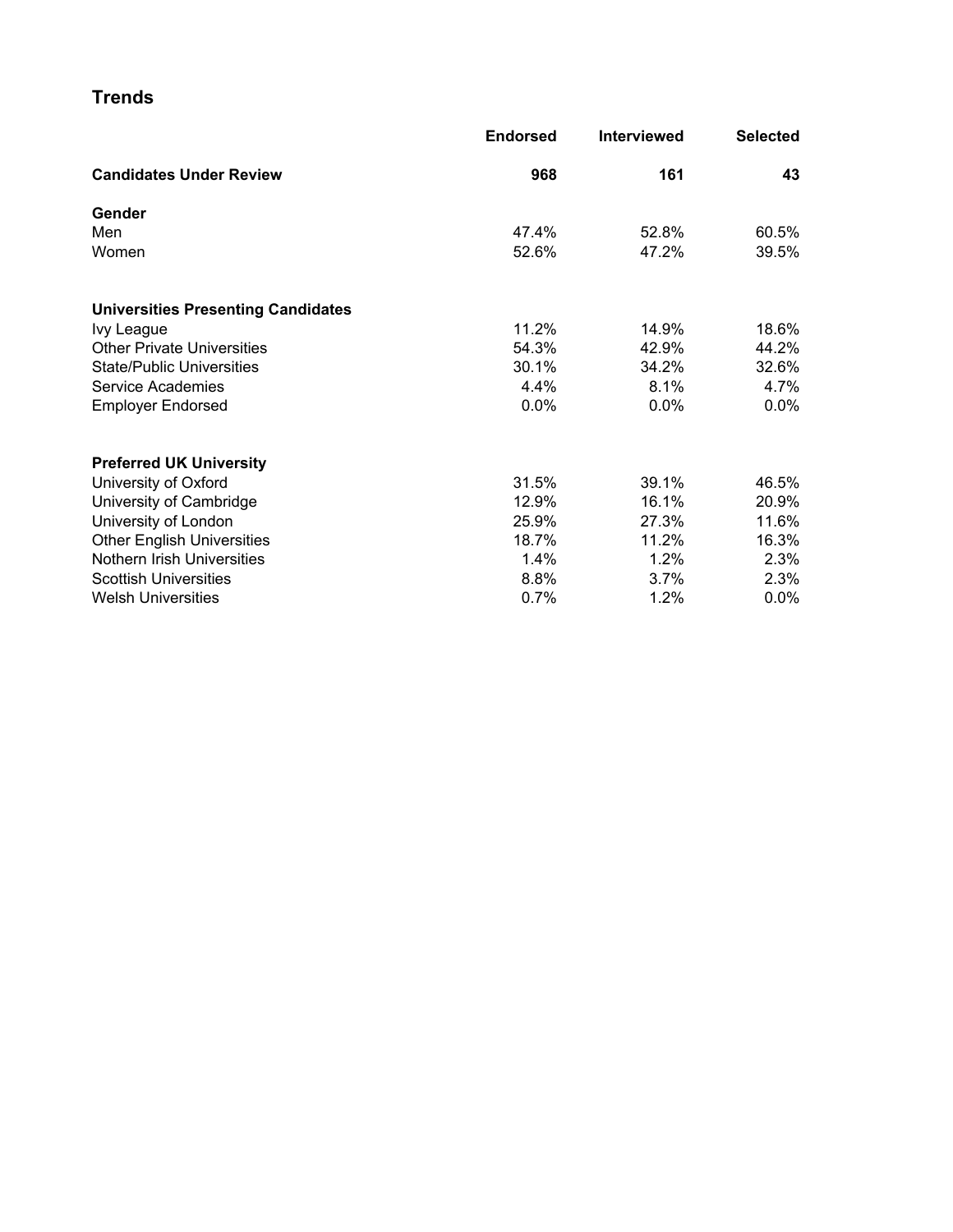### **Comparisons**

|                                           |       | <b>Endorsed</b>    |       |       |         |
|-------------------------------------------|-------|--------------------|-------|-------|---------|
|                                           | 2002  | 2003               | 2004  | 2005  | 2006    |
| Gender                                    |       |                    |       |       |         |
| Men                                       | 48.2% | 49.3%              | 51.0% | 48.1% | 47.4%   |
| Women                                     | 51.8% | 50.7%              | 49.0% | 51.9  | 52.6%   |
|                                           |       |                    |       |       |         |
| <b>Universities Presenting Candidates</b> |       |                    |       |       |         |
| Ivy League                                | 17.4% | 15.7%              | 16.0% | 11.8% | 11.2%   |
| <b>Other Private Universities</b>         | 47.4% | 48.2%              | 41.8% | 52.2% | 54.3%   |
| <b>State/Public Universities</b>          | 30.1% | 31.8%              | 37.4% | 30.1% | 30.1%   |
| <b>Service Academies</b>                  | 4.9%  | 4.3%               | 4.8%  | 5.4%  | 4.4%    |
| <b>Employer Endorsed</b>                  | 0.4%  | 0.0%               | 0.0%  | 0.5%  | 0.0%    |
| <b>Preferred UK University</b>            |       |                    |       |       |         |
| University of Oxford                      | 35.4% | 31.2%              | 32.3% | 32.0% | 31.5%   |
| University of Cambridge                   | 13.8% | 11.4%              | 12.7% | 13.0% | 12.9%   |
| University of London                      | 17.3% | 20.9%              | 22.6% | 25.7% | 25.9%   |
| <b>Other English Universities</b>         | 21.6% | 14.4%              | 20.9% | 19.3% | 18.7%   |
| Nothern Irish Universities                | 1.0%  | 0.6%               | 1.6%  | 0.9%  | 1.4%    |
| <b>Scottish Universities</b>              | 10.0% | 5.1%               | 8.8%  | 7.6%  | 8.8%    |
| <b>Welsh Universities</b>                 | 1.0%  | 0.3%               | 1.3%  | 1.5%  | 0.7%    |
|                                           |       | <b>Interviewed</b> |       |       |         |
|                                           | 2002  | 2003               | 2004  | 2005  | 2006    |
| Gender                                    |       |                    |       |       |         |
| Men                                       | 56.5% | 56.1%              | 61.0% | 52.5% | 52.8%   |
| Women                                     | 43.5% | 43.9%              | 39.0% | 47.5% | 47.2%   |
| <b>Universities Presenting Candidates</b> |       |                    |       |       |         |
| Ivy League                                | 23.0% | 15.3%              | 18.2% | 16.9% | 14.9%   |
| <b>Other Private Universities</b>         | 40.4% | 36.5%              | 41.5% | 47.5% | 42.9%   |
| <b>State/Public Universities</b>          | 29.2% | 40.9%              | 32.1% | 26.3% | 34.2%   |
| <b>Service Academies</b>                  | 7.5%  | 7.3%               | 8.2%  | 8.1%  | 8.1%    |
| <b>Employer Endorsed</b>                  | 0.0%  | 0.0%               | 0.0%  | 1.3%  | $0.0\%$ |
| <b>Preferred UK University</b>            |       |                    |       |       |         |
| University of Oxford                      | 44.7% | 35.0%              | 34.6% | 49.4% | 39.1%   |
| University of Cambridge                   | 14.9% | 14.0%              | 20.8% | 16.3% | 16.1%   |
| University of London                      | 13.0% | 22.3%              | 22.6% | 20.0% | 27.3%   |
| <b>Other English Universities</b>         | 21.1% | 11.5%              | 15.7% | 9.4%  | 11.2%   |
| Nothern Irish Universities                | 0.6%  | 0.0%               | 2.5%  | 1.3%  | 1.2%    |
| <b>Scottish Universities</b>              | 5.6%  | 5.1%               | 3.1%  | 3.8%  | 3.7%    |
| <b>Welsh Universities</b>                 | 0.0%  | 0.0%               | 0.6%  | 0.0%  | 1.2%    |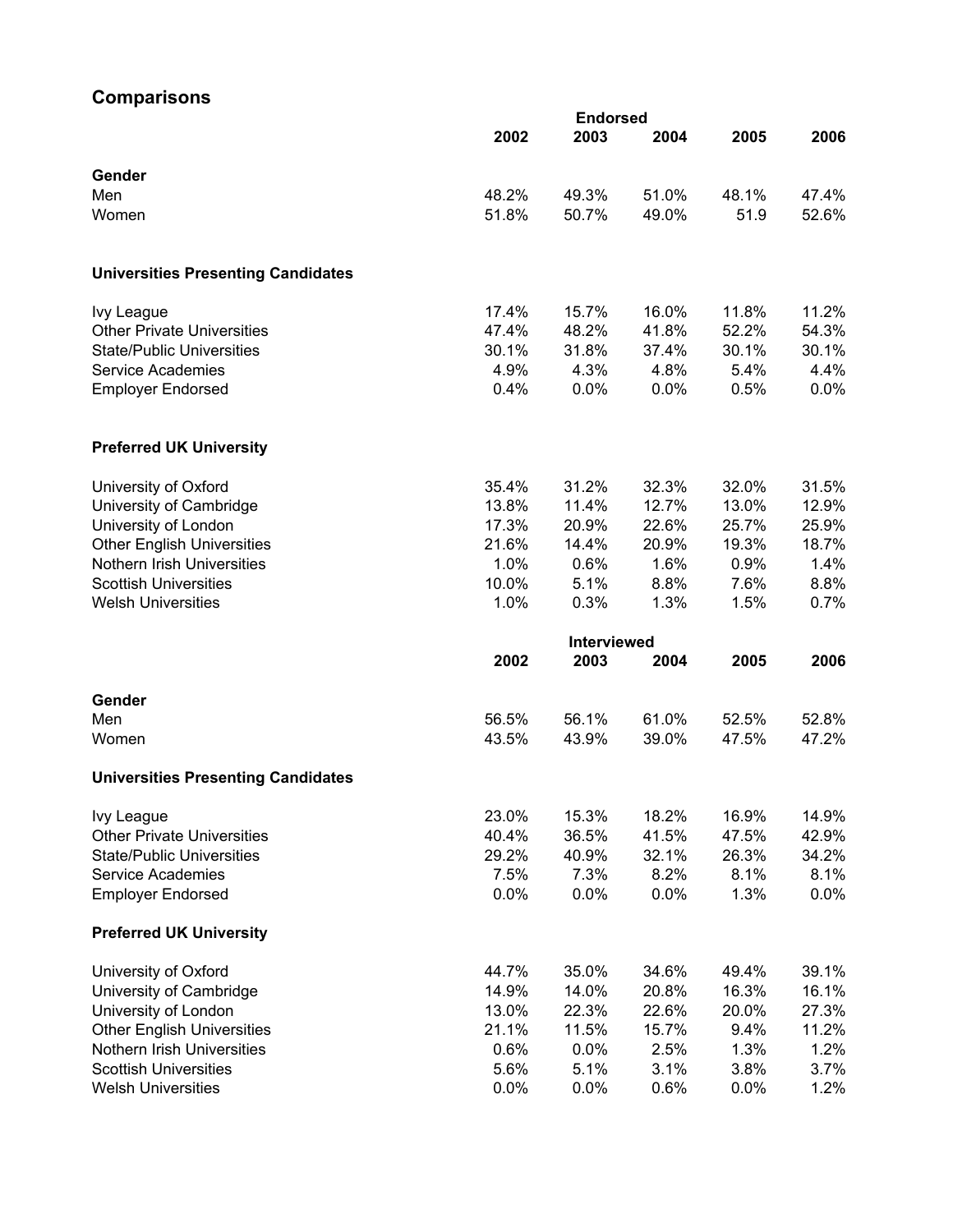|                                           | <b>Selected</b> |         |       |         |         |  |  |  |  |
|-------------------------------------------|-----------------|---------|-------|---------|---------|--|--|--|--|
|                                           | 2002            | 2003    | 2004  | 2005    | 2006    |  |  |  |  |
| Gender                                    |                 |         |       |         |         |  |  |  |  |
| Men                                       | 55.0%           | 67.5%   | 65.9% | 53.5%   | 60.5%   |  |  |  |  |
| Women                                     | 45.0%           | 32.5%   | 34.1% | 46.5%   | 39.5%   |  |  |  |  |
| <b>Universities Presenting Candidates</b> |                 |         |       |         |         |  |  |  |  |
| Ivy League                                | 30.0%           | 15.0%   | 9.1%  | 16.3%   | 18.6%   |  |  |  |  |
| <b>Other Private Universities</b>         | 35.0%           | 40.0%   | 50.0% | 48.8%   | 44.2%   |  |  |  |  |
| <b>State/Public Universities</b>          | 22.5%           | 40.0%   | 31.8% | 20.9%   | 32.6%   |  |  |  |  |
| <b>Service Academies</b>                  | 12.5%           | 5.0%    | 9.1%  | 9.3%    | 4.7%    |  |  |  |  |
| <b>Employer Endorsed</b>                  | 0.0%            | 0.0%    | 0.0%  | 4.7%    | $0.0\%$ |  |  |  |  |
| <b>Preferred UK University</b>            |                 |         |       |         |         |  |  |  |  |
| University of Oxford                      | 47.5%           | 42.5%   | 27.3% | 44.2%   | 46.5%   |  |  |  |  |
| University of Cambridge                   | 17.5%           | 12.5%   | 13.6% | 20.9%   | 20.9%   |  |  |  |  |
| University of London                      | 17.5%           | 22.5%   | 38.6% | 23.3%   | 11.6%   |  |  |  |  |
| <b>Other English Universities</b>         | 7.5%            | 7.5%    | 11.4% | 9.3%    | 16.3%   |  |  |  |  |
| Nothern Irish Universities                | 1.0%            | 0.0%    | 1.6%  | $0.0\%$ | 2.3%    |  |  |  |  |
| <b>Scottish Universities</b>              | 10.0%           | 5.0%    | 4.5%  | 2.3%    | 2.3%    |  |  |  |  |
| <b>Welsh Universities</b>                 | 0.0%            | $0.0\%$ | 2.3%  | $0.0\%$ | 0.0%    |  |  |  |  |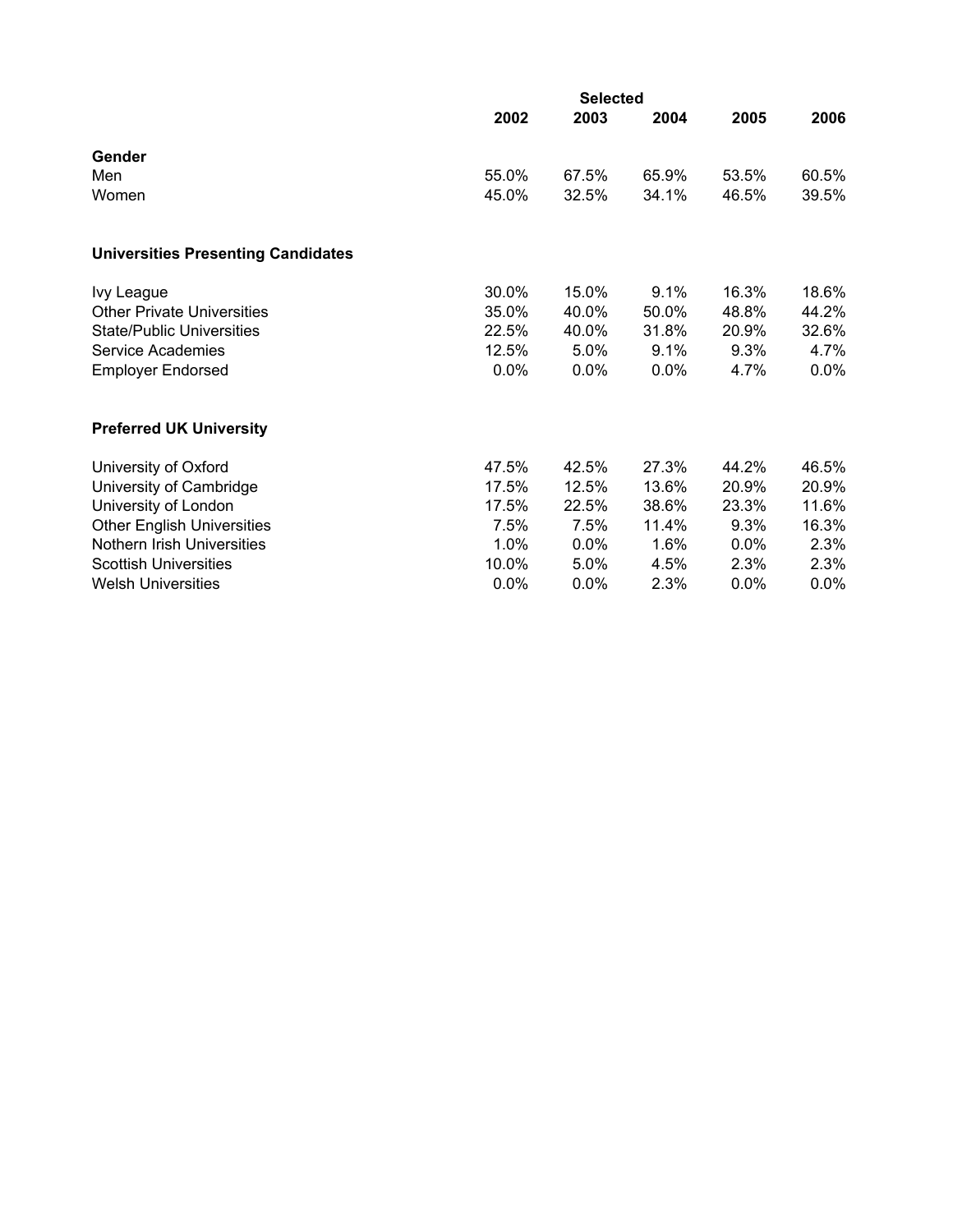### **Total Number of Endorsed**

|                                                         | ATL                     | <b>BOS</b>     | <b>CHIG</b>    | DC                   | HOU                             | LA                   | NΥ             | SF                   | <b>TOTAL</b> |
|---------------------------------------------------------|-------------------------|----------------|----------------|----------------------|---------------------------------|----------------------|----------------|----------------------|--------------|
| <b>BY REGION</b><br>% of national pool                  | 100<br>10.3%            | 105<br>10.8%   | 218<br>22.5%   | 85<br>8.8%           | 122<br>12.6%                    | 93<br>9.6%           | 154<br>15.9%   | 91<br>9.4%           | 968          |
| <b>GENDER</b>                                           |                         |                |                |                      |                                 |                      |                |                      |              |
| Men                                                     | 51                      | 38             | 100            | 45                   | 63                              | 42                   | 82             | 38                   | 459          |
| % of regional pool<br>% of national pool                | 51.0%<br>5.3%           | 36.2%<br>3.9%  | 45.9%<br>10.3% | 52.9%<br>4.6%        | 51.6%<br>6.5%                   | 45.2%<br>4.3%        | 53.2%<br>8.5%  | 41.8%<br>3.9%        | 47.4%        |
| Women                                                   | 49                      | 67             | 118            | 40                   | 59                              | 51                   | 72             | 53                   | 509          |
| % of regional pool<br>% of national pool                | 49.0%<br>5.1%           | 63.8%          | 54.1%<br>12.2% | 47.1%<br>4.1%        | 48.4%<br>6.1%                   | 54.8%<br>5.3%        | 46.8%<br>7.4%  | 58.2%                | 52.6%        |
|                                                         |                         | 6.9%           |                |                      |                                 |                      |                | 5.5%                 |              |
| UNIVERSITIES PRESENTING CANDIDATES                      |                         |                |                |                      |                                 |                      |                |                      |              |
| <b>Ivy League</b>                                       | 6                       | 29             | 16             | 16                   | 5                               | 8                    | 19             | 9                    | 108          |
| % of regional pool<br>% of national pool                | 6.0%<br>0.6%            | 27.6%<br>3.0%  | 7.3%<br>1.7%   | 18.8%<br>1.7%        | 4.1%<br>0.5%                    | 8.6%<br>0.8%         | 12.3%<br>2.0%  | 9.9%<br>0.9%         | 11.2%        |
| <b>Other Private Universities</b>                       | 53                      | 56             | 124            | 41                   | 56                              | 44                   | 105            | 47                   | 526          |
| % of regional pool                                      | 53.0%                   | 53.3%          | 56.9%          | 48.2%                | 45.9%                           | 47.3%                | 68.2%          | 51.6%                |              |
| % of national pool                                      | 5.5%                    | 5.8%           | 12.8%          | 4.2%                 | 5.8%                            | 4.5%                 | 10.8%          | 4.9%                 | 54.3%        |
| <b>State/Public Universities</b><br>% of regional pool  | 36<br>36.0%             | 13<br>12.4%    | 71<br>32.6%    | 24<br>28.2%          | 51<br>41.8%                     | 39<br>41.9%          | 23<br>14.9%    | 34<br>37.4%          | 291          |
| % of national pool                                      | 3.7%                    | 1.3%           | 7.3%           | 2.5%                 | 5.3%                            | 4.0%                 | 2.4%           | 3.5%                 | 30.1%        |
| <b>Service Academies</b>                                | 5                       | $\overline{7}$ | 7              | 4                    | 10                              | 2                    | 7              | 1                    | 43           |
| % of regional pool<br>% of national pool                | 5.0%<br>0.5%            | 6.7%<br>0.7%   | 3.2%<br>0.7%   | 4.7%<br>0.4%         | 8.2%<br>1.0%                    | 2.2%<br>0.2%         | 4.5%<br>0.7%   | 1.1%<br>0.1%         | 4.4%         |
| <b>Employer Endorsed</b>                                | 0                       | 0              | 0              | 0                    | 0                               | 0                    | 0              | 0                    | 0            |
| % of regional pool                                      | 0.0%                    | 0.0%           | 0.0%           | 0.0%                 | 0.0%                            | 0.0%                 | 0.0%           | 0.0%                 |              |
| % of national pool                                      | 0.0%                    | 0.0%           | 0.0%           | $0.0\%$              | 0.0%                            | 0.0%                 | 0.0%           | 0.0%                 | 0.0%         |
| PREFERRED UK UNIVERSITY                                 |                         |                |                |                      |                                 |                      |                |                      |              |
| <b>University of Oxford</b>                             | 24                      | 30             | 81             | 32                   | 44                              | 23                   | 47             | 24                   | 305          |
| % of regional pool<br>% of national pool                | 24.0%<br>2.5%           | 28.6%<br>3.1%  | 37.2%<br>8.4%  | 37.6%<br>3.3%        | 36.1%<br>4.5%                   | 24.7%<br>2.4%        | 30.5%<br>4.9%  | 26.4%<br>2.5%        | 31.5%        |
| <b>University of Cambridge</b>                          | 12                      | 16             | 16             | 13                   | 8                               | 16                   | 31             | 13                   | 125          |
| % of regional pool                                      | 12.0%                   | 15.2%          | 7.3%           | 15.3%                | 6.6%                            | 17.2%                | 20.1%          | 14.3%                |              |
| % of national pool                                      | 1.2%                    | 1.7%           | 1.7%           | 1.3%                 | 0.8%                            | 1.7%                 | 3.2%           | 1.3%                 | 12.9%        |
| <b>University of London</b><br>% of regional pool       | 32<br>32.0%             | 31<br>29.5%    | 50<br>22.9%    | 21<br>24.7%          | 29<br>23.8%                     | 31<br>33.3%          | 39<br>25.3%    | 18<br>19.8%          | 251          |
| % of national pool                                      | 3.3%                    | 3.2%           | 5.2%           | 2.2%                 | 3.0%                            | 3.2%                 | 4.0%           | 1.9%                 | 25.9%        |
| <b>Other English Universities</b>                       | 19                      | 15             | 53             | 10                   | 25                              | 14                   | 28             | 17                   | 181          |
| % of regional pool<br>% of national pool                | 19.0%<br>2.0%           | 14.3%<br>1.5%  | 24.3%<br>5.5%  | 11.8%<br>1.0%        | 20.5%<br>2.6%                   | 15.1%<br>1.4%        | 18.2%<br>2.9%  | 18.7%<br>1.8%        | 18.7%        |
|                                                         |                         |                |                |                      |                                 |                      |                |                      |              |
| <b>Nothern Irish Universities</b><br>% of regional pool | $\overline{2}$<br>2.0%  | 3<br>2.9%      | 3<br>1.4%      | $\mathbf{1}$<br>1.2% | $\overline{\mathbf{c}}$<br>1.6% | $\mathbf{1}$<br>1.1% | 1<br>0.6%      | $\mathbf{1}$<br>1.1% | 14           |
| % of national pool                                      | 0.2%                    | 0.3%           | 0.3%           | 0.1%                 | 0.2%                            | 0.1%                 | 0.1%           | 0.1%                 | 1.4%         |
| <b>Scottish Universities</b>                            | 9                       | 9              | 14             | 8                    | 14                              | $\overline{7}$       | $\overline{7}$ | 17                   | 85           |
| % of regional pool<br>% of national pool                | 9.0%<br>0.9%            | 8.6%<br>0.9%   | 6.4%<br>1.4%   | 9.4%<br>0.8%         | 11.5%<br>1.4%                   | 7.5%<br>0.7%         | 4.5%<br>0.7%   | 18.7%<br>1.8%        | 8.8%         |
| <b>Welsh Universities</b>                               | $\overline{\mathbf{c}}$ | $\mathbf{1}$   | 1              | 0                    | 0                               | $\mathbf{1}$         | 1              | $\mathbf{1}$         | 7            |
| % of regional pool                                      | 2.0%                    | 1.0%           | 0.5%           | 0.0%                 | 0.0%                            | 1.1%                 | 0.6%           | 1.1%                 |              |
| % of national pool                                      | 0.2%                    | 0.1%           | 0.1%           | 0.0%                 | 0.0%                            | 0.1%                 | 0.1%           | 0.1%                 | 0.7%         |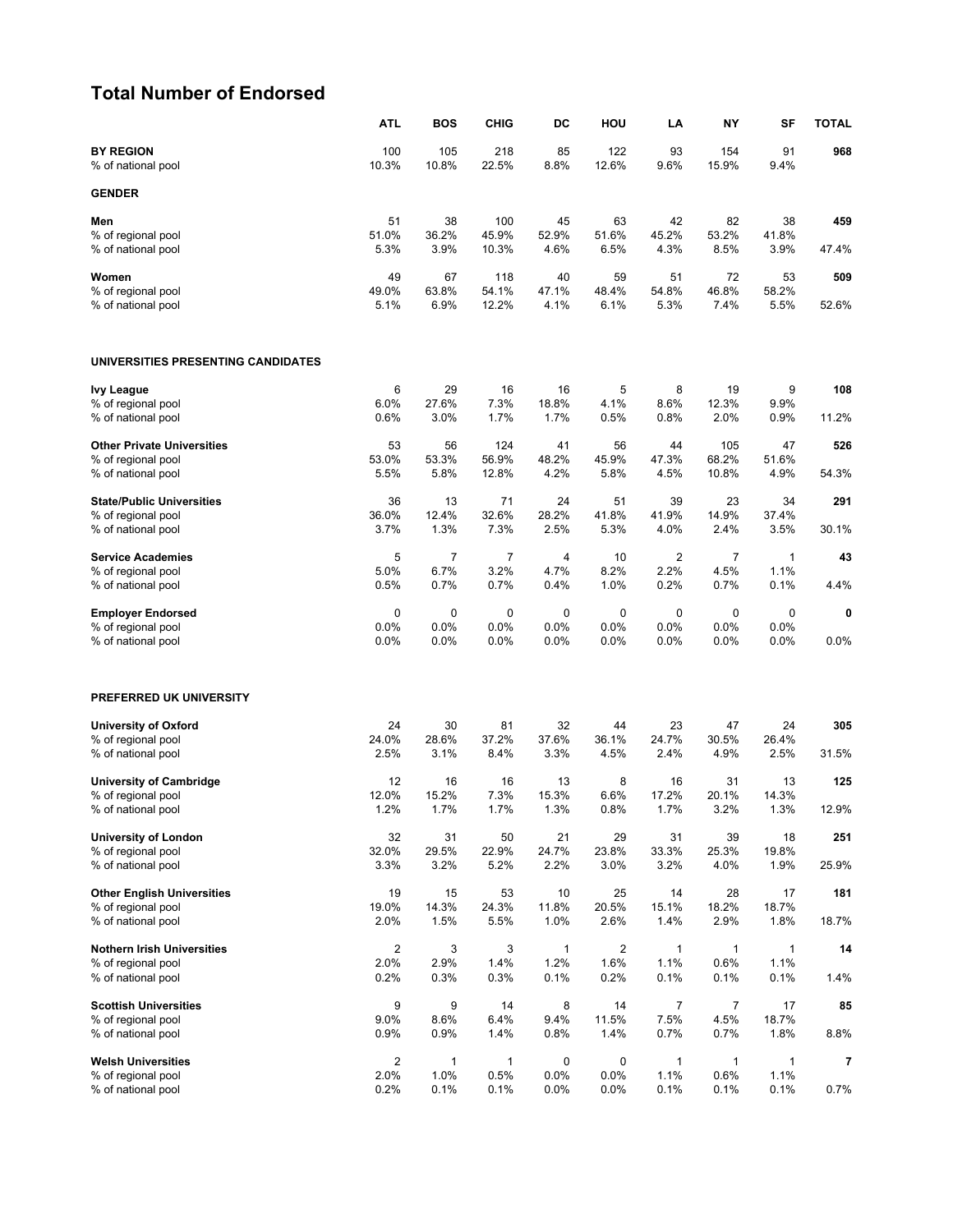# **Universities Presenting Candidates - Endorsed**

|                                                                               | <b>ATL</b>              | <b>BOS</b>              | <b>CHIG</b>      | DC                         | HOU               | LA                  | NY               | SF                         | <b>TOTAL</b>                 |
|-------------------------------------------------------------------------------|-------------------------|-------------------------|------------------|----------------------------|-------------------|---------------------|------------------|----------------------------|------------------------------|
|                                                                               |                         |                         |                  |                            |                   |                     |                  |                            |                              |
| <b>ALABAMA</b>                                                                |                         |                         |                  |                            |                   |                     |                  |                            |                              |
| <b>Auburn University</b>                                                      | 1                       | 0                       | 0                | 0                          | 0                 | 0                   | 0                | 0                          | 1                            |
| Samford University                                                            | 1                       | 0                       | 0                | 0                          | 0                 | 0                   | 0                | 0                          | 1                            |
| Troy State University - Main Campus                                           | $\overline{\mathbf{c}}$ | 0                       | 0                | 0                          | 0                 | 0                   | 0                | $\mathbf 0$                | $\mathbf 2$                  |
| University of Alabama - Birmingham                                            | $\overline{2}$<br>3     | $\mathbf 0$<br>0        | 0<br>0           | 0<br>0                     | 0<br>0            | 0<br>0              | $\mathbf 0$<br>0 | $\mathbf 0$<br>$\mathbf 0$ | $\overline{\mathbf{2}}$<br>3 |
| University of Alabama - Tuscaloosa<br>University of Montevallo                | $\mathbf{1}$            | $\mathbf 0$             | $\mathbf 0$      | 0                          | 0                 | 0                   | $\mathbf 0$      | $\mathbf 0$                | 1                            |
|                                                                               |                         |                         |                  |                            |                   |                     |                  |                            |                              |
| <b>ALASKA</b>                                                                 |                         |                         |                  |                            |                   |                     |                  |                            |                              |
| University of Alaska - Fairbanks                                              | 0                       | 0                       | 0                | 0                          | 0                 | 0                   | 0                | 1                          | 1                            |
| <b>ARIZONA</b>                                                                |                         |                         |                  |                            |                   |                     |                  |                            |                              |
| Arizona State University                                                      | 0                       | $\mathbf 0$             | 0                | 0                          | 0                 | 3                   | 0                | $\mathbf 0$                | 3                            |
| <b>Grand Canyon University</b>                                                | 0                       | 0                       | 0                | 0                          | 0                 | 1                   | 0                | $\mathbf 0$                | 1                            |
| Northern Arizona University                                                   | 0                       | 0                       | 0                | 0                          | 0                 | 1                   | 0                | 0                          | 1                            |
| University of Arizona<br>University of Phoenix                                | 0<br>0                  | 0<br>0                  | 0<br>0           | 0<br>$\mathbf 0$           | 0<br>1            | 3<br>0              | 0<br>0           | 0<br>$\mathbf 0$           | 3<br>1                       |
|                                                                               |                         |                         |                  |                            |                   |                     |                  |                            |                              |
| <b>ARKANSAS</b>                                                               |                         |                         |                  |                            |                   |                     |                  |                            |                              |
| <b>Harding University</b>                                                     | 0                       | 0                       | 0                | 0                          | 1                 | 0                   | 0                | 0                          | 1                            |
| <b>Hendrix College</b>                                                        | 0<br>0                  | 0                       | 0<br>0           | 0                          | 3<br>7            | 0                   | 0                | 0                          | 3                            |
| University of Arkansas - Fayetteville<br>University of Arkansas - Little Rock | 0                       | 0<br>0                  | 0                | 0<br>0                     | 1                 | 0<br>0              | $\mathbf 0$<br>0 | 0<br>$\mathbf 0$           | $\overline{\mathbf{7}}$<br>1 |
| University of the Ozarks                                                      | 0                       | 0                       | 0                | $\mathbf 0$                | 1                 | 0                   | 0                | $\mathbf 0$                | 1                            |
|                                                                               |                         |                         |                  |                            |                   |                     |                  |                            |                              |
| <b>CALIFORNIA</b>                                                             |                         |                         |                  |                            |                   |                     |                  |                            |                              |
| <b>Biola University</b>                                                       | 0                       | 0                       | 0                | 0                          | 0                 | 1                   | 0                | 0                          | 1                            |
| California Institute of Technology<br>California State University - Chico     | 0<br>0                  | 0<br>$\mathbf 0$        | 0<br>0           | 0<br>0                     | 0<br>0            | 2<br>0              | 0<br>$\mathbf 0$ | 0<br>$\overline{2}$        | 2<br>$\mathbf 2$             |
| California State University - East Bay                                        | 0                       | 0                       | 0                | 0                          | 0                 | 0                   | 0                | $\mathbf{1}$               | 1                            |
| California State University - Fullerton                                       | 0                       | 0                       | $\mathbf 0$      | 0                          | 0                 | 1                   | $\mathbf 0$      | $\mathbf 0$                | 1                            |
| California State University - Northridge                                      | 0                       | 0                       | 0                | $\mathbf 0$                | 0                 | 1                   | 0                | $\mathbf 0$                | 1                            |
| California State University - Sacramento                                      | 0                       | 0                       | 0                | 0                          | 0                 | 0                   | $\mathbf 0$      | $\overline{2}$             | $\mathbf 2$                  |
| Claremont McKenna College                                                     | 0                       | 0                       | 0                | 0                          | 0                 | 5                   | 0                | 0                          | 5                            |
| Loyola Marymount University                                                   | 0                       | 0                       | 0                | 0                          | 0                 | 3                   | 0                | 0                          | 3                            |
| <b>National University</b><br>Occidental College                              | 0<br>0                  | 0<br>0                  | 0<br>0           | $\mathbf 0$<br>$\mathbf 0$ | 0<br>1            | 1<br>1              | 0<br>0           | $\mathbf 0$<br>$\mathbf 0$ | 1<br>2                       |
| Pepperdine University                                                         | 0                       | 0                       | 0                | $\mathbf 0$                | 0                 | 1                   | 0                | $\mathbf 0$                | 1                            |
| <b>Pitzer College</b>                                                         | 0                       | 0                       | 0                | 0                          | 1                 | 0                   | 0                | 0                          | 1                            |
| Pomona College                                                                | 0                       | 1                       | 1                | 0                          | 3                 | 2                   | 3                | 0                          | 10                           |
| Santa Clara University                                                        | 0                       | 0                       | 0                | 0                          | 0                 | 0                   | 0                | 1                          | 1                            |
| Scripps College                                                               | 0                       | 0                       | 0                | 0                          | 0                 | 2                   | 0                | $\mathbf 0$                | $\mathbf{2}$                 |
| <b>Stanford University</b>                                                    | 1                       | $\overline{2}$          | 9                | 1                          | 3                 | 4                   | 4                | 11                         | 35                           |
| The Master's College                                                          | 0<br>0                  | 0<br>0                  | $\mathbf 0$<br>0 | $\mathbf 0$<br>0           | 0<br>0            | 0<br>1              | 0<br>0           | $\mathbf{1}$<br>4          | 1<br>5                       |
| University of California - Berkeley<br>University of California - Davis       | 0                       | 0                       | 0                | 0                          | 0                 | 0                   | 0                | $\overline{2}$             | $\mathbf 2$                  |
| University of California - Irvine                                             | 0                       | 0                       | 0                | 0                          | 0                 | 1                   | 0                | 0                          | 1                            |
| University of California - Los Angeles                                        | 0                       | $\Omega$                | $\Omega$         | $\mathbf 0$                | 0                 | 14                  | $\Omega$         | $\mathbf 0$                | 14                           |
| University of California - Riverside                                          | 0                       | 0                       | 0                | $\pmb{0}$                  | 0                 | 1                   | $\pmb{0}$        | 0                          | 1                            |
| University of California - San Diego                                          | 0                       | 0                       | 0                | 0                          | 0                 | 8                   | 0                | 0                          | 8                            |
| University of California - Santa Barbara                                      | 0                       | 0                       | 0                | 0                          | 0                 | 1                   | 0                | 0                          | 1                            |
| University of Redlands                                                        | 0                       | 0                       | 0                | 0                          | 0                 | 1                   | 0                | 0                          | 1                            |
| University of San Francisco<br>University of Southern California              | 0<br>0                  | 0<br>$\mathbf 0$        | 0<br>0           | 0<br>$\pmb{0}$             | 0<br>0            | 0<br>$\overline{7}$ | 0<br>$\mathbf 0$ | 3<br>$\mathbf{1}$          | 3<br>8                       |
|                                                                               |                         |                         |                  |                            |                   |                     |                  |                            |                              |
| <b>COLORADO</b>                                                               |                         |                         |                  |                            |                   |                     |                  |                            |                              |
| Colorado Christian University                                                 | 0                       | $\mathbf 0$             | 1                | 0                          | 0                 | 0                   | 0                | $\mathbf 0$                | 1                            |
| Colorado College                                                              | 0<br>0                  | 0<br>0                  | 0<br>0           | 0<br>0                     | 2<br>$\mathbf{1}$ | 0<br>0              | 0<br>0           | 0<br>0                     | $\mathbf 2$<br>1             |
| Mesa State College<br>United States Air Force Academy                         | 1                       | 1                       | 3                | 0                          | 5                 | 1                   | 2                | 1                          | 14                           |
| University of Colorado System - Boulder                                       | 0                       | $\mathbf 0$             | 0                | 0                          | 4                 | 0                   | $\pmb{0}$        | $\mathbf 0$                | 4                            |
| University of Denver                                                          | 0                       | 0                       | 0                | 0                          | 4                 | 0                   | $\mathbf 0$      | $\mathbf 0$                | 4                            |
| University of Northern Colorado                                               | 0                       | $\mathbf 0$             | 0                | $\mathbf 0$                | $\mathbf{1}$      | 0                   | $\mathbf 0$      | 0                          | 1                            |
| <b>CONNECTICUT</b>                                                            |                         |                         |                  |                            |                   |                     |                  |                            |                              |
| <b>Fairfield University</b>                                                   | 0                       | $\mathbf 0$             | 0                | 0                          | 0                 | 0                   | 1                | $\mathbf 0$                | 1                            |
| University of Connecticut                                                     | 0                       | $\overline{\mathbf{c}}$ | 0                | 0                          | 0                 | 0                   | 0                | 0                          | $\mathbf 2$                  |
| <b>Wesleyan University</b>                                                    | 0                       | $\overline{c}$          | 0                | 0                          | 0                 | 0                   | $\overline{2}$   | 0                          | 4                            |
| <b>Yale University</b>                                                        | 3                       | $\overline{7}$          | 3                | 4                          | 2                 | $\mathbf{1}$        | 6                | $\mathbf{1}$               | 27                           |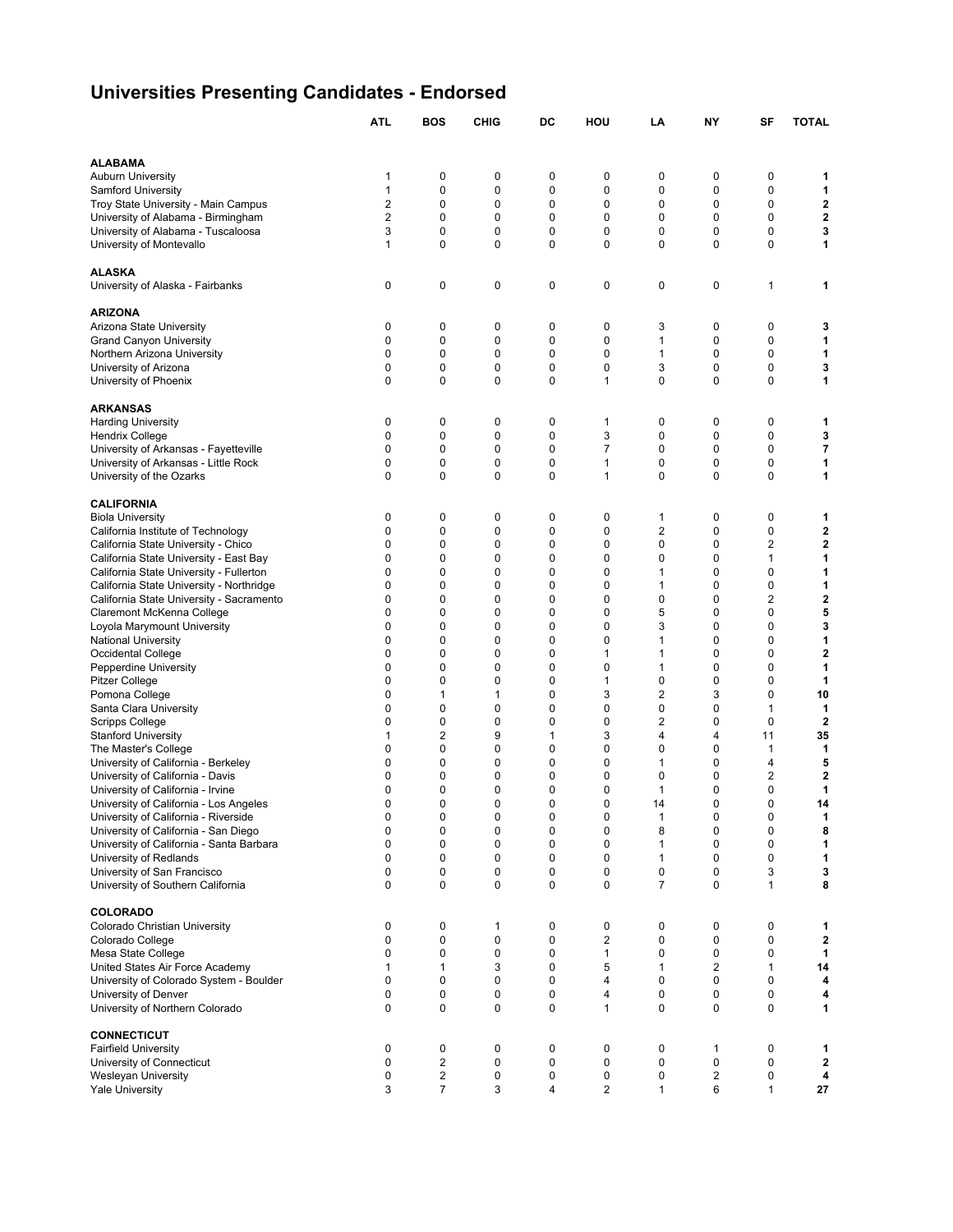|                                                       | <b>ATL</b>          | <b>BOS</b>              | <b>CHIG</b>             | DC          | HOU                        | LA                         | NΥ     | SF           | <b>TOTAL</b> |
|-------------------------------------------------------|---------------------|-------------------------|-------------------------|-------------|----------------------------|----------------------------|--------|--------------|--------------|
| <b>DELAWARE</b><br>University of Delaware             | 0                   | 0                       | 1                       | 2           | 0                          | 0                          | 0      | 0            | 3            |
| <b>DISTRICT OF COLUMBIA</b>                           |                     |                         |                         |             |                            |                            |        |              |              |
| American University                                   | 0                   | 0                       | 0                       | 1           | 0                          | 0                          | 0      | 0            | 1            |
| George Washington University                          | 0                   | 0                       | 1                       | 2           | 1                          | 0                          | 1      | 0            | 5            |
| Georgetown University                                 | 0                   | 1                       | 2                       | 1           | 0                          | 0                          | 1      | 0            | 5            |
| <b>Howard University</b>                              | 0<br>1              | 0<br>0                  | 0<br>0                  | 2<br>1      | 0<br>0                     | 0<br>$\mathbf 0$           | 0<br>0 | 0<br>0       | 2<br>2       |
| The Catholic University of America                    |                     |                         |                         |             |                            |                            |        |              |              |
| <b>FLORIDA</b>                                        |                     |                         |                         |             |                            |                            |        |              |              |
| <b>Eckerd College</b>                                 | 2                   | 0                       | 0                       | 0           | 0                          | 0                          | 0      | 1            | 3            |
| Florida State University                              | 2                   | 0                       | 0                       | 0           | 0                          | 0                          | 0      | 0            | 2            |
| Rollins College<br>University of Florida              | 1<br>$\overline{2}$ | 0<br>0                  | 0<br>0                  | 0<br>0      | 0<br>$\mathbf 0$           | 0<br>$\mathbf 0$           | 0<br>0 | 0<br>0       | 1<br>2       |
| University of Miami                                   | 1                   | 0                       | 0                       | 0           | 0                          | $\mathbf 0$                | 0      | 0            | 1            |
| University of South Florida                           | 2                   | 0                       | 0                       | 0           | 0                          | $\mathbf 0$                | 0      | 0            | 2            |
|                                                       |                     |                         |                         |             |                            |                            |        |              |              |
| <b>GEORGIA</b><br><b>Agnes Scott College</b>          | 1                   | 0                       | 0                       | 0           | 0                          | 0                          | 0      | 0            | 1            |
| <b>Berry College</b>                                  | 2                   | 0                       | 0                       | 0           | 0                          | 0                          | 0      | 0            | 2            |
| <b>Emory University</b>                               | 3                   | 0                       | 0                       | 0           | $\mathbf 0$                | $\mathbf{1}$               | 0      | 0            | 4            |
| Georgia Institute of Technology                       | 3                   | 0                       | 0                       | $\mathbf 0$ | 0                          | $\mathbf 0$                | 0      | 0            | 3            |
| Morehouse College                                     | $\mathbf{1}$        | 0                       | 0                       | 0           | 0                          | $\mathbf 0$                | 0      | 0            | 1            |
| Savannah College of Art & Design                      | 1<br>2              | 0<br>0                  | 0<br>0                  | 0<br>0      | 0<br>0                     | $\mathbf 0$<br>0           | 0<br>0 | 0<br>0       | 1<br>2       |
| Spelman College<br>University of Georgia              | 3                   | 0                       | 0                       | 0           | 0                          | $\mathbf 0$                | 0      | 0            | 3            |
|                                                       |                     |                         |                         |             |                            |                            |        |              |              |
| <b>HAWAII</b><br>University of Hawaii - Hilo          | 0                   | 0                       | 0                       | 0           | 0                          | 1                          | 0      | 0            | 1            |
| <b>IDAHO</b>                                          |                     |                         |                         |             |                            |                            |        |              |              |
| Albertson College of Idaho                            | 0                   | 0                       | 0                       | 0           | 0                          | 0                          | 0      | 1            | 1            |
| Idaho State University                                | 0                   | 0                       | 0                       | 0           | $\mathbf 0$                | 0                          | 0      | 1            | 1            |
| <b>ILLINOIS</b>                                       |                     |                         |                         |             |                            |                            |        |              |              |
| Augustana College                                     | 0                   | 0                       | 1                       | 0           | 0                          | 0                          | 0      | 0            | 1            |
| DePaul University                                     | 0                   | 0                       | 2                       | 0           | 0                          | 0                          | 0      | 0            | 2            |
| Illinois Wesleyan University                          | 0                   | 0                       | 1                       | 0           | 0                          | 0                          | 0      | 0            | 1            |
| Knox College                                          | $\mathbf 0$         | 0                       | 1                       | 0           | 0                          | $\mathbf 0$                | 0      | 0            | 1            |
| Lake Forest College                                   | 0<br>$\mathbf 0$    | 0<br>0                  | 0<br>2                  | 0<br>0      | 1<br>0                     | $\mathbf 0$<br>$\mathbf 0$ | 0<br>0 | 0<br>0       | 1<br>2       |
| Loyola University Chicago<br>Northwestern University  | 2                   | 0                       | 4                       | 1           | 0                          | 0                          | 2      | 0            | 9            |
| Southern Illinois University System - Carbondale      | 0                   | 0                       | 1                       | 0           | 0                          | $\mathbf 0$                | 0      | 0            | 1            |
| University of Chicago                                 | 0                   | $\overline{\mathbf{c}}$ | 5                       | 2           | 1                          | 0                          | 0      | 0            | 10           |
| University of Illinois - Chicago                      | 0                   | 0                       | 1                       | 0           | 0                          | 0                          | 0      | 0            | 1            |
| University of Illinois - Urbana-Champaign             | 0                   | 0                       | 2                       | 0           | 0                          | 0                          | 0      | 0            | $\mathbf 2$  |
| <b>Wheaton College</b>                                | $\mathbf 0$         | 0                       | $\mathbf{1}$            | 0           | $\mathbf 0$                | $\mathbf{1}$               | 0      | $\mathbf{1}$ | 3            |
| INDIANA                                               |                     |                         |                         |             |                            |                            |        |              |              |
| <b>Ball State University</b>                          | 0                   | 0                       | 2                       | 0           | 0                          | 0                          | 0      | 0            | 2            |
| <b>Butler University</b>                              | 0                   | 0                       | $\overline{\mathbf{c}}$ | 0           | 0                          | 0                          | 0      | 0            | 2            |
| Indiana University<br>Saint Mary-of-the-Woods College | $\mathbf 0$<br>0    | 0<br>0                  | 4<br>1                  | 0<br>0      | $\mathbf 0$<br>$\mathbf 0$ | $\mathbf 0$<br>0           | 0<br>0 | 0<br>0       | 4<br>1       |
| University of Notre Dame                              | 0                   | $\mathbf{1}$            | 5                       | 0           | 2                          | $\overline{2}$             | 3      | $\mathbf{1}$ | 14           |
| Valparaiso University                                 | 0                   | 0                       | 3                       | 0           | 0                          | 0                          | 0      | 0            | 3            |
| Wabash College                                        | 0                   | 0                       | 2                       | 0           | 0                          | $\mathbf 0$                | 0      | 0            | $\mathbf{2}$ |
| <b>IOWA</b>                                           |                     |                         |                         |             |                            |                            |        |              |              |
| <b>Central College</b>                                | 0                   | 0                       | 2                       | $\pmb{0}$   | 0                          | 0                          | 0      | 0            | 2            |
| Coe College                                           | 0                   | 0                       | $\overline{\mathbf{c}}$ | 0           | 0                          | 0                          | 0      | $\pmb{0}$    | $\mathbf 2$  |
| <b>Grinnell College</b>                               | 0                   | 0                       | 2                       | 0           | 0                          | 0                          | 0      | 0            | 2            |
| Iowa State University                                 | 0                   | 0                       | $\mathbf{1}$            | 0           | 0                          | 0                          | 0      | 0            | 1            |
| Luther College                                        | 0<br>0              | 0<br>0                  | 2<br>$\mathbf{1}$       | 0           | 0<br>$\mathbf 0$           | 0<br>$\mathbf 0$           | 0      | 0            | 2            |
| Northwestern College of Iowa<br>University of Iowa    | 0                   | 0                       | 7                       | 0<br>0      | $\mathbf 0$                | 0                          | 0<br>0 | 0<br>0       | 1<br>7       |
| <b>Wartburg College</b>                               | 0                   | 0                       | $\mathbf{1}$            | 0           | 0                          | 0                          | 0      | 0            | 1            |
|                                                       |                     |                         |                         |             |                            |                            |        |              |              |
| <b>KANSAS</b><br><b>Friends University</b>            | 0                   | 0                       | 1                       | 0           | 0                          | 0                          | 0      | 0            | 1            |
| Kansas State University                               | 0                   | 0                       | 3                       | 0           | 0                          | 0                          | 0      | $\pmb{0}$    | 3            |
| University of Kansas                                  | 0                   | 0                       | 6                       | 0           | $\pmb{0}$                  | 0                          | 0      | 0            | 6            |
| Wichita State University                              | 0                   | 0                       | 1                       | 0           | 0                          | 0                          | 0      | 0            | 1            |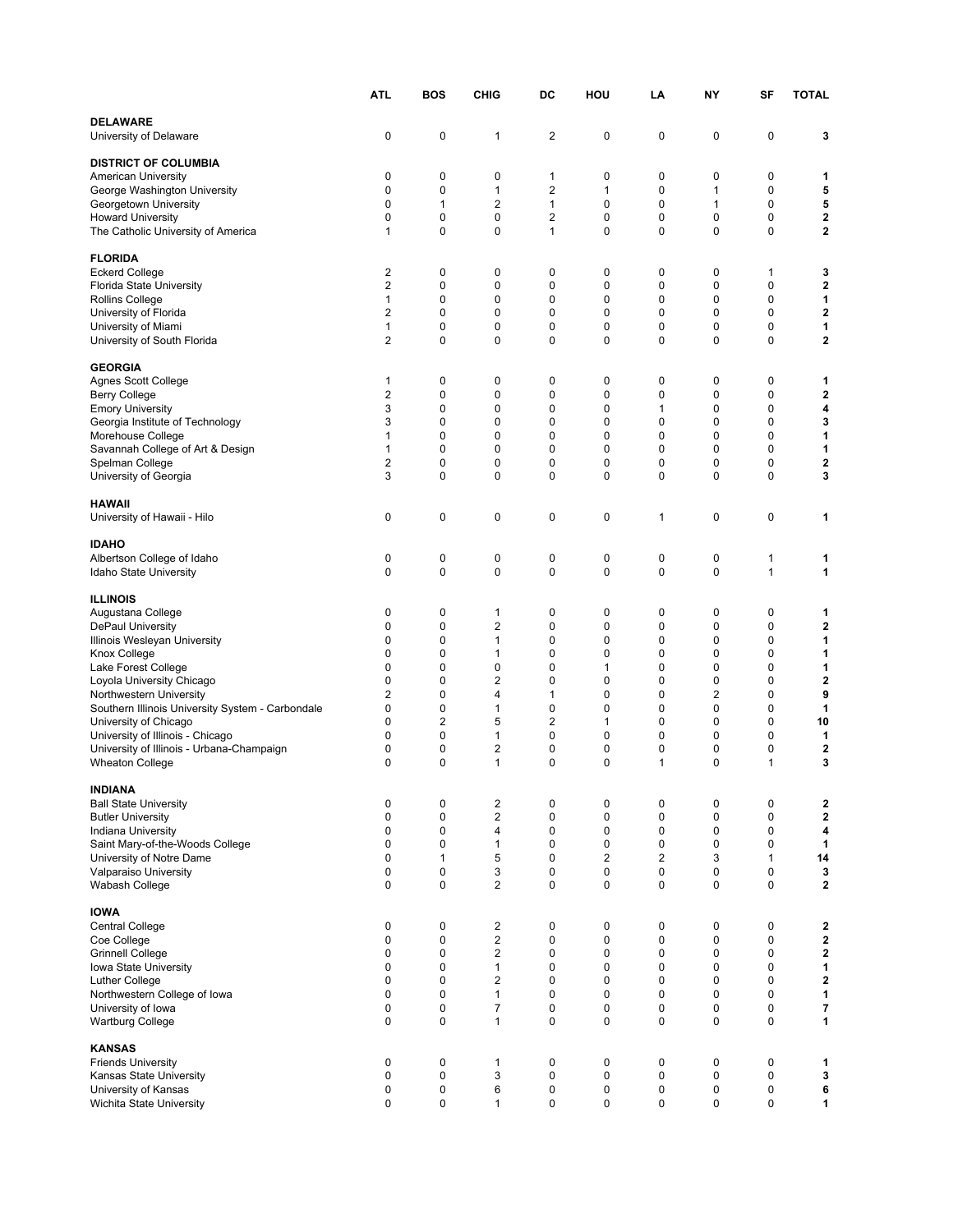|                                                                                    | ATL    | BOS            | <b>CHIG</b>                      | DC               | HOU          | LA       | NY               | SF                         | <b>TOTAL</b>            |
|------------------------------------------------------------------------------------|--------|----------------|----------------------------------|------------------|--------------|----------|------------------|----------------------------|-------------------------|
|                                                                                    |        |                |                                  |                  |              |          |                  |                            |                         |
| <b>KENTUCKY</b>                                                                    |        |                |                                  |                  |              |          |                  |                            |                         |
| Eastern Kentucky University                                                        | 1      | 0              | 0                                | 0                | 0            | 0        | 0                | 0                          | 1                       |
| Georgetown College                                                                 | 0<br>0 | 0<br>0         | $\boldsymbol{2}$<br>3            | 0<br>0           | 0<br>0       | 0<br>0   | 0<br>0           | $\mathbf 0$<br>$\mathbf 0$ | 2<br>3                  |
| University of Kentucky<br>University of Louisville                                 | 0      | 0              | 2                                | 0                | 0            | 0        | 0                | 0                          | $\mathbf 2$             |
|                                                                                    |        |                |                                  |                  |              |          |                  |                            |                         |
| <b>LOUISIANA</b>                                                                   |        |                |                                  |                  |              |          |                  |                            |                         |
| Louisiana State University - Baton Rouge                                           | 0      | 0              | 0                                | 0                | 4            | 0        | 0                | 0                          | 4                       |
| <b>Tulane University</b>                                                           | 0      | $\mathbf 0$    | 0                                | 0                | $\mathbf{1}$ | 0        | 0                | 0                          | 1                       |
| <b>MAINE</b>                                                                       |        |                |                                  |                  |              |          |                  |                            |                         |
| <b>Bowdoin College</b>                                                             | 0      | $\overline{2}$ | 0                                | 0                | 0            | 0        | 0                | 0                          | 2                       |
| <b>Colby College</b>                                                               | 0      | 1              | 0                                | 0                | 0            | 0        | 0                | 0                          | 1                       |
| College of the Atlantic                                                            | 0      | 0              | 0                                | 1                | 0            | 0        | 0                | $\mathbf 0$                | 1                       |
| <b>MARYLAND</b>                                                                    |        |                |                                  |                  |              |          |                  |                            |                         |
| Goucher College                                                                    | 0      | 0              | 0                                | 1                | 0            | 0        | 0                | 0                          | 1                       |
| Johns Hopkins University                                                           | 2      | 0              | 0                                | 4                | 0            | 0        | 2                | 0                          | 8                       |
| St. John's College - Annapolis                                                     | 0      | 0              | 0                                | 1                | 0            | 0        | 0                | 0                          | 1                       |
| United States Naval Academy                                                        | 1      | 2              | 2                                | 3                | 1            | 1        | 1                | 0                          | 11                      |
| University of Maryland - Baltimore County<br>University of Maryland - College Park | 0<br>0 | 0<br>0         | 0<br>0                           | 1<br>4           | 0<br>0       | 0<br>0   | $\mathbf 0$<br>0 | 0<br>$\mathbf 0$           | 1<br>4                  |
| <b>Washington College</b>                                                          | 0      | $\mathbf 0$    | $\mathbf 0$                      | $\overline{2}$   | 0            | 0        | $\mathbf 0$      | $\mathbf 0$                | $\mathbf 2$             |
|                                                                                    |        |                |                                  |                  |              |          |                  |                            |                         |
| <b>MASSACHUSETTS</b>                                                               |        |                |                                  |                  |              |          |                  |                            |                         |
| <b>Amherst College</b>                                                             | 0      | 3              | 1                                | 0                | 0            | 0        | 2                | 0                          | 6                       |
| <b>Bentley College</b>                                                             | 0<br>0 | 1<br>2         | 0<br>0                           | 0<br>$\mathbf 0$ | 0<br>0       | 0<br>0   | 0<br>0           | $\mathbf 0$<br>$\mathbf 0$ | 1<br>2                  |
| <b>Boston College</b><br><b>Boston University</b>                                  | 0      | 3              | 0                                | $\mathbf 0$      | 0            | 0        | 0                | $\mathbf 0$                | 3                       |
| <b>Brandeis University</b>                                                         | 0      | 0              | 0                                | 0                | 0            | 0        | 2                | 0                          | $\mathbf 2$             |
| <b>Clark University</b>                                                            | 0      | 1              | 0                                | 0                | 0            | 0        | 0                | 0                          | 1                       |
| College of the Holy Cross                                                          | 0      | 1              | 1                                | 0                | 0            | 0        | $\mathbf 0$      | 0                          | $\overline{\mathbf{2}}$ |
| <b>Emerson College</b>                                                             | 0      | 1              | 0                                | 0                | 0            | 0        | 0                | 0                          | 1                       |
| Harvard Extension School<br><b>Harvard University</b>                              | 0<br>0 | 1<br>9         | 0<br>6                           | 0<br>5           | 0<br>0       | 0<br>4   | $\mathbf 0$<br>1 | $\mathbf 0$<br>3           | 1<br>28                 |
| Massachusetts Institute of Technology                                              | 0      | 3              | 0                                | 0                | 0            | 0        | 2                | 1                          | 6                       |
| Mount Holyoke College                                                              | 0      | 1              | 0                                | 0                | 1            | 0        | 2                | 1                          | 5                       |
| Northeastern University                                                            | 0      | 1              | 0                                | 0                | 0            | 0        | 0                | 0                          | 1                       |
| Olin College of Engineering                                                        | 0      | 1              | 2                                | $\mathbf 0$      | 0            | $\Omega$ | 0                | 0                          | 3                       |
| Smith College                                                                      | 0<br>0 | 3              | 0<br>0                           | 0<br>$\mathbf 0$ | 0            | $\Omega$ | 0                | 0                          | 3                       |
| <b>Tufts University</b><br>University of Massachusetts System - Amherst            | 0      | 4<br>4         | 0                                | 0                | 0<br>0       | 1<br>0   | 4<br>0           | 0<br>0                     | 9<br>4                  |
| <b>Wellesley College</b>                                                           | 2      | 3              | 1                                | $\overline{2}$   | 1            | 0        | 0                | 1                          | 10                      |
| <b>Wheaton College</b>                                                             | 0      | 0              | 0                                | 1                | 0            | 0        | 0                | 1                          | 2                       |
| <b>Williams College</b>                                                            | 0      | 2              | 0                                | 0                | 0            | 1        | 1                | $\overline{2}$             | 6                       |
| Worcester State College                                                            | 0      | $\mathbf{1}$   | 0                                | $\mathbf 0$      | 0            | 0        | 0                | $\mathbf 0$                | 1                       |
| <b>MICHIGAN</b>                                                                    |        |                |                                  |                  |              |          |                  |                            |                         |
| Baker College                                                                      | 0      | 0              |                                  | 0                | U            | 0        | 0                | 0                          | 1.                      |
| Calvin College                                                                     | 0      | 0              | 1                                | 0                | 0            | 0        | 0                | 0                          | 1                       |
| Central Michigan University                                                        | 0      | 0              | 1                                | 0                | 0            | 0        | 0                | 0                          | 1                       |
| <b>Grand Valley State University</b>                                               | 0<br>0 | 0<br>0         | 1<br>$\mathbf{1}$                | $\mathbf 0$<br>0 | 0<br>0       | 0<br>0   | $\mathbf 0$<br>0 | $\mathbf 0$<br>$\mathbf 0$ | 1<br>1                  |
| Hillsdale College<br>Hope College                                                  | 0      | 0              | 1                                | 0                | 0            | 0        | $\mathbf 0$      | $\mathbf 0$                | 1                       |
| Michigan State University                                                          | 0      | 0              | 3                                | 0                | 1            | 0        | 0                | 0                          | 4                       |
| Northern Michigan University                                                       | 0      | 0              | 1                                | 0                | 0            | 0        | 0                | 0                          | 1                       |
| University of Michigan System - Ann Arbor                                          | 1      | 0              | 3                                | 0                | 0            | 1        | 0                | 0                          | 5                       |
| University of Michigan System - Dearborn                                           | 0      | $\mathbf 0$    | $\mathbf{1}$                     | $\mathbf 0$      | 0            | 0        | $\mathbf 0$      | 0                          | 1                       |
| <b>MINNESOTA</b>                                                                   |        |                |                                  |                  |              |          |                  |                            |                         |
| Bethany Lutheran College                                                           | 0      | 0              | 1                                | 0                | 0            | 0        | 0                | 0                          | 1                       |
| Bethel College and Seminary                                                        | 0      | 0              | 1                                | 0                | 0            | 0        | 0                | $\mathbf 0$                | 1                       |
| Carleton College                                                                   | 0      | 0              | 4                                | 0                | 0            | 0        | 0                | 1                          | 5                       |
| Macalester College                                                                 | 0      | 0              | $\overline{2}$                   | 0                | 0            | 0        | 0                | 0                          | 2                       |
| Minnesota State University-Mankato<br>Saint Olaf College                           | 0<br>0 | 0<br>0         | $\mathbf{1}$<br>$\boldsymbol{2}$ | 0<br>0           | 0<br>0       | 0<br>0   | $\mathbf 0$<br>0 | 0<br>$\mathbf 0$           | 1<br>2                  |
| University of Minnesota System - Twin Cities                                       | 0      | 0              | $\overline{2}$                   | 0                | 0            | 0        | 0                | 0                          | 2                       |
| University of Saint Thomas                                                         | 0      | 0              | 1                                | 0                | 0            | 0        | 0                | 0                          | 1                       |
| William Mitchell College of Law                                                    | 0      | 0              | 1                                | 0                | 0            | 0        | 0                | 0                          | 1                       |
| Winona State University                                                            | 0      | $\mathbf 0$    | 1                                | $\pmb{0}$        | 0            | 0        | 0                | 0                          | 1                       |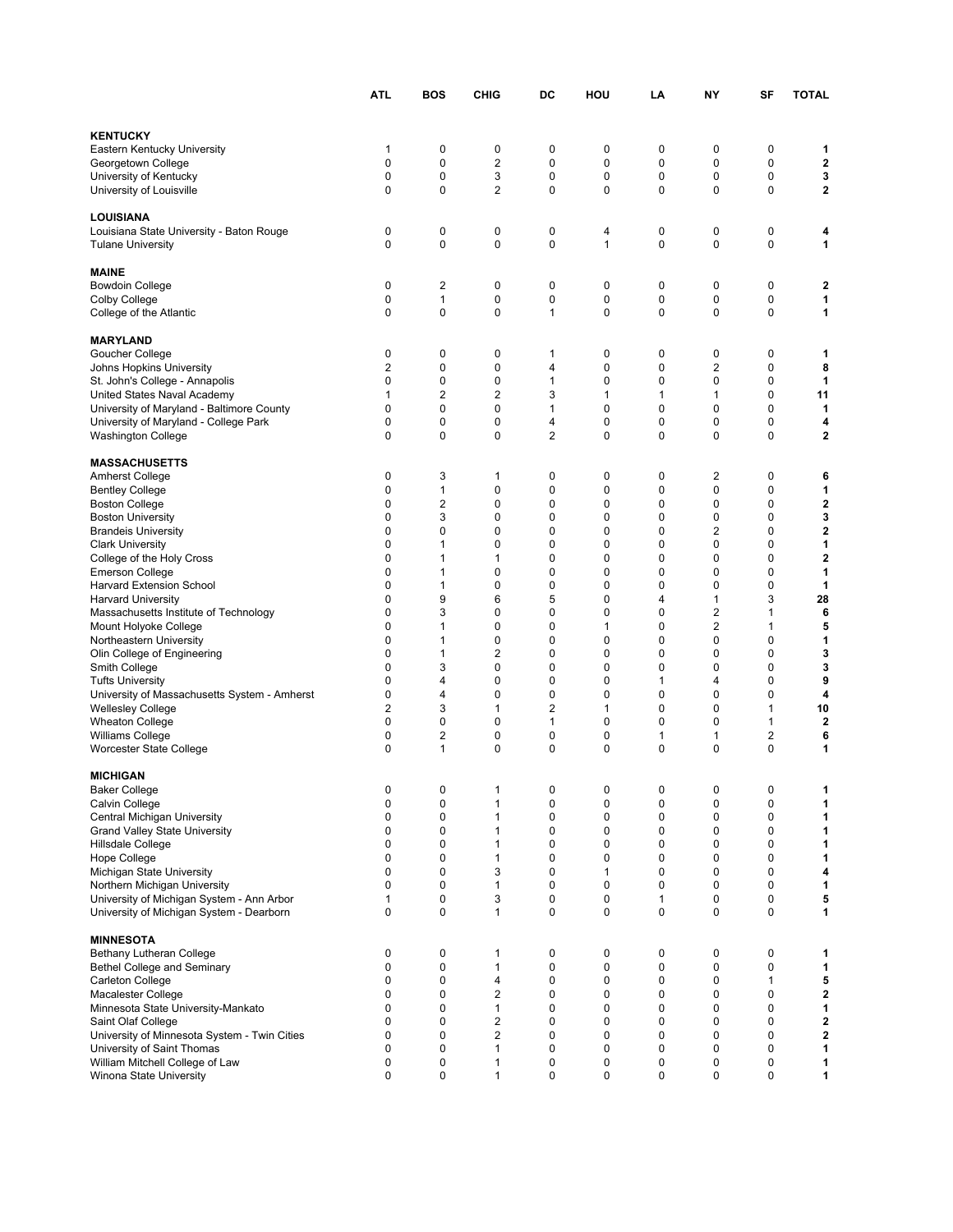|                                                                              | <b>ATL</b>  | <b>BOS</b>                 | <b>CHIG</b>  | DC             | HOU            | LA     | NY                | SF               | <b>TOTAL</b> |
|------------------------------------------------------------------------------|-------------|----------------------------|--------------|----------------|----------------|--------|-------------------|------------------|--------------|
|                                                                              |             |                            |              |                |                |        |                   |                  |              |
| <b>MISSISSIPPI</b>                                                           | 1           | 0                          |              | 0              | 0              | 0      | 0                 | 0                |              |
| Mississippi State University<br>University of Mississippi                    | 1           | $\mathbf 0$                | 0<br>0       | $\pmb{0}$      | $\mathbf 0$    | 0      | $\mathbf 0$       | $\mathbf 0$      | 1<br>1       |
|                                                                              |             |                            |              |                |                |        |                   |                  |              |
| <b>MISSOURI</b>                                                              |             |                            |              |                |                |        |                   |                  |              |
| <b>Evangel University</b>                                                    | 0           | 0                          | 1            | 0              | 0              | 0      | 0                 | 0                | 1            |
| Saint Louis University                                                       | 0           | 0                          | 1            | 0              | 0              | 0      | 0                 | 0                | 1            |
| University of Missouri System - Kansas City                                  | 0           | 0                          | $\mathbf{1}$ | 0              | 0              | 0      | 0                 | 0                | 1            |
| Washington University in St. Louis                                           | 0           | 0                          | 2            | 1              | 0              | 0      | 1                 | 1                | 5            |
| William Jewell College                                                       | 0           | $\mathbf 0$                | 1            | 0              | $\mathbf 0$    | 0      | $\mathbf 0$       | $\mathbf 0$      | 1            |
|                                                                              |             |                            |              |                |                |        |                   |                  |              |
| <b>MONTANA</b>                                                               |             |                            |              |                |                |        |                   | $\overline{2}$   |              |
| Carroll College<br>Montana State University System - Bozeman                 | 0<br>0      | 0<br>0                     | 0<br>0       | 0<br>0         | 0<br>0         | 0<br>0 | 0<br>0            | $\overline{2}$   | 2<br>2       |
| University of Montana - Missoula                                             | $\mathbf 0$ | $\mathbf 0$                | 0            | 0              | $\mathbf 0$    | 0      | $\mathbf 0$       | $\mathbf{1}$     | 1            |
|                                                                              |             |                            |              |                |                |        |                   |                  |              |
| <b>NEBRASKA</b>                                                              |             |                            |              |                |                |        |                   |                  |              |
| <b>Hastings College</b>                                                      | 0           | 0                          | 0            | 0              | 0              | 0      | 0                 | 1                | 1            |
| University of Nebraska System - Kearney                                      | 0           | 0                          | 1            | 0              | 0              | 0      | 0                 | 0                | 1            |
| University of Nebraska System - Lincoln                                      | 0           | $\mathbf 0$                | 3            | 0              | 0              | 0      | $\mathbf 0$       | 0                | 3            |
|                                                                              |             |                            |              |                |                |        |                   |                  |              |
| <b>NEW HAMPSHIRE</b>                                                         |             |                            |              |                |                |        |                   |                  |              |
| Dartmouth College                                                            | 0           | 4                          | 1            | $\overline{2}$ | 0              | 1      | 0                 | 1                | 9            |
| University of New Hampshire                                                  | $\mathbf 0$ | $\overline{2}$             | 0            | 0              | 0              | 0      | $\mathbf 0$       | 0                | $\mathbf 2$  |
| <b>NEW JERSEY</b>                                                            |             |                            |              |                |                |        |                   |                  |              |
| New Jersey Institute of Technology                                           | 0           | 0                          | 0            | 0              | 0              | 0      | 2                 | 0                | 2            |
| <b>Princeton University</b>                                                  | 1           | $\mathbf 0$                | 3            | 3              | 1              | 1      | 5                 | $\mathbf{1}$     | 15           |
|                                                                              |             |                            |              |                |                |        |                   |                  |              |
| <b>NEW MEXICO</b>                                                            |             |                            |              |                |                |        |                   |                  |              |
| New Mexico Institute of Mining & Technology                                  | 0           | 0                          | 0            | 0              | 1              | 0      | 0                 | 0                | 1            |
| New Mexico State University                                                  | 0           | 0                          | 0            | 0              | $\overline{2}$ | 0      | 0                 | 0                | 2            |
| St. John's College - Santa Fe                                                | 0           | 0                          | 0            | 0              | 1              | 0      | 0                 | 0                | 1            |
| University of New Mexico                                                     | 0           | $\mathbf 0$                | 0            | 0              | 5              | 0      | $\mathbf 0$       | $\mathbf 0$      | 5            |
| <b>NEW YORK</b>                                                              |             |                            |              |                |                |        |                   |                  |              |
| <b>Bard College</b>                                                          | 0           | 0                          | 0            | 0              | 0              | 0      | 1                 | 0                | 1            |
| <b>Barnard College</b>                                                       | 0           | 0                          | 1            | 0              | 0              | 0      | $\overline{2}$    | 0                | 3            |
| <b>Berkeley College</b>                                                      | 0           | 0                          | 0            | 0              | 0              | 0      | 1                 | 0                | 1            |
| Canisius College                                                             | 0           | 0                          | 0            | 1              | 0              | 0      | $\mathbf 0$       | 0                | 1            |
| City University of New York - City College                                   | 0           | 0                          | 0            | 0              | 0              | 0      | 1                 | 0                | 1            |
| City University of New York - Queens College                                 | 0           | $\mathbf 0$                | 0            | 0              | 0              | 0      | 1                 | 0                | 1            |
| <b>Colgate University</b>                                                    | 0           | 1                          | 1            | 0              | 0              | 0      | 2                 | 0                | 4            |
| College of Saint Rose                                                        | 0           | $\mathbf 0$                | 0            | 0              | 0              | 0      | 1                 | 0                | 1            |
| Columbia University                                                          | 0           | 1                          | 1            | 0              | 1              | 0      | 3                 | 0                | 6            |
| <b>Cornell University</b>                                                    | 1           | 1                          | 0            | 1              | 0              | 0      | 4                 | 1                | 8            |
| <b>Fordham University</b>                                                    | 0<br>0      | 0<br>$\mathbf{1}$          | 0<br>0       | 0<br>0         | 0<br>0         | 0<br>0 | 5<br>$\mathbf 0$  | 0<br>0           | 5<br>1       |
| <b>Hamilton College</b><br>Hobart and William Smith Colleges                 | $\mathbf 0$ | $\mathbf{1}$               | 0            | 0              | 0              | 0      | 1                 | 0                | $\mathbf 2$  |
| Long Island University - Brooklyn                                            | 0           | U                          | 0            | U              |                | U      | 0                 |                  |              |
| Manhattanville College                                                       | 0           | 0                          | 0            | 0              | 0              | 0      | 1                 | 0                | 1            |
| Marist College                                                               | $\mathbf 0$ | 0                          | 0            | 0              | 0              | 0      | 1                 | 0                | 1            |
| Marymount Manhattan College                                                  | 0           | 0                          | 0            | 0              | $\mathbf 0$    | 0      | 1                 | $\mathbf 0$      | 1            |
| New School University                                                        | 0           | 0                          | 0            | 0              | 0              | 0      | 1                 | $\mathbf 0$      | 1            |
| New York University                                                          | 1           | 1                          | 0            | 1              | 0              | 1      | 8                 | $\mathbf 0$      | 12           |
| Rensselaer Polytechnic Institute                                             | $\mathbf 0$ | $\mathbf 0$                | 0            | 1              | 0              | 0      | 1                 | 0                | $\mathbf{2}$ |
| Saint John's University                                                      | $\mathbf 0$ | 0                          | 0            | 0              | 0              | 0      | 2                 | 0                | $\mathbf{2}$ |
| Sarah Lawrence College                                                       | 0           | $\mathbf 0$                | 1            | 0              | 0              | 0      | $\mathbf 0$       | 0                | 1            |
| Skidmore College                                                             | 0           | $\mathbf 0$<br>$\mathbf 0$ | 0            | 0              | 0              | 0<br>0 | 1                 | 0<br>$\mathbf 0$ | 1            |
| St. Lawrence University<br>State University of New York - College at Potsdam | 0<br>0      | $\mathbf 0$                | 0<br>0       | 0<br>0         | 0<br>0         | 0      | 1<br>$\mathbf{1}$ | $\mathbf 0$      | 1<br>1       |
| State University of New York - Stony Brook                                   | 0           | $\mathbf 0$                | 0            | 0              | 0              | 0      | 3                 | 0                | 3            |
| Union College                                                                | 0           | 0                          | 0            | 0              | 0              | 0      | 1                 | 0                | 1            |
| United States Military Academy                                               | 3           | 4                          | 2            | 1              | 4              | 0      | 4                 | 0                | 18           |
| Vassar College                                                               | 0           | 1                          | 0            | 0              | 0              | 1      | 1                 | 0                | 3            |
| <b>Wagner College</b>                                                        | 1           | 0                          | 0            | 0              | 0              | 0      | 0                 | $\mathbf 0$      | 1            |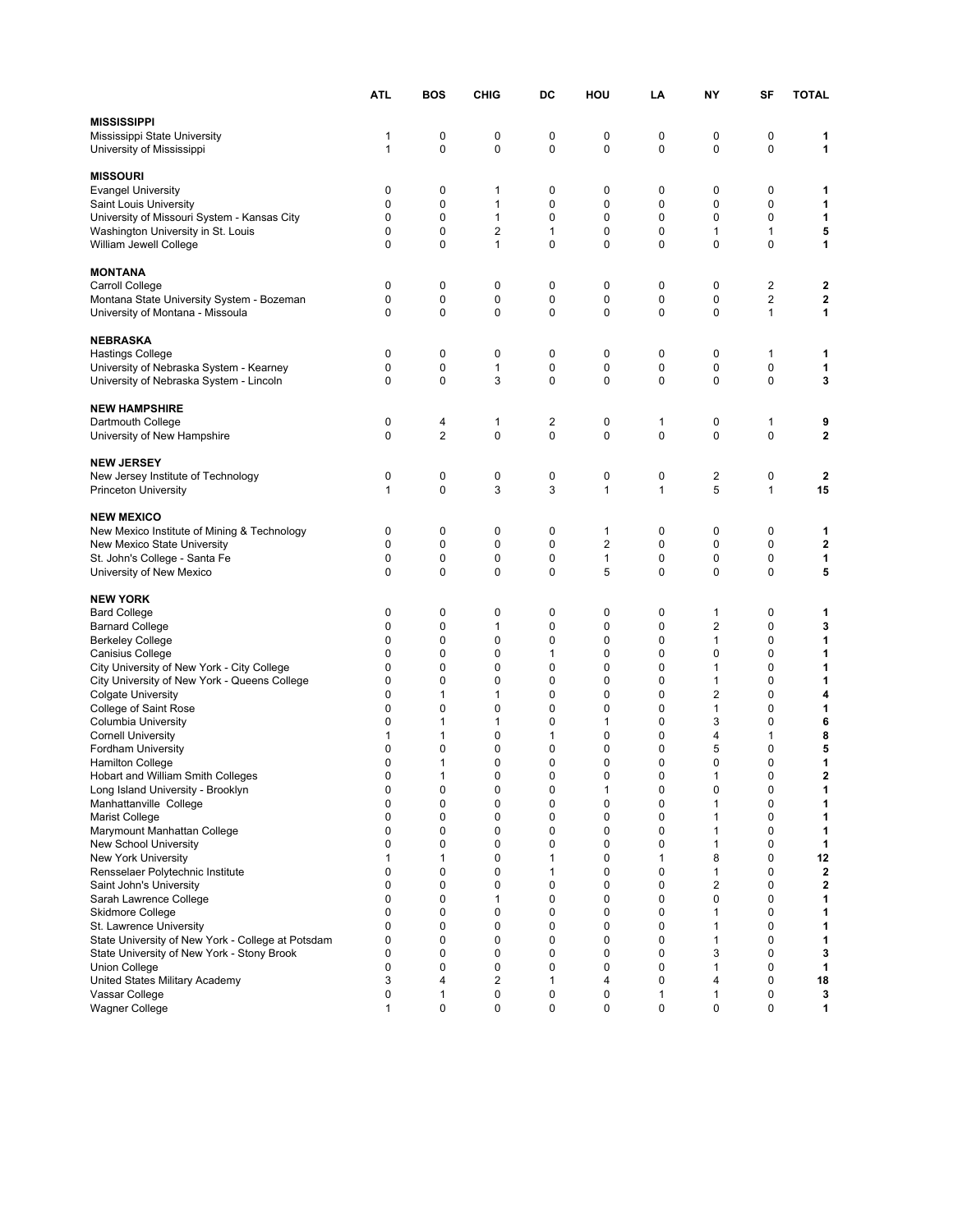|                                                                                       | ATL                        | <b>BOS</b>                 | <b>CHIG</b>    | DC          | HOU                          | LA     | NY                | SF               | <b>TOTAL</b>   |
|---------------------------------------------------------------------------------------|----------------------------|----------------------------|----------------|-------------|------------------------------|--------|-------------------|------------------|----------------|
| <b>NORTH CAROLINA</b>                                                                 |                            |                            |                |             |                              |        |                   |                  |                |
| <b>Barton College</b>                                                                 | 1                          | 0                          | 0              | 0           | 0                            | 0      | 0                 | 0                | 1              |
| <b>Brevard College</b>                                                                | 0                          | 0                          | 1              | 0           | 0                            | 0      | 0                 | 0                | 1              |
| Davidson College                                                                      | 3                          | $\mathbf 0$                | 0              | 1           | 1                            | 0      | $\mathbf 0$       | $\mathbf 0$      | 5              |
| <b>Duke University</b>                                                                | 4                          | $\mathbf 0$                | 0              | 1           | 0                            | 0      | $\mathbf 0$       | $\mathbf 0$      | 5              |
| <b>Elon University</b>                                                                | 1                          | 0                          | 0              | 0           | 0                            | 0      | 0                 | $\mathbf 0$      | 1              |
| North Carolina State University                                                       | 1                          | 0                          | 0              | 0           | 0                            | 0      | $\mathbf 0$       | 0                | 1              |
| University of North Carolina - Chapel Hill                                            | 1                          | 0                          | 2              | 0           | 0                            | 0      | 0                 | 0                | 3              |
| University of North Carolina - Charlotte<br>University of North Carolina - Greensboro | 1<br>0                     | 0<br>0                     | 0<br>0         | 0<br>0      | 0<br>0                       | 0<br>1 | 0<br>0            | 0<br>0           | 1<br>1         |
| <b>Wake Forest University</b>                                                         | $\overline{2}$             | $\mathbf 0$                | 0              | 0           | $\mathbf 0$                  | 0      | $\mathbf 0$       | $\mathbf 0$      | $\mathbf 2$    |
|                                                                                       |                            |                            |                |             |                              |        |                   |                  |                |
| OHIO                                                                                  |                            |                            |                |             |                              |        |                   |                  |                |
| Case Western Reserve University                                                       | 0                          | 0                          | 2              | 0           | 0                            | 0      | 0                 | 0                | 2              |
| Cedarville University                                                                 | 0                          | 0                          | 1              | 0           | 0                            | 0      | 0                 | 0                | 1              |
| <b>Cleveland State University</b>                                                     | 0                          | 0                          | 1              | 0           | 0                            | 0      | $\mathbf 0$       | 0                | 1              |
| Denison University<br>Kenyon College                                                  | $\mathbf 0$<br>$\mathbf 0$ | $\mathbf 0$<br>$\mathbf 0$ | 3<br>2         | 0<br>0      | 0<br>0                       | 0<br>0 | $\mathbf 0$<br>1  | 0<br>$\mathbf 0$ | 3<br>3         |
| Miami University of Ohio                                                              | $\mathbf 0$                | $\mathbf 0$                | $\overline{2}$ | 0           | 0                            | 0      | 0                 | $\mathbf 0$      | $\mathbf 2$    |
| Mount Union College                                                                   | 0                          | 0                          | 2              | 0           | 0                            | 0      | $\mathbf 0$       | 0                | $\mathbf 2$    |
| Oberlin College                                                                       | 0                          | $\mathbf 0$                | 3              | 0           | 0                            | 0      | $\mathbf 0$       | 0                | 3              |
| Ohio State University System - Columbus                                               | 0                          | 0                          | 4              | 0           | 0                            | 0      | $\mathbf 0$       | 0                | 4              |
| <b>Ohio University</b>                                                                | 0                          | $\mathbf 0$                | 1              | 0           | 0                            | 0      | $\mathbf 0$       | $\mathbf 0$      | 1              |
| The College of Wooster                                                                | 0                          | 0                          | $\mathbf{1}$   | 0           | 1                            | 0      | 1                 | $\mathbf 0$      | 3              |
| The University of Findlay                                                             | 0                          | $\mathbf 0$                | $\mathbf{1}$   | 0           | 0                            | 0      | $\mathbf 0$       | $\mathbf 0$      | 1              |
| University of Dayton<br><b>Wright State University</b>                                | 0<br>0                     | 0<br>$\mathbf 0$           | 2<br>1         | 0<br>0      | 0<br>0                       | 0<br>0 | 0<br>$\mathbf 0$  | 0<br>0           | 2<br>1         |
|                                                                                       |                            |                            |                |             |                              |        |                   |                  |                |
| <b>OKLAHOMA</b>                                                                       |                            |                            |                |             |                              |        |                   |                  |                |
| Oklahoma Baptist University                                                           | 0                          | 0                          | 0              | 0           | 1                            | 0      | 0                 | 0                | 1              |
| Oklahoma State University System                                                      | $\mathbf 0$                | 0                          | 0              | 0           | 1                            | 0      | $\mathbf 0$       | $\mathbf 0$      | 1              |
| <b>Oral Roberts University</b>                                                        | 0                          | 0                          | 0              | 0           | 1                            | 0      | 0                 | 0                | 1              |
| University of Oklahoma                                                                | 0                          | 0                          | 0              | 0           | 7                            | 0      | $\mathbf 0$       | 0                | 7              |
| University of Tulsa                                                                   | 0                          | $\mathbf 0$                | 2              | 0           | 3                            | 0      | $\mathbf 0$       | 0                | 5              |
| <b>OREGON</b>                                                                         |                            |                            |                |             |                              |        |                   |                  |                |
| Lewis & Clark College                                                                 | 0                          | 0                          | 0              | 0           | 0                            | 0      | 0                 | 1                | 1              |
| Oregon State University                                                               | $\mathbf 0$                | 0                          | 0              | $\mathbf 0$ | $\mathbf 0$                  | 0      | $\mathbf 0$       | $\mathbf{1}$     | 1              |
| <b>Portland State University</b>                                                      | 0                          | 0                          | 0              | 0           | 0                            | 0      | 0                 | $\overline{2}$   | 2              |
| Southern Oregon University                                                            | 0                          | 0                          | 0              | 0           | 0                            | 0      | $\mathbf 0$       | $\overline{2}$   | $\mathbf 2$    |
| University of Oregon                                                                  | 0                          | 0                          | 0              | 0           | 0                            | 0      | 0                 | 3                | 3              |
| University of Portland                                                                | $\mathbf 0$                | 0                          | 0              | 0           | 0                            | 1      | 0                 | 0                | 1              |
| <b>Willamette University</b>                                                          | $\mathbf 0$                | $\mathbf 0$                | 0              | 0           | 0                            | 0      | 0                 | 4                | 4              |
| <b>PENNSYLVANIA</b>                                                                   |                            |                            |                |             |                              |        |                   |                  |                |
| <b>Albright College</b>                                                               | 0                          | 0                          | 0              | 0           | 0                            | 0      | 1                 | 0                | 1              |
| Allegheny College                                                                     | 0                          | 0                          | 0              | 0           | 0                            | 0      | 3                 | 0                | 3              |
| <b>Arcadia University</b>                                                             | 0                          | 0                          | 0              | 0           | 0                            | 0      | 1                 | 0                | 1              |
| <b>Bryn Mawr College</b>                                                              | $\mathbf 0$                | 0                          | $\mathbf{1}$   | 0           | 0                            | 0      | $\overline{2}$    | $\mathbf 0$      | 3              |
| Carnegie Mellon University                                                            | 0                          | 1                          | 1              | 0           | 0                            | 0      | 0                 | 0                | 2              |
| Dickinson College<br>Elizabethtown College                                            | 0<br>0                     | 0<br>0                     | 0<br>0         | 0<br>0      | $\overline{\mathbf{c}}$<br>0 | 0<br>0 | 0<br>1            | 0<br>$\mathbf 0$ | 2<br>1         |
| Franklin & Marshall College                                                           | $\mathbf 0$                | 0                          | 0              | 0           | 0                            | 0      | $\boldsymbol{2}$  | 0                | 2              |
| Gettysburg College                                                                    | $\mathbf 0$                | 0                          | 0              | 1           | $\mathbf 0$                  | 0      | $\boldsymbol{2}$  | $\mathbf 0$      | 3              |
| Haverford College in Pennsylvania                                                     | $\mathbf 0$                | $\mathbf 0$                | 0              | 1           | $\mathbf 0$                  | 0      | $\boldsymbol{2}$  | $\mathbf 0$      | 3              |
| Juniata College                                                                       | $\mathbf 0$                | $\mathbf 0$                | 0              | 0           | 0                            | 0      | $\mathbf{1}$      | $\mathbf 0$      | 1              |
| Lafayette College                                                                     | $\mathbf 0$                | 0                          | 0              | 0           | 0                            | 0      | 2                 | $\mathbf 0$      | 2              |
| Lehigh University                                                                     | 0                          | 0                          | 0              | 0           | 1                            | 0      | 0                 | 0                | 1              |
| Muhlenberg College                                                                    | 0                          | 0                          | 0              | 0           | 0                            | 0      | 1                 | 0                | 1              |
| Pennsylvania State University<br><b>Rosemont College</b>                              | 0<br>0                     | 0<br>0                     | 0<br>0         | 0<br>0      | 0<br>0                       | 0<br>0 | 5<br>$\mathbf{1}$ | 0<br>$\mathbf 0$ | 5<br>1         |
| Swarthmore College                                                                    | 0                          | 0                          | 3              | 0           | 0                            | 0      | 3                 | $\mathbf{1}$     | 7              |
| <b>Temple University</b>                                                              | 0                          | 0                          | $\mathbf{1}$   | 0           | 0                            | 0      | 3                 | 0                | 4              |
| University of Pennsylvania                                                            | 2                          | 1                          | 7              | 3           | 1                            | 3      | 8                 | 3                | 28             |
| University of Pittsburgh                                                              | 1                          | 0                          | $\overline{c}$ | 1           | 0                            | 0      | 3                 | 0                | $\overline{7}$ |
| Ursinus College                                                                       | 0                          | 0                          | 0              | 0           | 0                            | 0      | 1                 | 0                | 1              |
| Villanova University                                                                  | 1                          | $\overline{2}$             | 0              | $\pmb{0}$   | 0                            | 0      | 4                 | $\mathbf 0$      | 7              |
|                                                                                       |                            |                            |                |             |                              |        |                   |                  |                |
| <b>RHODE ISLAND</b><br><b>Brown University</b>                                        | 1                          | 6                          | 2              | 1           | 1                            | 1      | $\mathbf 0$       | $\overline{2}$   | 14             |
| Johnson & Wales University                                                            | 0                          | 1                          | 0              | 0           | 0                            | 0      | 0                 | 0                | 1              |
| Providence College                                                                    | 0                          | $\mathbf{1}$               | 0              | 0           | 0                            | 0      | $\mathbf 0$       | $\mathbf 0$      | 1              |
| University of Rhode Island                                                            | 0                          | $\overline{2}$             | 0              | $\pmb{0}$   | 0                            | 0      | 0                 | 0                | $\mathbf{2}$   |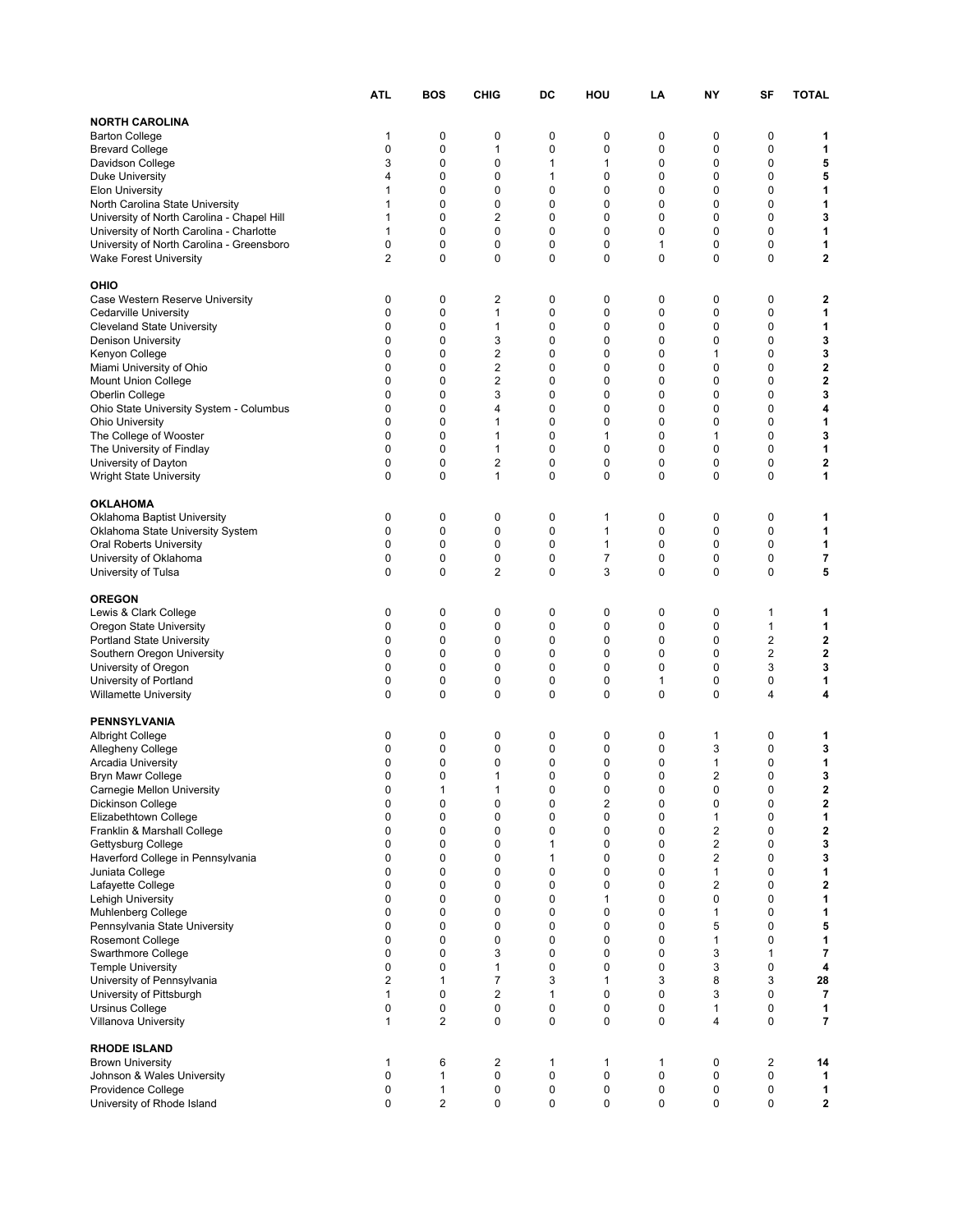|                                                                                    | ATL               | BOS         | <b>CHIG</b>             | DC                           | HOU          | LA     | NΥ                      | SF                  | <b>TOTAL</b>               |
|------------------------------------------------------------------------------------|-------------------|-------------|-------------------------|------------------------------|--------------|--------|-------------------------|---------------------|----------------------------|
|                                                                                    |                   |             |                         |                              |              |        |                         |                     |                            |
| <b>SOUTH CAROLINA</b>                                                              |                   |             |                         |                              |              |        |                         |                     |                            |
| <b>Clemson University</b>                                                          | 1                 | 0           | 0                       | 0                            | 0            | 0      | 0                       | 0                   | 1                          |
| Columbia College                                                                   | 1                 | 0           | 0                       | 0                            | 0            | 0      | 0                       | $\mathbf 0$         | 1                          |
| <b>Furman University</b>                                                           | $\overline{2}$    | 0           | 0                       | 0                            | 0            | 0      | $\mathbf 0$             | $\mathbf 0$         | 2                          |
| The Citadel                                                                        | 1                 | 0           | 0                       | 0                            | 0            | 0      | $\mathbf 0$             | $\mathbf 0$         | 1                          |
| University of South Carolina - Columbia                                            | 1                 | $\mathbf 0$ | $\mathbf 0$             | 0                            | 0            | 0      | $\mathbf 0$             | 0                   | 1                          |
| <b>SOUTH DAKOTA</b>                                                                |                   |             |                         |                              |              |        |                         |                     |                            |
| South Dakota State University                                                      | 0                 | 0           | 1                       | 0                            | 0            | 0      | 0                       | 0                   | 1                          |
| <b>TENNESSEE</b>                                                                   |                   |             |                         |                              |              |        |                         |                     |                            |
| <b>Bryan College</b>                                                               | 0                 | 0           | 1                       | 0                            | 0            | 0      | 0                       | 0                   | 1                          |
| East Tennessee State University                                                    | 1                 | 0           | 0                       | 0                            | 0            | 0      | 0                       | 0                   | 1                          |
| Lee University                                                                     | 1                 | 0           | 0                       | 0                            | 0            | 0      | 0                       | 0                   | 1                          |
| Maryville College                                                                  | 1                 | 0           | 0                       | 0                            | 0            | 0      | $\mathbf 0$             | 0                   | 1                          |
| <b>Rhodes College</b>                                                              | 1<br>$\mathbf{1}$ | 0<br>0      | 0<br>$\mathbf 0$        | 0<br>0                       | 0<br>0       | 0<br>0 | 0<br>$\mathbf 0$        | 0<br>0              | 1<br>1                     |
| <b>Tennessee State University</b><br>University of Tennessee - Knoxville           | 2                 | 0           | $\mathbf 0$             | $\mathbf 0$                  | 0            | 0      | $\mathbf 0$             | $\mathbf 0$         | 2                          |
| University of the South                                                            | 1                 | 0           | 0                       | 0                            | 0            | 0      | 0                       | 0                   | 1                          |
| Vanderbilt University                                                              | 3                 | 0           | 0                       | 0                            | 1            | 0      | 1                       | 0                   | 5                          |
| <b>TEXAS</b>                                                                       |                   |             |                         |                              |              |        |                         |                     |                            |
| <b>Baylor University</b>                                                           | 0                 | 0           | 0                       | 0                            | 3            | 0      | 0                       | 0                   | 3                          |
| <b>Houston Baptist University</b>                                                  | 0                 | 0           | 0                       | $\mathbf 0$                  | $\mathbf{1}$ | 0      | 0                       | $\mathbf 0$         | 1                          |
| <b>Rice University</b>                                                             | 1                 | 0           | 2                       | 0                            | 2            | 0      | 1                       | 0                   | 6                          |
| Southern Methodist University                                                      | 0                 | 0           | 0                       | 0                            | 1            | 0      | $\mathbf 0$             | 0                   | 1                          |
| Texas A&M University - College Station                                             | 0                 | 0           | 0                       | 0                            | 4            | 0      | 0                       | 0                   | 4                          |
| <b>Texas Christian University</b>                                                  | 0                 | 0           | 0                       | 0                            | 1            | 0      | $\mathbf 0$             | 0                   | 1                          |
| <b>Texas Tech University</b>                                                       | 0                 | 0           | $\mathbf 0$             | 0                            | 1            | 0      | 0                       | $\mathbf 0$         | 1                          |
| University of Dallas                                                               | 0                 | 0           | $\mathbf 0$             | 0                            | 4            | 0      | $\mathbf 0$             | $\mathbf 0$         | 4                          |
| University of Houston - main campus                                                | 0                 | 0           | 0<br>$\mathbf 0$        | 0                            | 1            | 0      | 0                       | 0                   | 1                          |
| University of North Texas                                                          | 0<br>0            | 0<br>0      | 0                       | 0<br>0                       | 2<br>2       | 0<br>0 | 0<br>0                  | 0<br>0              | $\mathbf 2$<br>$\mathbf 2$ |
| University of Texas - Arlington<br>University of Texas - Austin                    | 0                 | 0           | 0                       | 0                            | 3            | 0      | 0                       | 0                   | 3                          |
| University of Texas - Dallas                                                       | 0                 | 0           | 0                       | 0                            | 1            | 0      | 0                       | 0                   | 1                          |
| University of Texas - Permian Basin                                                | 0                 | 0           | 0                       | $\mathbf 0$                  | 1            | 0      | 0                       | $\mathbf 0$         | 1                          |
|                                                                                    |                   |             |                         |                              |              |        |                         |                     |                            |
| <b>UTAH</b>                                                                        |                   |             |                         |                              |              |        |                         |                     |                            |
| <b>Brigham Young University</b>                                                    | 0                 | 0           | 0                       | 0                            | 0            | 1      | 0                       | 0                   | 1                          |
| <b>VERMONT</b>                                                                     |                   |             |                         |                              |              |        |                         |                     |                            |
| <b>Middlebury College</b>                                                          | 0                 | 3           | 0                       | $\mathbf 0$                  | 0            | 0      | 0                       | $\mathbf 0$         | 3                          |
| <b>VIRGINIA</b>                                                                    |                   |             |                         |                              |              |        |                         |                     |                            |
| College of William and Mary                                                        | 0                 | 1           | 0                       | 5                            | 1            | 0      | 2                       | 0                   | 9                          |
| George Mason University                                                            | 0                 | 0           | 0                       | 3                            | 0            | 0      | 0                       | 0                   | 3                          |
| Mary Washington College                                                            | 0                 | 0           | 0                       | 3                            | 0            | 0      | 0                       | 0                   | 3                          |
| Randolph-Macon College                                                             | 0                 | 0           | 0                       | $\overline{2}$               | 0            | 0      | 0                       | 0                   | $\mathbf 2$                |
| University of Richmond                                                             | 0                 | 0           | 0                       |                              | 0            | 0      | 0                       | 0                   | 1                          |
| University of Virginia                                                             | 0                 | 0           | 0                       | $\overline{\mathbf{c}}$      | 0            | 0      | $\overline{\mathbf{c}}$ | 1                   | 5                          |
| Virginia Military Institute<br>Virginia Polytechnic Institute and State University | 1                 | 0           | 0                       | 1                            | 0            | 0      | 0                       | 0                   | 2                          |
| Washington & Lee University                                                        | 0<br>2            | 0<br>0      | 0<br>0                  | 1<br>$\overline{\mathbf{c}}$ | 0<br>2       | 0<br>0 | 0<br>1                  | 0<br>1              | 1<br>8                     |
|                                                                                    |                   |             |                         |                              |              |        |                         |                     |                            |
| <b>WASHINGTON</b>                                                                  |                   |             |                         |                              |              |        |                         |                     |                            |
| Gonzaga University                                                                 | 0                 | 0           | 0                       | 0                            | 0            | 0      | 0                       | 1                   | 1                          |
| University of Puget Sound                                                          | 0                 | 0           | 0                       | 0                            | 0            | 0      | 0                       | 2                   | 2                          |
| University of Washington - Seattle<br>Whitman College                              | 0<br>0            | 1<br>0      | 0<br>0                  | 0<br>1                       | 0<br>0       | 1<br>0 | 0<br>0                  | $\overline{7}$<br>1 | 9<br>$\mathbf 2$           |
|                                                                                    |                   |             |                         |                              |              |        |                         |                     |                            |
| <b>WEST VIRGINIA</b><br>West Virginia University                                   | 0                 | 0           | 0                       | $\mathbf 2$                  | 0            | 0      | 0                       | 0                   | 2                          |
|                                                                                    |                   |             |                         |                              |              |        |                         |                     |                            |
| <b>WISCONSIN</b>                                                                   |                   |             |                         |                              |              |        |                         |                     |                            |
| <b>Beloit College</b>                                                              | 0<br>0            | 0<br>0      | 2<br>1                  | 0<br>0                       | 0<br>0       | 0<br>0 | 0<br>0                  | 0<br>0              | 2<br>1                     |
| Lawrence University<br><b>Ripon College</b>                                        | 0                 | 0           | 0                       | 0                            | 0            | 0      | 0                       | 1                   | 1                          |
| University of Wisconsin - Madison                                                  | 0                 | 0           | $\overline{\mathbf{c}}$ | 0                            | 0            | 0      | 0                       | 0                   | 2                          |
| University of Wisconsin - River Falls                                              | 0                 | 0           | $\mathbf{1}$            | 0                            | 0            | 0      | 0                       | 0                   | 1                          |
|                                                                                    |                   |             |                         |                              |              |        |                         |                     |                            |
| <b>WYOMING</b><br>University of Wyoming                                            | 0                 | 0           | 0                       | 0                            | 0            | 0      | 0                       | $\mathbf 2$         | 2                          |
| <b>TOTAL</b>                                                                       | 100               | 105         | 218                     | 85                           | 122          | 93     | 154                     | 91                  | 968                        |
|                                                                                    |                   |             |                         |                              |              |        |                         |                     |                            |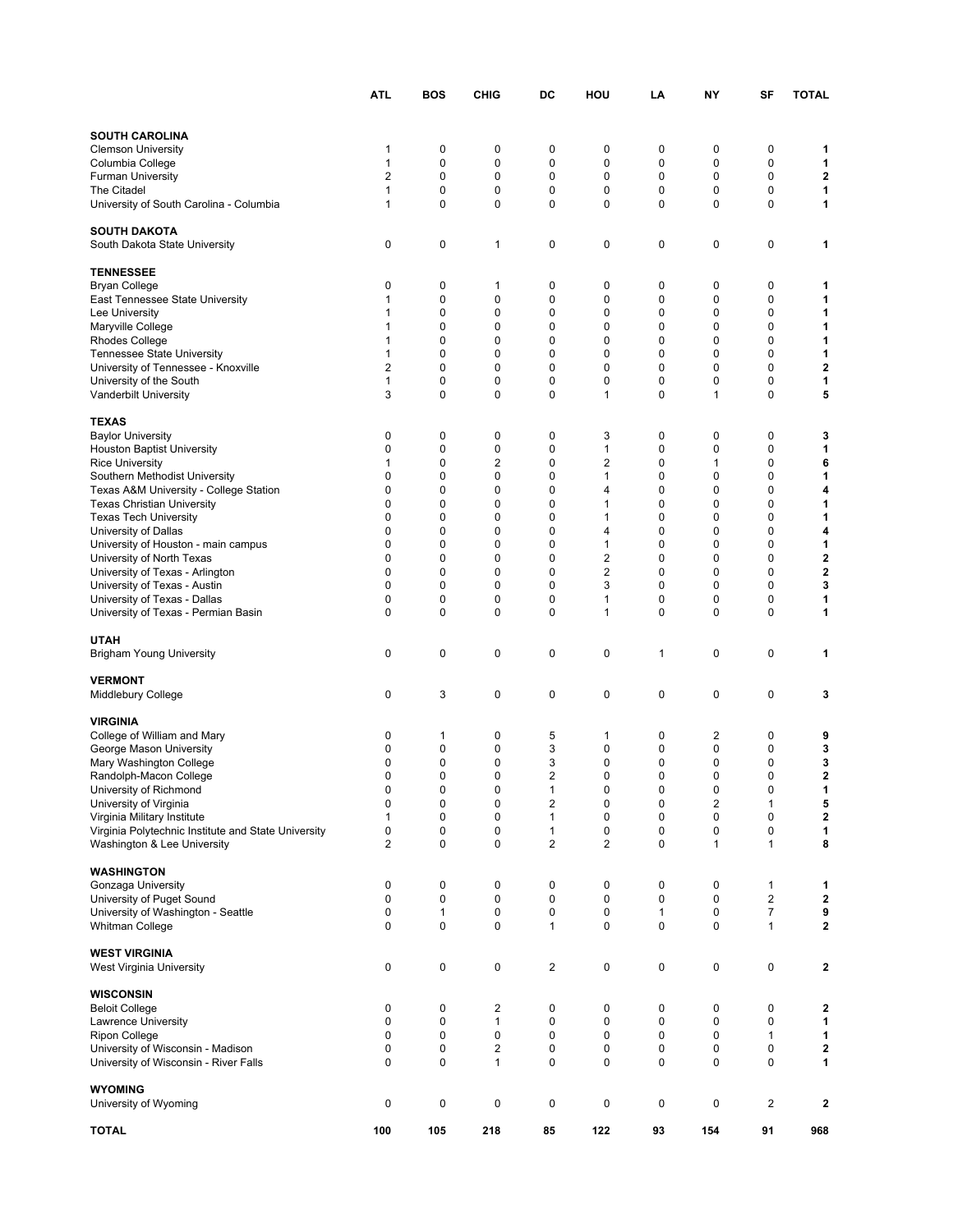# **Proposed Field of Study - Endorsed**

|                                                                                                  | <b>ATL</b>       | <b>BOS</b>                    | CHIG                    | DC                | HOU          | LA                      | NΥ               | SF                   | <b>TOTAL</b>                 |
|--------------------------------------------------------------------------------------------------|------------------|-------------------------------|-------------------------|-------------------|--------------|-------------------------|------------------|----------------------|------------------------------|
| 1780-1900                                                                                        | 0                | 0                             | $\Omega$                | 0                 | 1            | $\Omega$                | $\Omega$         | 0                    | 1                            |
| 18th Century and Romantic Studies                                                                | 0                | 0                             | 0                       | 0                 | 0            | 0                       | 1                | 0                    | 1                            |
| 18th century British Literature                                                                  | 0                | 0                             | 0                       | 0                 | 0            | 0                       | 1                | 0                    | 1                            |
| A Concise Study of the Pictish Symbol Stones of Scotland                                         | $\mathbf{1}$     | $\mathbf 0$                   | 0                       | 0                 | 0            | 0                       | 0                | 0                    | 1                            |
| Abstract Algebra                                                                                 | 0                | $\mathbf 0$                   | $\mathbf{1}$            | 0                 | 0            | 0                       | 0                | 0                    | 1                            |
| Acting for Screen                                                                                | $\Omega$         | 0                             | 0                       | 0                 | 1            | $\Omega$                | $\Omega$         | 1                    | $\overline{\mathbf{2}}$      |
| Advanced Chemical Engineering with Biotechnology                                                 | 0                | 0                             | 0                       | 0                 | 0            | 1                       | 0                | 0                    | 1                            |
| Advanced Computing - Internet Technologies                                                       | 0                | 0                             | $\mathbf{1}$            | 0                 | 0            | 0                       | 0                | 0                    | 1                            |
| <b>Advanced Dynamics Engineering</b>                                                             | 0                | 1                             | 0                       | 0                 | 0            | 0                       | 0                | 0                    | 1                            |
| Advanced Instrumental Studies                                                                    | $\mathbf 0$      | $\Omega$                      | 0                       | 0                 | 0            | 0                       | 1                | 0                    | 1                            |
|                                                                                                  | $\mathbf 0$      | $\mathbf 0$                   | $\mathbf{1}$            | 0                 | 0            | 0                       | $\mathbf 0$      | 0                    | $\mathbf{1}$                 |
| Advanced Stage and Screen Practice<br>Advanced Theater Practice/ Dramaturgy                      | 0                | $\mathbf{1}$                  | 0                       | 0                 | 0            | 0                       | 0                | 0                    | 1                            |
| Advanced performance (Piano)                                                                     | 0                | $\mathbf{1}$                  | 0                       | 0                 | 0            | 0                       | 0                | 0                    | 1                            |
| Aerospace Engineering                                                                            | $\mathbf 0$      | 0                             | 0                       | 0                 | 1            | 0                       | 0                | 0                    | 1                            |
| Affiliated BA (Part II of Tripos) in Classics                                                    | 0                | 0                             | 0                       | 0                 | 0            | 0                       | 0                | 1                    | 1                            |
| African History                                                                                  | $\mathbf 0$      | $\Omega$                      | 0                       | $\mathbf{1}$      | 0            | $\Omega$                | 0                | 0                    | 1                            |
| African Literature and Post-Colonial Critical Theory                                             | $\mathbf 0$      | $\mathbf 0$                   | 0                       | 0                 | $\mathbf{1}$ | 0                       | 0                | $\mathbf 0$          | 1                            |
| <b>African Politics</b>                                                                          | $\mathbf{1}$     | $\mathbf 0$                   | 0                       | 0                 | 0            | 0                       | $\Omega$         | $\Omega$             | 1                            |
| African Studies                                                                                  | 0                | 0                             | 1                       | 0                 | 1            | 1                       | 0                | $\mathbf 0$          | 3                            |
| American Literature                                                                              | $\mathbf 0$      | $\mathbf 0$                   | $\mathbf{1}$            | $\mathbf{1}$      | 0            | $\mathbf{1}$            | 0                | 0                    | 3                            |
| American Studies                                                                                 | -1               | 0                             | 0                       | 0                 | 0            | 0                       | 0                | 0                    | 1                            |
|                                                                                                  | 0                | 0                             | 2                       | 1                 | 0            | 0                       | 0                | 0                    | 3                            |
| <b>Ancient History</b><br>Anglo-Saxon, Norse and Celtic                                          | $\mathbf 0$      | $\mathbf{1}$                  | 0                       | 0                 | 0            | 0                       | $\mathbf 0$      | $\mathbf 0$          | 1                            |
| Anthropology                                                                                     | $\mathbf 0$      | $\mathbf 0$                   | 0                       | 0                 | 0            | 0                       | -1               | 0                    | 1                            |
| Anthropology of Material and Visual Culture                                                      | 0                | $\mathbf{1}$                  | 0                       | 0                 | 0            | 0                       | 0                | 0                    | 1                            |
| <b>Applied Corpus Linguistics</b>                                                                | $\mathbf{1}$     | $\mathbf 0$                   | 0                       | 0                 | 0            | 0                       | 0                | 0                    | 1                            |
| Applied Linguistics and Second Language Acquisition                                              | 0                | 0                             | 0                       | 0                 | 0            | 0                       | 0                | -1                   | 1                            |
| Applied Mathematics and Theoretical Physics                                                      | 0                | 0                             | 0                       | 0                 | 0            | 0                       | 1                | 1                    | $\overline{\mathbf{2}}$      |
| Archaeology                                                                                      | $\mathbf 0$      | $\Omega$                      | 0                       | 0                 | 0            | $\mathbf{1}$            | $\Omega$         | 0                    | 1                            |
| Archaeozoology                                                                                   | $\mathbf 0$      | $\mathbf 0$                   | 0                       | 0                 | 0            | 0                       | 1                | $\Omega$             | 1                            |
| Architecture in Regeneration                                                                     | 0                | 0                             | 0                       | 0                 | 0            | 1                       | 0                | $\Omega$             | 1                            |
| Area Studies                                                                                     | 0                | $\Omega$                      | $\mathbf{1}$            | 0                 | 0            | 0                       | 0                | 0                    | 1                            |
| Area Studies (Latin America)                                                                     | 0                | 0                             | $\overline{\mathbf{c}}$ | 0                 | 0            | 0                       | 0                | 0                    | $\mathbf{2}$                 |
| Aristotle, Philosophy of Religion, Political Philosophy/Philosophy of Law                        | 0                | 0                             | 0                       | 0                 | 1            | 0                       | 0                | 0                    | 1                            |
| Art History                                                                                      | $\mathbf 0$      | $\Omega$                      | 0                       | 0                 | 1            | 0                       | 0                | 0                    | 1                            |
| Art History/ Pre-Raphaelite Brotherhood                                                          | $\mathbf{1}$     | $\mathbf 0$                   | 0                       | 0                 | 0            | 0                       | $\mathbf 0$      | $\mathbf 0$          | 1                            |
| Art, Space, Nature and Science                                                                   | 0                | 0                             | 0                       | 0                 | 1            | 0                       | 0                | 0                    | 1                            |
| Arts, Culture and Education                                                                      | $\mathbf 0$      | $\mathbf 0$                   | $\Omega$                | 0                 | 0            | 0                       | 1                | $\Omega$             | 1                            |
| Asian Politics                                                                                   | $\mathbf{1}$     | $\mathbf 0$                   | $\mathbf{1}$            | 0                 | 0            | 0                       | $\mathbf 0$      | 0                    | $\overline{\mathbf{2}}$      |
| Astrophysics                                                                                     | 0                | 1                             | 0                       | 0                 | 0            | 0                       | 0                | 0                    | 1                            |
| Atomic and Laser Physics                                                                         | $\mathbf 0$      | 1                             | 0                       | 0                 | 0            | 0                       | 1                | $\Omega$             | $\overline{\mathbf{2}}$      |
| Bachelor of Fine Arts                                                                            | $\mathbf{1}$     | $\mathbf 0$                   | 0                       | 0                 | 0            | 0                       | $\mathbf 0$      | $\mathbf 0$          | 1                            |
| <b>Biblical Studies</b>                                                                          | 0                | $\mathbf 0$                   | 0                       | 0                 | 0            | 0                       | 0                | $\mathbf{1}$         | 1                            |
| Biochemistry                                                                                     | $\mathbf 0$      | $\mathbf 0$                   | $\mathbf{1}$            | 0                 | 0            | 2                       | 1                | $\mathbf 0$          | 4                            |
| <b>Bioinformatics</b>                                                                            | $\mathbf 0$      | $\mathbf 0$                   | 0                       | 0                 | 0            | 0                       | -1               | 0                    | 1                            |
| <b>Biological Archaeology</b>                                                                    | 0                | 0                             | 0                       | 0                 | 1            | 0                       | 0                | 0                    | 1                            |
| <b>Biological Sciences</b>                                                                       | 0                | 0                             | 1                       | 0                 | 0            | 0                       | 0                | 0                    | 1                            |
| Biological Sciences Research - Speciation in Plants                                              | $\mathbf 0$      | $\mathbf 0$                   | 0                       | 0                 | 0            | 1                       | $\mathbf 0$      | $\mathbf 0$          | $\mathbf{1}$                 |
| Biomedicine, Bioscience and Society                                                              | -1               | $\mathbf 0$                   | 0                       | 0                 | 0            | 0                       | 0                | 0                    | 1                            |
| Biophysical Chemistry - Nanopipette-Based SICM and Single-Molecule Fluorescence to Study T-Cells | 1                | 0                             | 0                       | 0                 | 0            | 0                       | 0                | 0                    | 1                            |
| <b>Bioscience Enterprise</b>                                                                     | $\mathbf 0$      | $\mathbf 0$                   | 0                       | $\mathbf{1}$      | 0            | 0                       | 0                | $\mathbf 0$          | 1                            |
| Biotechnological Law and Ethics                                                                  | $\mathbf 0$      | 0                             | 0                       | 0                 | 0            | 0                       | 0                | -1                   | 1                            |
| <b>British Empire History</b>                                                                    | $\Omega$         | 0                             | 0                       | 0                 | 0            | 0                       | 1                | 0                    | 1                            |
| <b>British WWI Studies</b>                                                                       | $\Omega$         | 1                             | 0                       | 0                 | 0            | $\Omega$<br>$\Omega$    | 0<br>$\Omega$    | $\Omega$<br>$\Omega$ | 1                            |
| Building Services Engineering with Sustainable Energy<br><b>Byzantine Studies</b>                | $\mathbf 0$<br>0 | $\mathbf 0$<br>$\Omega$       | 0<br>0                  | $\mathbf{1}$<br>0 | 0<br>0       | 0                       | 0                | 1                    | 1<br>1                       |
| CASM                                                                                             | 0                | 0                             | 1                       | 0                 | 0            | 0                       | 0                | 0                    | 1                            |
| Centre for Socio-Legal Studies                                                                   | 0                | 0                             | 0                       | 0                 | 0            | 0                       | 1                | 0                    | 1                            |
| Certificate in Evangelism and Apologetics                                                        | 1                | 0                             | 0                       | 0                 | 0            | 0                       | 0                | 0                    | 1                            |
| Certificate of Advanced Study in Mathematics                                                     | $\mathbf 0$      | 1                             | 0                       | 0                 | 0            | 1                       | 1                | 0                    | 3                            |
| Certificate of Advanced Study in Mathematics/Part III of the Mathematical Tripos                 | $\mathbf{1}$     | $\mathbf 0$                   | 0                       | 0                 | 0            | 0                       | $\mathbf 0$      | 0                    | 1                            |
| Certificate of Advanced Study of Mathematics                                                     | $\mathbf 0$      | 0                             | 0                       | 0                 | 0            | 0                       | 1                | 0                    | 1                            |
| <b>Chemical Engineering</b>                                                                      | $\mathbf 0$      | 0                             | $\Omega$                | 0                 | 2            | 0                       | $\mathbf{1}$     | 0                    | 3                            |
| Chemistry                                                                                        | -1               | 0                             | 1                       | 0                 | 0            | 0                       | -1               | 0                    | 3                            |
| Chemistry Undergraduate Part III                                                                 | 0<br>$\Omega$    | 1                             | 0<br>$\mathbf{1}$       | 0                 | 0<br>0       | 0<br>$\Omega$           | 0<br>$\Omega$    | 0<br>$\Omega$        | 1                            |
| Chemistry: Directed Evolution<br>Chemistry: Organic Synthesis                                    | $\Omega$         | 0<br>$\Omega$                 | $\mathbf{1}$            | 0<br>0            | 0            | $\Omega$                | 0                | $\Omega$             | 1<br>1                       |
| Child Development and Learning                                                                   | $\mathsf 0$      | $\pmb{0}$                     | 1                       | 0                 | 0            | $\pmb{0}$               | $\mathbf 0$      | 0                    | 1                            |
| <b>Childhood Studies</b>                                                                         | 0                | 0                             | 0                       | 1                 | 0            | 0                       | 0                | 0                    | 1                            |
| Chinese                                                                                          | 0                | 0                             | 0                       | $\mathbf{1}$      | 0            | 0                       | 0                | 0                    | 1                            |
| Chinese Language                                                                                 | 0                | 0                             | 1                       | 0                 | 0            | 0                       | 0                | 0                    | 1                            |
| <b>Chinese Studies</b>                                                                           | 0                | 0                             | 0                       | 1                 | 0            | 0                       | 0                | 1                    | $\overline{2}$               |
| Choral Direction and Church Music                                                                | 0                | $\mathbf 0$                   | 0                       | $\mathbf 0$       | 1            | 0                       | 0                | 0                    | $\mathbf{1}$                 |
| Cities, Culture, and Regeneration                                                                | $\mathbf 0$      | $\mathbf 0$                   | $\mathbf 0$             | $\mathbf 0$       | 1            | $\mathbf 0$             | $\mathbf 0$      | $\mathbf 0$          |                              |
| City Design and Social Science                                                                   | 0                | 0                             | 0                       | 0                 | 0            | 0                       | 1                | 0                    | $\mathbf{1}$<br>1            |
| Civil Engineering                                                                                | 0                | $\mathbf{1}$                  | 0                       | 0                 | 0            | 0                       | $\mathbf 0$      | 0                    | 1                            |
| <b>Classical Archaeology</b>                                                                     | 0                | 1                             | 0                       | 0                 | 0            | 0                       | 0                | 0                    | 1                            |
| Classical Art and Archaeology                                                                    | 0                | 0                             | 0                       | 0                 | 0            | 0                       | 1                | 0                    | 1                            |
| Classical Indian Religion                                                                        | $\mathbf{1}$     | 0                             | 0                       | 0                 | 0            | 0                       | 0                | 0                    | 1                            |
| Classics                                                                                         | $\mathbf 0$      | $\mathbf{1}$                  | 0                       | $\mathbf 0$       | 1            | 0                       | $\mathbf{1}$     | $\Omega$             | 3                            |
| <b>Classics Ancient History</b>                                                                  | 0                | 0                             | 0                       | 0                 | 0            | 1<br>0                  | $\mathbf 0$<br>0 | 0                    | 1                            |
| Classics and English<br><b>Classics/Ancient History</b>                                          | 0<br>$\mathsf 0$ | $\overline{2}$<br>$\mathbf 0$ | 0<br>0                  | 0<br>0            | 0<br>0       | 0                       | 1                | 0<br>0               | $\overline{\mathbf{2}}$<br>1 |
| Clean Chemical Technology                                                                        | 0                | 1                             | 0                       | 0                 | 0            | 0                       | 0                | 0                    | 1                            |
| <b>Clinical Engineering</b>                                                                      | 0                | 0                             | $\mathbf{1}$            | 0                 | 0            | 0                       | 0                | 0                    | 1                            |
| Cognitive Brain Sciences                                                                         | 0                | $\mathbf 0$                   | 0                       | 0                 | 0            | 1                       | 0                | 0                    | 1                            |
| Common Professional Examination                                                                  | $\mathsf 0$      | $\mathbf 0$                   | 1                       | 0                 | 0            | 0                       | 0                | $\mathbf 0$          | $\mathbf{1}$                 |
| Commonwealth, Imperial, and Global History                                                       | 0                | 0                             | 0                       | $\mathbf{1}$      | 0            | 0                       | 0                | 0                    | 1                            |
| Communications and Signal Processing                                                             | 0                | $\mathbf 0$                   | 0                       | 0                 | 0            | 0                       | $\mathbf{1}$     | 0                    | 1                            |
| Communities, Organizations, and Social Change                                                    | 0                | 0                             | 0                       | 0                 | 1            | 0                       | 0                | 0                    | 1                            |
| Community, Health and Development                                                                | 0                | $\mathbf 0$                   | $\mathbf{1}$            | 0                 | 0            | 0                       | 0                | 0                    | 1                            |
| Comparative Education                                                                            | 0                | $\mathbf 0$                   | 0                       | 0                 | 0            | 0                       | 0                | $\mathbf{1}$         | 1                            |
| Comparative Ethnic Conflict                                                                      | $\mathbf 0$      | $\mathbf{1}$                  | $\mathbf{1}$            | $\mathbf 0$       | 0            | 1                       | $\Omega$         | 1                    | $\overline{\mathbf{4}}$      |
| <b>Comparative Government</b>                                                                    | 0                | 0                             | 0                       | 0                 | 1            | 0                       | 0                | 0                    | 1                            |
| Comparative Literature 1780-1900                                                                 | 0                | $\mathbf 0$                   | $\mathbf{1}$            | 0                 | 0            | 0                       | 0                | 0                    | 1                            |
| <b>Comparative Politics</b>                                                                      | 0                | 0                             | $\pmb{0}$               | 0                 | 0            | $\overline{\mathbf{c}}$ | 1                | 0                    | 3                            |
| Comparative Social Policy                                                                        | 0                | 1                             | $\overline{\mathbf{c}}$ | 0                 | 0            | 0                       | 0                | 0                    | 3                            |
| Comparative and International Education                                                          | 0                | $\mathbf 0$                   | $\mathbf{1}$            | 0                 | 0            | 0                       | $\overline{2}$   | 0                    | 3                            |
| Composition                                                                                      | 0                | $\pmb{0}$                     | $\pmb{0}$               | 0                 | 0            | 0                       | 1                | $\mathbf 0$          | 1                            |
| <b>Computational Biology</b>                                                                     | 1                | 0                             | 1                       | 1                 | 0            | 0                       | 0                | 0                    | 3                            |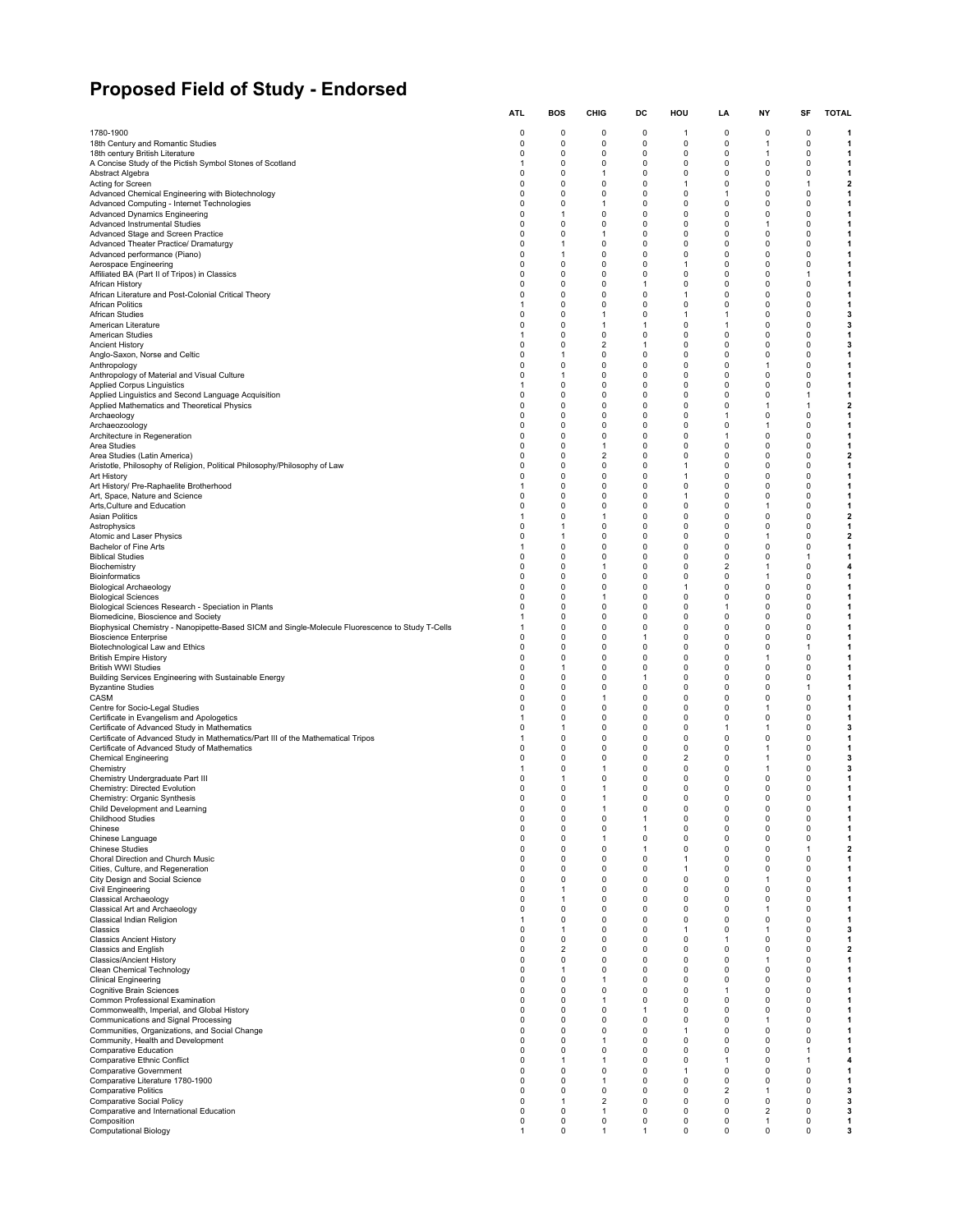|                                                                                  | <b>ATL</b>           | <b>BOS</b>                    | CHIG                           | DC           | HOU      | LA             | NΥ           | SF                          | <b>TOTAL</b>             |
|----------------------------------------------------------------------------------|----------------------|-------------------------------|--------------------------------|--------------|----------|----------------|--------------|-----------------------------|--------------------------|
| Computational Linguistics and Formal Grammar                                     | 0                    | -1                            | 0                              | 0            | 0        | $\Omega$       | $\Omega$     | 0                           | -1                       |
| <b>Computer Science</b>                                                          | 0<br>$\Omega$        | 0                             | 0                              | 0            | 1        | 0              | 0            | 0                           | 1                        |
| Computer Science Tripos                                                          | 0                    | 0                             | 0                              | 0            | 0        | $\overline{1}$ | 0            | $\mathbf 0$                 | $\mathbf{1}$             |
| Computer Speech, Text and Internet Technology                                    |                      | 0                             | 0                              | 0            | 0        | 0              | $\Omega$     | -1                          | 1                        |
| <b>Concrete Engineering</b>                                                      | 1                    | 0                             | 0                              | 0            | 0        | 0              | 0            | 0                           | 1                        |
| Conducting                                                                       | $\Omega$             | 0                             | 0                              | 0            | 1        | 0              | $\Omega$     | $\mathbf 0$                 | 1                        |
| <b>Conflict Resolution</b>                                                       | $\Omega$             | $\mathbf 0$                   | 0                              | 0            | 0        | 0              | $\mathbf{1}$ | $\Omega$                    | 1                        |
| Conflict, Governance, and Development                                            | 1                    | 0                             | 0                              | 0            | 0        | 0              | 0            | $\Omega$                    | 1                        |
| Conservation of Fine Art                                                         | 1                    | 0                             | $\mathbf{1}$                   | 0            | 0        | $\Omega$       | $\Omega$     | $\mathbf 0$                 | $\mathbf{2}$             |
| Conservation of Historic Buildings                                               | $\Omega$             | 0                             | 0                              | 0            | 0        | 1              | $\mathbf 0$  | 0                           | 1                        |
| Contemporary British Art                                                         | 0                    | 0                             | 0                              | 0            | 0        | 1              | 0            | 0                           | 1                        |
| Contemporary Cinema Cultures                                                     | 1                    | $\mathbf 0$                   | 0                              | 0            | 0        | 0              | $\Omega$     | $\Omega$                    | 1                        |
| Continental Philosophy                                                           | 0                    | $\mathbf 0$                   | 0                              | 0            | 0        | 0              | $\mathbf{1}$ | $\mathbf 0$                 | 1                        |
| Controls                                                                         | $\Omega$             | 0                             | 0                              | 0            | 0        | 0              | 1            | $\mathbf 0$                 | 1                        |
| Conversion/Enhancement Year for MSc Economics                                    | $\Omega$             | 0                             | 0                              | 0            | 0        | 0              | $\mathbf{1}$ | 0                           | 1                        |
| <b>Creative Writing</b>                                                          | $\overline{2}$       | $\mathbf 0$                   | $\overline{2}$                 | $\mathbf{1}$ | 0        | 0              | $\mathbf 0$  | 2                           | $\overline{\phantom{a}}$ |
| <b>Creative Writing</b>                                                          | 0                    | 0                             | 0                              | 0            | 0        | 0              | $\mathbf{1}$ | 0                           | 1                        |
| Creative and Critical Writing                                                    | $\Omega$             | 0                             | $\mathbf{1}$                   | 0            | 0        | $\Omega$       | $\mathbf 0$  | $\mathbf 0$                 | 1                        |
| Criminal Justice and Human Rights                                                | 0                    | $\mathbf 0$                   | 0                              | 0            | 0        | 0              | $\mathbf 0$  | $\mathbf{1}$                | $\mathbf{1}$             |
| Criminology and Criminal Justice                                                 | -1                   | $\mathbf 0$                   | 0                              | $\mathbf{1}$ | 0        | $\mathbf{1}$   | -1           | $\mathbf 0$                 | 4                        |
| <b>Critical Global Studies</b>                                                   | $\Omega$<br>$\Omega$ | 0                             | 0                              | 0            | 0        | $\mathbf{1}$   | $\mathbf 0$  | $\mathbf 0$                 | 1                        |
| <b>Critical Theory</b>                                                           | -1                   | $\mathbf 0$                   | $\mathbf{1}$                   | 0            | 0        | $\mathbf 0$    | $\mathbf 0$  | $\mathbf 0$                 | 1                        |
| Criticism and Culture                                                            |                      | 0                             | 0                              | 0            | 0        | 0              | 0            | $\Omega$                    | 1                        |
| Cultural Astronomy and Astrology                                                 | 0                    | 0                             | 0                              | 0            | 0        | 1              | 0            | 0                           | 1                        |
| <b>Cultural Studies</b>                                                          | $\Omega$             | $\mathbf 0$                   | 0                              | 0            | 0        | 0              | $\mathbf{1}$ | $\mathbf 0$                 | $\mathbf{1}$             |
| Culture and Health                                                               | $\Omega$             | $\mathbf 0$                   | 0                              | 0            | 1        | $\Omega$       | $\mathbf 0$  | $\Omega$                    | 1                        |
| Culture, Conflict, and Cosmopolitan Development                                  | $\Omega$             | 0                             | 1                              | 0            | 0        | 0              | $\Omega$     | $\Omega$                    | 1                        |
| Cultures of Empire, Resistance and Postcoloniality                               | $\Omega$             | $\mathbf 0$                   | $\mathbf{1}$                   | 0            | 0        | 0              | $\mathbf 0$  | $\mathbf 0$                 | 1                        |
| DCounsPsych - Practitioner Doctorate                                             | $\Omega$             | 0                             | 0                              | 0            | 1        | 0              | 0            | 0                           | 1                        |
| DPhil in Social and Cultural Anthropology                                        | 0                    | 0                             | 0                              | 0            | 0        | 0              | 0            | -1                          | 1                        |
| <b>Deaf Studies</b>                                                              | $\Omega$             | 0                             | 0                              | $\mathbf{1}$ | $\Omega$ | $\Omega$       | $\Omega$     | $\mathbf 0$                 | 1                        |
| <b>Decision Sciences</b>                                                         | $\Omega$             | $\mathbf 0$                   | 0                              | 0            | 1        | $\mathbf 0$    | $\mathbf 0$  | $\Omega$                    | 1                        |
| Decorative Arts and Design History                                               | 1                    | 0                             | 0                              | 0            | 0        | 0              | 0            | $\Omega$                    | 1                        |
| Democracy, Politics and Governance                                               | $\Omega$             | 0                             | 0                              | 1            | $\Omega$ | $\Omega$       | $\Omega$     | $\Omega$                    | 1                        |
| Democratic Political Theory                                                      | $\Omega$             | 0                             | 0                              | 0            | 0        | 0              | $\mathbf 0$  | $\mathbf{1}$                | 1                        |
| Department of Neuropathology and Pharmacology (OPTIMA)                           | 0                    | 0                             | 1                              | 0            | 0        | 0              | 0            | 0                           | 1                        |
| Development                                                                      | $\Omega$             | $\mathbf 0$                   | 0                              | 0            | 1        | $\Omega$       | $\Omega$     | $\Omega$                    | 1                        |
| Development Economics<br><b>Development Studies</b>                              | $\Omega$<br>3        | $\mathbf 0$<br>$\overline{4}$ | $\mathbf{1}$<br>$\overline{7}$ | 0<br>3       | 0<br>4   | 0<br>5         | $\mathbf 0$  | $\mathbf 0$<br>5            | $\mathbf{1}$             |
| Development with focus on Gender                                                 | $\Omega$             | $\mathbf 0$                   | 1                              | 0            | 0        | $\Omega$       | 3<br>0       | $\Omega$                    | 34<br>$\mathbf{1}$       |
| Developmental Linguistics                                                        | $\Omega$             | $\mathbf 0$                   | $\mathbf{1}$                   | 0            | 0        | 0              | $\mathbf 0$  | $\mathbf 0$                 | 1                        |
| Digital Culture & Technology                                                     | 1                    | 0                             | 0                              | 0            | 0        | 0              | 0            | 0                           | 1                        |
| Digital Games Design                                                             | $\Omega$             | 0                             | 1                              | 0            | 0        | $\Omega$       | $\Omega$     | $\mathbf 0$                 | 1                        |
| Diploma Architecture Programme                                                   | $\Omega$             | $\mathbf 0$                   | 0                              | 0            | 1        | 0              | $\mathbf 0$  | $\mathbf 0$                 | $\mathbf{1}$             |
| Disability, Health and Illness                                                   | $\Omega$             | $\mathbf 0$                   | $\mathbf{1}$                   | 0            | 0        | 0              | $\mathbf 0$  | $\mathbf 0$                 | 1                        |
| Divinity                                                                         | $\Omega$             | 0                             | $\mathbf{1}$                   | 0            | 0        | $\Omega$       | $\mathbf 0$  | $\mathbf 0$                 | 1                        |
| Dynamics and Processes of Continental Collision                                  | $\Omega$             | $\mathbf 0$                   | 0                              | 0            | 0        | 1              | 0            | $\mathbf 0$                 | $\mathbf{1}$             |
| Early American History                                                           | -1                   | 0                             | 0                              | 0            | 0        | 0              | 0            | $\Omega$                    | 1                        |
| Early Modern Literature and Culture                                              | 0                    | 0                             | 0                              | 0            | 1        | 0              | 0            | 0                           | 1                        |
|                                                                                  | $\Omega$             | $\mathbf 0$                   | $\mathbf{1}$                   | 0            | 0        | 0              | $\mathbf 0$  | $\mathbf 0$                 | $\mathbf{1}$             |
| Early Music Studies<br>Earth Sciences                                            | 0                    | $\mathbf 0$                   | 1                              | 0            | $\Omega$ | $\Omega$       | $\Omega$     | $\Omega$                    | 1                        |
| Earth Sciences-Palaeobiology                                                     | $\Omega$             | 0                             | 1                              | 0            | 0        | $\Omega$       | $\Omega$     | $\Omega$                    | 1                        |
| East Asian Art & Archaeology                                                     | $\Omega$             | $\mathbf 0$                   | 0                              | 0            | 0        | 0              | $\mathbf{1}$ | $\mathbf 0$                 | $\mathbf{1}$             |
| Eastern Christian Studies                                                        | -1                   | 0                             | 0                              | 0            | 0        | 0              | 0            | $\mathbf 0$                 | 1                        |
| Econometrics and Mathematical Economics                                          | 0                    | 0                             | 1                              | 0            | 0        | 0              | 0            | 0                           | 1                        |
| Economic & Social History                                                        | $\Omega$             | 0                             | 0                              | 0            | 1        | $\Omega$       | $\Omega$     | $\mathbf 0$                 | 1                        |
| Economic Geography: spatial inequality and gender                                | $\Omega$             | $\Omega$                      | 0                              | $\mathbf{1}$ | 0        | 0              | $\mathbf 0$  | $\Omega$                    | 1                        |
| <b>Economic History</b>                                                          | $\Omega$             | 0                             | 1                              | 0            | 0        | 0              | 0            | $\Omega$                    | 1                        |
| Economic and Social Hisotry                                                      | $\Omega$             | 0                             | 0                              | 0            | 0        | $\mathbf{1}$   | $\Omega$     | 0                           | 1                        |
| Economic and Social History                                                      | $\Omega$             | $\mathbf{1}$                  | $\overline{2}$                 | 1            | 0        | 0              | 0            | 0                           | 4                        |
| Economic and Social History (including the history of medicine)                  | 0                    | 0                             | 0                              | 0            | 1        | 0              | 0            | 0                           | 1                        |
| Economics                                                                        | 1                    | $\Omega$                      | 4                              | 2            | 1        | 3              | 3            | $\mathbf{1}$                | 15                       |
| Economics                                                                        | 0                    | 0                             | 0                              | 0            | 1        | $\mathbf 0$    | $\mathbf 0$  | $\mathbf 0$                 | $\mathbf{1}$             |
| Economics and Econometrics                                                       | $\Omega$             | 0                             | 0                              | 0            | 1        | 0              | 0            | $\Omega$                    | 1                        |
| Economics and Socia History                                                      | 0                    | 0                             | 0                              | 0            | 1        | 0              | 0            | 0                           | 1                        |
| Economics for Development                                                        | 0                    | 0                             | $\mathbf{1}$                   | 0            | 0        | 0              | 0            | 0                           | 1                        |
| Economics with a Developmental Economics Option                                  | $\Omega$             | $\Omega$                      | 0                              | 1            | 0        | 0              | $\Omega$     | $\mathbf{0}$                |                          |
| Economics with reference to Africa                                               | 0                    | $\mathbf{1}$                  | 0                              | 0            | 0        | 0              | 0            | 0                           | 1                        |
| Education                                                                        | 0                    | 0                             | $\mathbf{1}$                   | 0            | 0        | 0              | $\mathbf 0$  | $\mathbf 0$                 | 1                        |
| Education Policy and National Development                                        | 0                    | 0                             | 0                              | 0            | 0        | 0              | 0            | 1                           | 1                        |
| <b>Education and Democracy</b>                                                   | $\Omega$             | 0                             | 0                              | 0            | 0        | 1              | 0            | 0                           | 1                        |
| Education, Policy and Society                                                    | $\Omega$             | $\Omega$                      | $\mathbf{1}$                   | 0            | 0        | 0              | $\mathbf 0$  | 0                           | 1                        |
| Educational Studies (Comparative and International Education)                    | 0                    | 0                             | 1                              | 0            | 0        | 0              | 0            | 0                           | 1                        |
| Egyptology                                                                       | 0                    | 0                             | 1                              | 0            | 0        | 0              | 0            | 0                           | 1                        |
| Eighteenth Century French Painting                                               | 0                    | 0                             | 1                              | 0            | 0        | 0              | $\mathbf 0$  | $\mathbf 0$                 | 1                        |
| <b>Elementary Particle Theory</b>                                                | 0                    | 0                             | 1                              | 0            | 0        | 0              | $\mathbf 0$  | $\mathbf 0$                 | 1                        |
| Energy Law and Policy                                                            | 0                    | 0                             | 0                              | 1            | 0        | 0              | 0            | 0                           | 1                        |
| Engineering (electrical)                                                         | $\Omega$             | $\Omega$                      | 0                              | 0            | 0        | 0              | $\mathbf{1}$ | 0                           | 1                        |
| Engineering and Physical Science in Medicine                                     | 0                    | 0                             | 0                              | 0            | 0        | 1              | 0            | 0                           | 1                        |
| English                                                                          | 0                    | 1                             | 0                              | 0            | 0        | 0              | 1            | 0                           | $\mathbf{2}$             |
| English (650-1550)                                                               | $\Omega$             | 0                             | 0                              | 0            | 0        | 1              | 0            | 0                           | 1                        |
| English 1900-present                                                             | $\Omega$             | $\Omega$                      | 0                              | 0            | 0        | 0              | $\mathbf{1}$ | $\mathbf 0$                 | $\mathbf{1}$             |
| English Language and Literature                                                  | 0                    | 0                             | 1                              | 1            | 1        | 0              | $\mathbf{1}$ | 0                           | 4                        |
| English Language and Literature 1780-1900                                        | 0                    | 0                             | 0                              | 0            | 0        | 1              | 0            | 0                           | 1                        |
| English Language and Literature, 1790-1900                                       | 0                    | 0                             | 0                              | 0            | 1        | 0              | 0            | 0                           | 1                        |
| English Language and Literature, 650-1550 (Medieval Studies)                     | 0                    | 0                             | 1                              | 0            | 0        | 0              | 0            | 0                           | 1                        |
| English Literature                                                               | 1                    | 0                             | 1                              | 0            | 0        | 0              | 1            | $\mathbf 0$                 | 3                        |
| English Literature 1550-1780                                                     | 0                    | 0                             | 2                              | 0            | 0        | 0              | $\mathbf 0$  | $\mathbf 0$                 | $\mathbf{2}$             |
| English Literature 1900-Present Day                                              | $\Omega$             | 0                             | 0                              | 0            | 0        | 0              | $\mathbf{1}$ | $\mathbf 0$                 | 1                        |
| English Literature, 1900-present                                                 | 0                    | $\mathbf{1}$                  | 0                              | 0            | 0        | 0              | 0            | 0                           | 1                        |
| English Literature: Creative Writing                                             | $\Omega$             | $\mathbf{1}$                  | 0                              | 0            | 0        | 0              | 0            | 0                           | 1                        |
| <b>English Medieval Studies</b>                                                  | 0                    | 0                             | 0                              | 1            | 0        | 0              | 0            | 0                           | 1                        |
| English Studies - 1900 to Present                                                | $\Omega$<br>$\Omega$ | 0<br>$\Omega$                 | 0<br>0                         | 0<br>0       | 0<br>0   | 0<br>0         | 0<br>1       | $\mathbf{1}$<br>$\mathbf 0$ | 1                        |
| English Studies: Criticism and Culture<br>English Studies: Culture and Criticism | $\Omega$             | $\Omega$                      | 0                              | 0            | 1        | 0              | $\mathbf 0$  | 1                           | 1<br>$\mathbf{2}$        |
| English Studies: Eighteenth-Century Studies                                      | $\Omega$             | 0                             | 0                              | 0            | 0        | 0              | 1            | 0                           | 1                        |
| English and American Studies (1900--Present)                                     | $\Omega$             | $\Omega$                      | 0                              | 0            | 0        | 0              | $\mathbf{1}$ | 0                           | 1                        |
| English: 1550-1780                                                               | 0                    | 0                             | 0                              | 0            | 1        | 0              | 0            | 0                           | 1                        |
| English: Reconceiving the Renaissance                                            | 0                    | 0                             | 0                              | 0            | 1        | 0              | 0            | 0                           | 1                        |
| <b>Environment and Development</b>                                               | 1                    | 0                             | 0                              | 1            | 0        | 1              | $\mathbf 0$  | $\mathbf 0$                 | 3                        |
| Environment, Development, and Policy                                             | 0                    | 0                             | 1                              | 0            | 0        | 0              | 0            | 0                           | 1                        |
| Environmental Change and Management                                              | 0                    | 0                             | 0                              | 0            | 1        | 0              | 0            | 0                           | 1                        |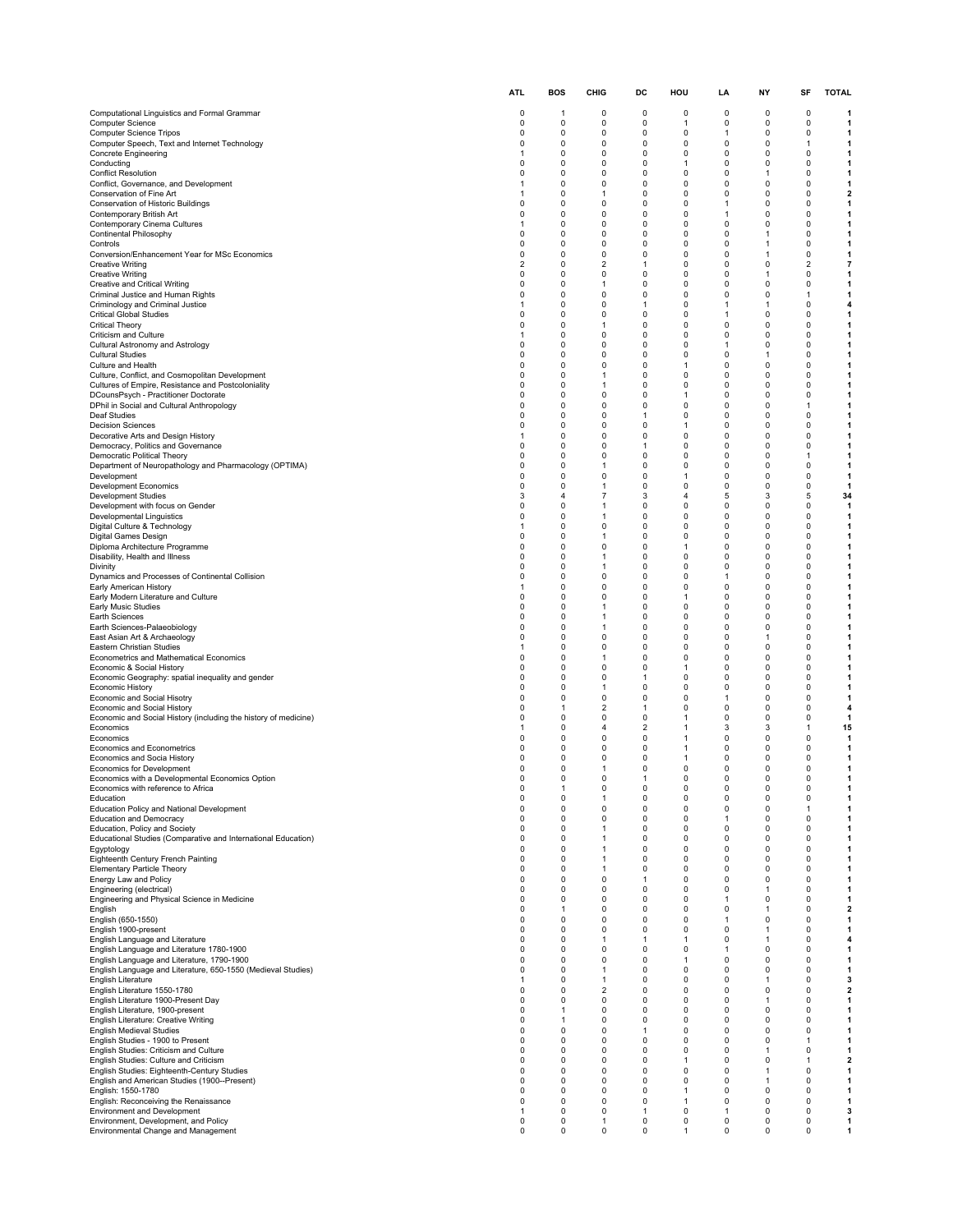|                                                                                                                                                  | <b>ATL</b>           | BOS                        | CHIG                           | DC                | HOU                 | LA                   | NΥ                          | SF                          | <b>TOTAL</b>                 |
|--------------------------------------------------------------------------------------------------------------------------------------------------|----------------------|----------------------------|--------------------------------|-------------------|---------------------|----------------------|-----------------------------|-----------------------------|------------------------------|
| <b>Environmental Chemistry</b>                                                                                                                   | 0                    | 1                          | 0                              | 0                 | 0                   | $\Omega$             | $\Omega$                    | 0                           | -1                           |
| <b>Environmental Conservation</b>                                                                                                                | 0                    | 0                          | 1                              | 0                 | 0                   | 0                    | 0                           | 0                           | 1                            |
| Environmental Engineering and Sustainable Development<br><b>Environmental History</b>                                                            | $\Omega$<br>0        | 1<br>1                     | 0<br>0                         | 0<br>0            | 0<br>0              | 0<br>0               | $\mathbf 0$<br>0            | $\mathbf 0$<br>$\mathbf 0$  | 1<br>1                       |
| <b>Environmental Policy</b>                                                                                                                      | 0                    | 1                          | 1                              | 0                 | 0                   | 0                    | 0                           | 0                           | $\mathbf{2}$                 |
| Environmental Policy, Planning and Regulation<br><b>Environmental Technology</b>                                                                 | $\Omega$<br>$\Omega$ | 0<br>$\mathbf 0$           | 0<br>0                         | 0<br>1            | 0<br>0              | $\Omega$<br>0        | $\Omega$<br>$\Omega$        | 1<br>$\mathbf 0$            | 1<br>1                       |
| Environmental and Evolutionary Biology/Ornithology                                                                                               | $\Omega$             | 0                          | 0                              | 0                 | 0                   | 0                    | 0                           | 1                           | 1                            |
| Epidemiology                                                                                                                                     | $\Omega$<br>$\Omega$ | 0<br>0                     | $\mathbf{1}$<br>0              | 0<br>0            | 0<br>0              | 0<br>0               | $\Omega$<br>0               | 0<br>-1                     | 1<br>1                       |
| Ethics and Philosophy of Law<br>Ethnomusicology                                                                                                  | -1                   | 0                          | 0                              | 1                 | 0                   | 0                    | 0                           | 0                           | $\overline{\mathbf{2}}$      |
| European Archaeology<br>European Cultures                                                                                                        | $\Omega$<br>$\Omega$ | $\mathbf 0$<br>$\mathbf 0$ | $\overline{2}$<br>$\mathbf{1}$ | 0<br>0            | $\Omega$<br>0       | $\Omega$<br>0        | $\Omega$<br>$\mathbf 0$     | $\Omega$<br>$\mathbf 0$     | $\overline{\mathbf{2}}$<br>1 |
| European Dance-Theatre Practice                                                                                                                  | $\Omega$             | 0                          | 1                              | 0                 | 0                   | 0                    | $\Omega$                    | $\Omega$                    | 1                            |
| European Integration and Public Policy                                                                                                           | 1<br>$\Omega$        | 0<br>1                     | 0                              | 0<br>0            | $\Omega$<br>0       | 0<br>0               | $\Omega$<br>$\mathbf 0$     | $\Omega$<br>$\mathbf 0$     | 1                            |
| European Literature<br>European Literature & Culture                                                                                             | 0                    | 0                          | 0<br>0                         | 0                 | 0                   | 0                    | 1                           | 0                           | 1<br>1                       |
| European Literature (French)                                                                                                                     | $\Omega$<br>1        | 1<br>$\mathbf 0$           | 0<br>0                         | 0<br>0            | $\Omega$<br>0       | $\Omega$<br>0        | $\mathbf 0$<br>$\mathbf 0$  | $\mathbf 0$<br>$\mathbf 0$  | 1<br>$\mathbf{1}$            |
| European Political Economy<br>European Political Economy: Integration                                                                            | $\Omega$             | $\mathbf 0$                | 0                              | 0                 | 0                   | $\mathbf{1}$         | $\mathbf 0$                 | $\mathbf 0$                 | 1                            |
| European Political Economy: Transition                                                                                                           | $\Omega$<br>$\Omega$ | 1<br>$\mathbf 0$           | 0<br>0                         | 0<br>0            | 0<br>$\overline{2}$ | $\Omega$<br>$\Omega$ | $\mathbf 0$<br>$\mathbf 0$  | $\mathbf 0$<br>$\mathbf 0$  | 1                            |
| European Politics and Governance<br>European Politics and Society                                                                                | 0                    | 0                          | 0                              | 0                 | 0                   | 1                    | 0                           | $\Omega$                    | $\overline{\mathbf{2}}$<br>1 |
| European Studies                                                                                                                                 | -1                   | 0                          | 0                              | 0                 | 0                   | 1                    | 0                           | 0                           | $\mathbf{2}$                 |
| European Thought<br>Evidence Based Social Work                                                                                                   | $\Omega$<br>$\Omega$ | 1<br>-1                    | 0<br>0                         | 0<br>0            | 0<br>0              | 0<br>$\Omega$        | $\mathbf 0$<br>$\mathbf 0$  | $\mathbf 0$<br>$\Omega$     | 1<br>1                       |
| Evolution of Language & Cognition                                                                                                                | $\Omega$             | 1                          | 0                              | 0                 | 0                   | $\Omega$             | $\Omega$                    | $\Omega$                    | 1                            |
| Evolutionary biology<br>Experimental Psychology                                                                                                  | $\Omega$<br>-1       | $\mathbf 0$<br>0           | $\mathbf{1}$<br>1              | 0<br>0            | 0<br>0              | 0<br>1               | $\mathbf 0$<br>0            | $\mathbf 0$<br>0            | 1<br>3                       |
| Fashion Journalism                                                                                                                               | 0                    | 0                          | 0                              | 1                 | 0                   | 0                    | 0                           | 0                           | 1                            |
| Film and Television Studies<br>Finance and Economics                                                                                             | $\Omega$<br>$\Omega$ | 0<br>-1                    | 0<br>0                         | 0<br>0            | 0<br>0              | $\Omega$<br>-1       | 1<br>$\mathbf 0$            | $\Omega$<br>$\Omega$        | 1<br>$\mathbf{2}$            |
| <b>Financial Mathematics</b>                                                                                                                     | $\Omega$             | 0                          | 1                              | 0                 | 0                   | 0                    | 0                           | 0                           | 1                            |
| Fine Art<br>Fine Art (international practice)                                                                                                    | $\Omega$<br>$\Omega$ | 0<br>0                     | 1<br>1                         | 0<br>0            | 1<br>0              | $\Omega$<br>0        | 1<br>0                      | $\Omega$<br>$\mathbf 0$     | 3<br>1                       |
| Fine Arts                                                                                                                                        | 0                    | 0                          | 0                              | 0                 | 0                   | 0                    | 0                           | -1                          | 1                            |
| Flute Pedagogy<br>Forced Migration                                                                                                               | $\Omega$<br>1        | $\mathbf 0$<br>$\mathbf 0$ | $\Omega$<br>$\mathbf{1}$       | 0<br>0            | 1<br>0              | $\Omega$<br>0        | $\Omega$<br>$\Omega$        | $\Omega$<br>$\mathbf 0$     | 1<br>$\overline{\mathbf{2}}$ |
| GIS and Spatial Analysis in Archaeology                                                                                                          | $\Omega$             | 0                          | 0                              | 0                 | 0                   | $\Omega$             | 1                           | $\Omega$                    | 1                            |
| Gender and Development<br>Gender and Social Policy                                                                                               | $\Omega$<br>1        | 0<br>0                     | 0<br>0                         | 0<br>0            | 1<br>0              | $\Omega$<br>0        | $\mathbf{1}$<br>$\mathbf 0$ | $\Omega$<br>$\mathbf 0$     | $\mathbf{2}$<br>1            |
| Gender, Development and Globalization                                                                                                            | 0                    | 0                          | 0                              | 0                 | 1                   | 0                    | 0                           | 0                           | 1                            |
| Gender, Sexuality and Culture<br>General Linguistics and Comparative Philology                                                                   | $\Omega$<br>$\Omega$ | 0<br>$\mathbf 0$           | 0<br>0                         | 0<br>$\mathbf{1}$ | 0<br>0              | 1<br>0               | $\Omega$<br>$\mathbf 0$     | $\mathbf 0$<br>$\mathbf 0$  | 1<br>1                       |
| Geography--GIS and Remote Sensing                                                                                                                | $\Omega$             | $\mathbf 0$                | 0                              | 1                 | 0                   | 0                    | $\mathbf 0$                 | $\mathbf 0$                 | 1                            |
| Global Environmental Change                                                                                                                      | $\Omega$<br>$\Omega$ | 1<br>$\mathbf 0$           | 0<br>0                         | 0<br>0            | $\Omega$<br>1       | $\Omega$<br>0        | $\mathbf 0$<br>$\mathbf 0$  | $\mathbf 0$<br>$\mathbf 0$  | 1<br>1                       |
| Global Governance and Diplomacy<br>Global Health Science                                                                                         | 0                    | 0                          | $\overline{2}$                 | 0                 | 1                   | 0                    | 0                           | $\overline{2}$              | 5                            |
| Global History                                                                                                                                   | 0<br>1               | 0<br>$\mathbf 0$           | 0<br>$\mathbf{1}$              | 0<br>1            | 1<br>0              | 0<br>0               | 0<br>$\mathbf 0$            | 0<br>$\mathbf 0$            | 1<br>3                       |
| Global Market Economics<br><b>Global Politics</b>                                                                                                | $\Omega$             | 3                          | 1                              | 0                 | 0                   | $\Omega$             | -1                          | $\Omega$                    | 5                            |
| Globalisation, Identity and Technology                                                                                                           | 0<br>$\Omega$        | 0                          | 0                              | 0                 | 0                   | 0                    | $\Omega$                    | 1                           | 1                            |
| Government<br>Graduate/Postgraduate Vocal Diploma                                                                                                | 0                    | $\mathbf 0$<br>1           | 0<br>0                         | $\mathbf{1}$<br>0 | 0<br>0              | 0<br>0               | $\mathbf 0$<br>0            | $\mathbf 0$<br>0            | $\mathbf{1}$<br>1            |
| Greek                                                                                                                                            | 0<br>$\Omega$        | 0                          | 0                              | 0                 | 0                   | 0<br>0               | 0<br>$\Omega$               | -1<br>$\mathbf 0$           | 1                            |
| Greek and Latin Language and Literature<br>Greek and Latin Languages and Literature                                                              | $\Omega$             | 0<br>$\Omega$              | 1<br>0                         | 0<br>0            | 0<br>0              | 1                    | $\mathbf 0$                 | $\mathbf 0$                 | 1<br>1                       |
| Greek and Latin Literatures                                                                                                                      | $\Omega$<br>0        | 1<br>0                     | 0                              | 0                 | 0                   | 0                    | 0<br>$\Omega$               | $\Omega$                    | 1                            |
| Greek and Latin, specializing in Late Antiquity<br>Greek and/or Latin Literature                                                                 | 0                    | $\mathbf{1}$               | 0<br>0                         | 0<br>0            | 0<br>0              | 0<br>0               | 0                           | 1<br>0                      | 1<br>1                       |
| <b>Health Economics</b>                                                                                                                          | 1                    | 0                          | 0                              | 0                 | 0                   | 0                    | 0                           | 0                           | 1                            |
| Health Policy Planning and Financing<br>Health Policy, Planning & Financing                                                                      | $\Omega$<br>-1       | $\Omega$<br>$\Omega$       | 0<br>0                         | 0<br>0            | $\Omega$<br>0       | $\Omega$<br>0        | $\Omega$<br>$\mathbf{1}$    | $\mathbf{1}$<br>$\mathbf 0$ | 1<br>$\mathbf{2}$            |
| Health Policy, Planning and Financing                                                                                                            | $\Omega$             | 0                          | 1                              | 0                 | 0                   | 0                    | $\mathbf 0$                 | $\Omega$                    | 1                            |
| Health Policy, Planning, and Financing<br><b>Health Studies</b>                                                                                  | 0<br>0               | 0<br>0                     | 0<br>0                         | 0<br>0            | $\mathbf{1}$<br>0   | 0<br>1               | 0<br>0                      | 0<br>0                      | 1<br>1                       |
| Health, Community and Development                                                                                                                |                      | 0                          | 0                              | 0                 | 0                   | 0                    | 0                           | 0                           |                              |
| Health, Population & Society<br>Heavy Vehicle Dynamics                                                                                           | 1<br>0               | 0<br>$\mathbf{1}$          | 0<br>0                         | 0<br>0            | 0<br>0              | 0<br>0               | 0<br>$\mathbf 0$            | 0<br>$\mathbf 0$            | 1<br>1                       |
| Historical Archaeology                                                                                                                           | $\mathbf 0$          | 0                          | 0                              | $\pmb{0}$         | $\mathbf 0$         | $\mathbf 0$          | -1                          | $\mathbf 0$                 | 1                            |
| <b>Historical Research</b><br>History                                                                                                            | $\Omega$<br>$\Omega$ | 0<br>$\mathbf{1}$          | 1<br>0                         | 0<br>0            | 0<br>0              | 0<br>1               | $\mathbf 0$<br>$\mathbf{1}$ | $\mathbf 0$<br>0            | 1<br>3                       |
| History & Theory of the Art Museum (1750-present)                                                                                                | 0                    | 0                          | $\mathbf{1}$                   | 0                 | 0                   | 0                    | 0                           | 0                           | 1                            |
| History and Archaeology of the Greek and Roman World<br>History and Culture of Fashion                                                           | 0<br>0               | 0<br>0                     | 0<br>$\mathbf{1}$              | 0<br>0            | 0<br>0              | 1<br>0               | 0<br>0                      | 0<br>$\mathbf 0$            | 1<br>1                       |
| History and Philosophy of Science                                                                                                                | 0                    | $\mathbf 0$                | $\mathbf{1}$                   | 0                 | $\mathbf 0$         | $\mathbf 0$          | $\mathbf{1}$                | $\Omega$                    | $\mathbf{2}$                 |
| History and Philosophy of Science and Medicine<br>History of Art                                                                                 | 0<br>0               | 0<br>0                     | 0<br>0                         | 0<br>1            | 0<br>$\mathbf{1}$   | 0<br>0               | $\mathbf{1}$<br>$\mathbf 0$ | 0<br>$\mathbf{1}$           | 1<br>3                       |
| History of Art (Special Option: "Theory in Practice").                                                                                           | 0                    | 0                          | 0                              | 1                 | 0                   | 0                    | 0                           | $\mathbf 0$                 | 1                            |
| History of Art/Connoisseurship<br>History of Design                                                                                              | 0<br>$\Omega$        | 0<br>0                     | 1<br>0                         | 0<br>0            | 0<br>$\mathbf{1}$   | 0<br>0               | 0<br>$\mathbf 0$            | 0<br>$\mathbf 0$            | 1<br>1                       |
| History of Film and Visual Media                                                                                                                 | 0                    | $\mathbf 0$                | 0                              | 1                 | 0                   | $\mathbf 0$          | $\mathbf 0$                 | $\mathbf 0$                 | $\mathbf{1}$                 |
| History of International Relations<br>History of International Relations                                                                         | 1<br>0               | 1<br>0                     | 1<br>0                         | 0<br>1            | 0<br>0              | 0<br>0               | $\mathbf{1}$<br>$\mathbf 0$ | 0<br>0                      | 4<br>1                       |
| History of International Relations/History of Empires                                                                                            | 0                    | $\pmb{0}$                  | 0                              | 0                 | 0                   | 0                    | $\mathbf{1}$                | 0                           | 1                            |
| History of Photography                                                                                                                           | 0<br>$\Omega$        | 0<br>$\mathbf{1}$          | 0<br>0                         | 0<br>0            | 0<br>0              | 0<br>0               | 0<br>0                      | 1<br>$\mathbf 0$            | 1<br>1                       |
| History of Science and Technology<br>History of Science, Medicine, and Technology                                                                | 0                    | 0                          | $\mathbf{1}$                   | 0                 | 0                   | 0                    | $\mathbf 0$                 | 0                           | 1                            |
| History of the Book                                                                                                                              | 0                    | 0                          | 0                              | 0                 | 0                   | 0                    | $\mathbf{1}$                | 0                           | 1                            |
| History, Philosophy and Sociology of Science, Technology and Medicine<br>History, Philosophy, and Sociology of Science, Technology, and Medicine | 0<br>$\Omega$        | 0<br>$\Omega$              | 0<br>0                         | 0<br>0            | 0<br>$\mathbf{1}$   | 0<br>0               | $\mathbf 0$<br>$\mathbf 0$  | 1<br>$\mathbf 0$            | 1<br>1                       |
| History: Imperial and Commonwealth                                                                                                               | 0                    | 1                          | 0                              | 0                 | 0                   | 0                    | 0                           | 0                           | 1                            |
| Human Anatomy and Genetics<br>Human Evolution and Behaviour                                                                                      | $\Omega$<br>$\Omega$ | 0<br>0                     | 0<br>0                         | 0<br>0            | 0<br>0              | 0<br>1               | $\mathbf{1}$<br>$\mathbf 0$ | $\mathbf 0$<br>$\mathbf 0$  | 1<br>$\mathbf{1}$            |
| Human Genetics                                                                                                                                   | 0                    | $\mathbf 0$                | 0                              | 1                 | 0                   | $\mathbf 0$          | $\mathbf 0$                 | $\mathbf 0$                 | $\mathbf{1}$                 |
| Human Geography<br>Human Identification                                                                                                          | 1<br>$\Omega$        | 0<br>0                     | 0<br>$\mathbf{1}$              | 0<br>0            | 0<br>0              | 0<br>0               | 0<br>0                      | 0<br>0                      | 1<br>1                       |
| Human Rights                                                                                                                                     | -1                   | 0                          | 0                              | 0                 | 1                   | 1                    | $\overline{2}$              | 0                           | 5                            |
| Human Sciences<br>Human Values and Contemporary Global Ethics                                                                                    | 1<br>1               | 0<br>0                     | 0<br>0                         | 1<br>0            | 0<br>0              | 0<br>0               | 0<br>$\mathbf 0$            | 0<br>0                      | $\mathbf{2}$<br>1            |
| Human Values and Contemporary Global Ethics                                                                                                      | 0                    | $\pmb{0}$                  | 1                              | 0                 | 0                   | 0                    | $\mathbf 0$                 | 0                           | 1                            |
| Image and Communications                                                                                                                         | 0                    | 0                          | 0                              | 0                 | 0                   | 0                    | 0                           | 1                           | 1                            |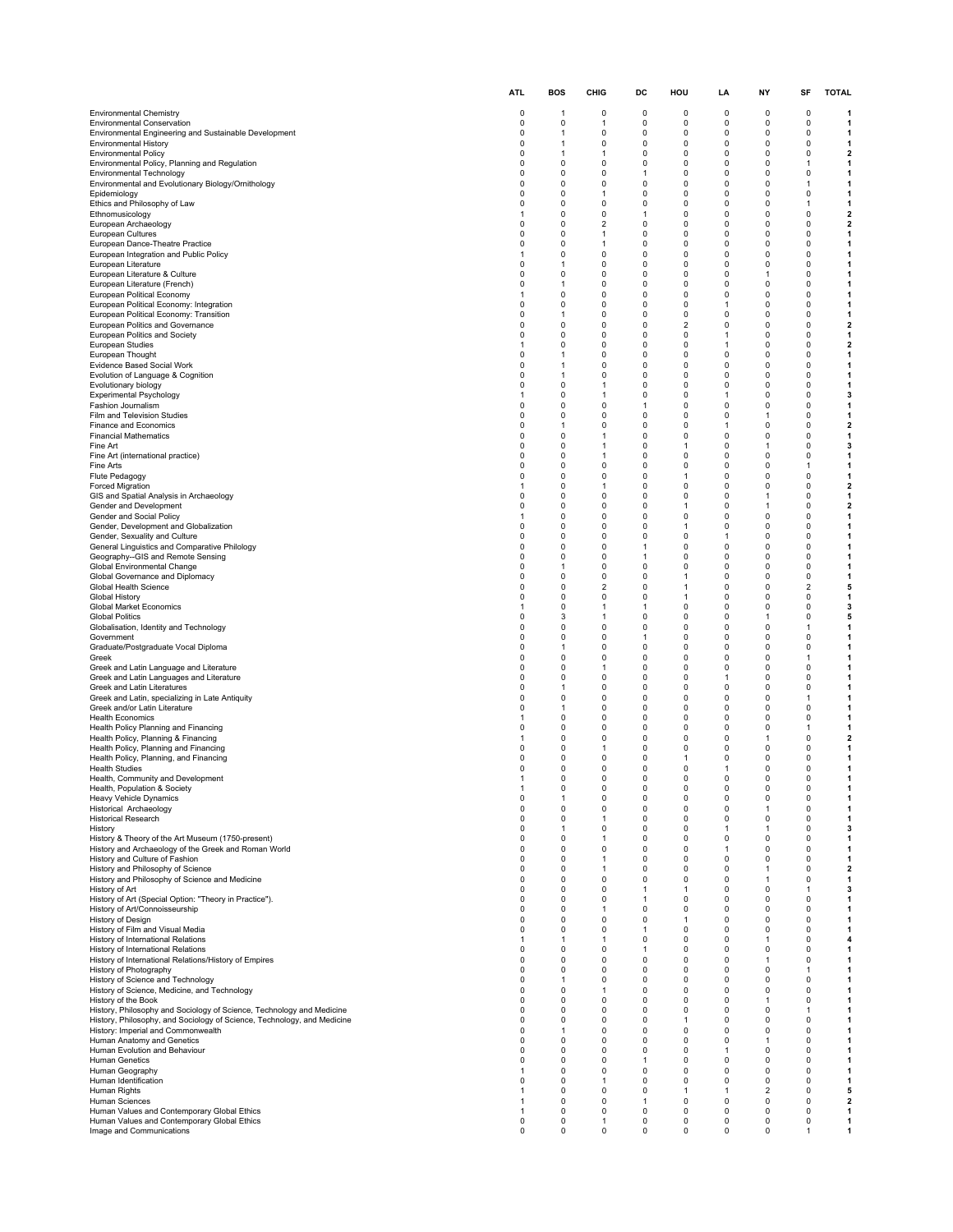|                                                                                                                       | <b>ATL</b>                    | <b>BOS</b>                   | CHIG                         | DC                       | HOU                 | LA                         | ΝY                | SF               | <b>TOTAL</b>                 |
|-----------------------------------------------------------------------------------------------------------------------|-------------------------------|------------------------------|------------------------------|--------------------------|---------------------|----------------------------|-------------------|------------------|------------------------------|
| Immunology                                                                                                            | 0                             | 0                            | 0                            | 0                        | 0                   | 0                          | $\mathbf{1}$      | 0                | 1                            |
| Informatics                                                                                                           | $\mathbf{1}$                  | $\mathbf 0$                  | 0                            | 0                        | 0                   | 0                          | 0                 | 0                | 1                            |
| Information and Library Studies<br>Innovation, Strategy & Organization                                                | $\mathbf{1}$<br>$\Omega$      | $\Omega$<br>$\Omega$         | 0<br>$\mathbf{1}$            | 0<br>0                   | 0<br>0              | 0<br>0                     | 0<br>0            | 0<br>0           | 1<br>1                       |
| Institute of Child Health: Brain and Behavioral Sciences Unit                                                         | $\mathbf 0$                   | $\mathbf{1}$                 | $\Omega$                     | 0                        | 0                   | 0                          | 0                 | 0                | 1                            |
| Integrated Masters Programme in Composition<br>Integrated Masters Programme in Composition and Composition for Screen | 0<br>$\mathbf 0$              | $\mathbf 0$<br>$\Omega$      | 0<br>$\mathbf{1}$            | 0<br>$\Omega$            | 0<br>0              | 0<br>0                     | 0<br>0            | 1<br>0           | 1<br>1                       |
| Integrative Immunology                                                                                                | $\mathbf 0$                   | $\mathbf 0$                  | $\mathbf{1}$                 | 0                        | 0                   | 0                          | 0                 | 0                | $\mathbf{1}$                 |
| Intelligence & International Security<br>Intelligence and International Security                                      | $\Omega$<br>$\mathbf 0$       | $\mathbf{1}$<br>$\mathbf{1}$ | 0<br>$\Omega$                | 0<br>$\Omega$            | 0<br>0              | 0<br>0                     | 0<br>0            | 0<br>0           | 1<br>1                       |
| Intelligent Systems                                                                                                   | $\mathbf 0$                   | $\mathbf 0$                  | $\Omega$                     | 0                        | 0                   | 0                          | 1                 | 0                | 1                            |
| Interactive Media<br>Interactive Media Production                                                                     | $\mathbf 0$<br>$\Omega$       | $\Omega$<br>0                | $\Omega$<br>0                | $\Omega$<br>0            | 0<br>0              | 0<br>0                     | 1<br>1            | 0<br>0           | 1<br>1                       |
| Intercultural Communication                                                                                           | $\mathbf 0$                   | $\mathbf 0$                  | 0                            | 0                        | 0                   | 0                          | 0                 | 1                | 1                            |
| Interdisciplinary MSc, Mathematics, Medicine<br>International Business & Management                                   | $\mathbf 0$<br>$\Omega$       | $\Omega$<br>1                | 0<br>$\Omega$                | $\Omega$<br>$\Omega$     | 0<br>0              | $\Omega$<br>0              | $\Omega$<br>0     | 1<br>0           | 1<br>1                       |
| <b>International Conflict Studies</b>                                                                                 | $\mathbf{1}$                  | $\mathbf 0$                  | $\mathbf{1}$                 | $\Omega$                 | 0                   | 0                          | 0                 | 0                | $\mathbf{2}$                 |
| International Health Policy<br>International Perspectives on Mathematics Education                                    | $\mathbf 0$<br>-1             | $\Omega$<br>0                | 0<br>0                       | $\mathbf{1}$<br>0        | 0<br>0              | 0<br>0                     | 0<br>0            | 0<br>0           | 1<br>1                       |
| International Political Economy                                                                                       | $\mathbf 0$                   | $\Omega$                     | $\mathbf{1}$                 | $\Omega$                 | 0                   | 0                          | 1                 | 0                | $\mathbf{2}$                 |
| International Political Thought<br><b>International Politics</b>                                                      | $\Omega$<br>$\mathbf 0$       | $\Omega$<br>$\Omega$         | 0<br>0                       | $\Omega$<br>$\mathbf{1}$ | 0<br>0              | $\mathbf{1}$<br>0          | 0<br>0            | 0<br>0           | $\mathbf{1}$<br>$\mathbf{1}$ |
| International Politics and Security Studies                                                                           | $\mathbf 0$                   | $\Omega$                     | $\mathbf{1}$                 | $\Omega$                 | 0                   | 0                          | 0                 | 0                | 1                            |
| <b>International Relations</b><br>International Relations (with focus in Global Economic Governance)                  | $\overline{2}$<br>$\mathbf 0$ | $\mathbf{1}$<br>1            | $\overline{7}$<br>0          | 6<br>0                   | 6<br>0              | 3<br>0                     | 2<br>0            | 1<br>0           | 28<br>$\mathbf{1}$           |
| International Relations and Strategic Studies                                                                         | $\mathbf 0$                   | $\mathbf{1}$                 | $\Omega$                     | $\Omega$                 | 0                   | 0                          | 0                 | 0                | 1                            |
| <b>International Security Studies</b><br>International Security and Terrorism                                         | $\mathbf 0$<br>$\mathbf 0$    | $\mathbf{1}$<br>$\Omega$     | 0<br>1                       | 0<br>$\Omega$            | $\overline{2}$<br>0 | $\mathbf{1}$<br>0          | 0<br>0            | 0<br>0           | 4<br>1                       |
| <b>International Studies</b>                                                                                          | $\mathbf 0$                   | $\Omega$                     | $\Omega$                     | $\Omega$                 | $\Omega$            | $\mathbf{1}$               | 0                 | 0                | 1                            |
| International Studies (General Program)<br>International Studies (General)                                            | $\mathbf 0$<br>0              | $\mathbf 0$<br>$\Omega$      | $\mathbf{1}$<br>1            | 0<br>0                   | 0<br>0              | 0<br>0                     | 0<br>0            | 0<br>0           | 1<br>1                       |
| International Studies and Diplomacy                                                                                   | $\mathbf 0$                   | $\Omega$                     | $\mathbf{1}$                 | $\Omega$                 | 0                   | 0                          | 0                 | 0                | 1                            |
| International and Comparative Water Law and Policy                                                                    | $\mathbf 0$                   | $\mathbf 0$<br>$\Omega$      | 0                            | 0                        | $\mathbf{1}$        | 0                          | 0<br>0            | 0                | $\mathbf{1}$                 |
| International and European Politics<br>International and European Studies                                             | $\mathbf 0$<br>$\mathbf 0$    | $\mathbf 0$                  | 0<br>$\mathbf{1}$            | 0<br>$\Omega$            | 0<br>0              | 0<br>0                     | 0                 | 1<br>0           | 1<br>1                       |
| Ion Conducting Membranes                                                                                              | $\mathbf{1}$                  | $\mathbf 0$                  | $\Omega$                     | $\Omega$                 | 0                   | 0                          | 0                 | 0                | 1                            |
| <b>Irish Studies</b><br>Irish and Scottish Studies                                                                    | $\mathbf 0$<br>$\Omega$       | $\Omega$<br>0                | $\mathbf{1}$<br>0            | $\Omega$<br>0            | 0<br>2              | 0<br>0                     | 0<br>0            | 0<br>0           | 1<br>$\mathbf{2}$            |
| <b>Islamic Societies and Cultures</b>                                                                                 | $\mathbf 0$                   | $\mathbf 0$                  | 0                            | 0                        | 0                   | 1                          | 0                 | 0                | 1                            |
| <b>Islamic Studies</b><br>Japanese Literature                                                                         | $\mathbf 0$<br>$\mathbf 0$    | $\Omega$<br>$\Omega$         | $\overline{2}$<br>$\Omega$   | $\Omega$<br>0            | 0<br>1              | 0<br>0                     | $\Omega$<br>0     | $\Omega$<br>0    | $\overline{\mathbf{z}}$<br>1 |
| <b>Jazz Studies</b>                                                                                                   | $\mathbf 0$                   | $\mathbf 0$                  | 0                            | 0                        | 0                   | 0                          | $\mathbf{1}$      | 0                | 1                            |
| Jewish Studies in Graeco-Roman Period<br>Joint Degree Modern History and Politics                                     | $\mathbf 0$<br>0              | $\Omega$<br>0                | 0<br>1                       | $\Omega$<br>0            | 0<br>0              | 1<br>0                     | 0<br>0            | 0<br>0           | 1<br>1                       |
| Joint Degree in History (Modern) and English                                                                          | $\mathbf 0$                   | $\Omega$                     | $\mathbf{1}$                 | $\Omega$                 | 0                   | 0                          | 0                 | 0                | 1                            |
| Kleist's Wehrkunde: The Watershed Decade of the 1980's<br>LL.B. (Law with American Law)                               | $\Omega$<br>$\mathbf 0$       | $\Omega$<br>$\Omega$         | 0<br>1                       | $\mathbf{1}$<br>0        | 0<br>0              | 0<br>0                     | 0<br>0            | 0<br>0           | 1<br>1                       |
| Language Documentation and Description                                                                                | $\mathbf 0$                   | $\Omega$                     | $\Omega$                     | $\mathbf{1}$             | 0                   | 0                          | 0                 | 0                | 1                            |
| Languages and Cultures of South Asia<br>Late Antiquity                                                                | $\Omega$<br>$\mathbf{1}$      | $\mathbf 0$<br>0             | $\mathbf{1}$<br>0            | 0<br>0                   | 0<br>0              | 0<br>0                     | 0<br>0            | 0<br>0           | 1<br>1                       |
| Latin American Studies                                                                                                | $\mathbf 0$                   | $\Omega$                     | $\mathbf{1}$                 | $\mathbf{1}$             | $\Omega$            | 0                          | 1                 | 1                | 4                            |
| Law<br>Law (Legal Theory)                                                                                             | $\mathbf{1}$<br>$\mathbf 0$   | $\mathbf 0$<br>$\Omega$      | $\Omega$<br>1                | 0<br>$\Omega$            | $\mathbf{1}$<br>0   | 0<br>0                     | 1<br>0            | 0<br>0           | 3<br>1                       |
| Law and Accounting                                                                                                    | $\mathbf 0$                   | $\mathbf{1}$                 | $\Omega$                     | $\Omega$                 | $\Omega$            | 0                          | 0                 | 0                | 1                            |
| Law/Centre for Socio-Legal Studies<br>Legal Studies                                                                   | $\mathbf 0$<br>0              | $\mathbf 0$<br>0             | $\mathbf{1}$<br>0            | $\Omega$<br>0            | 0<br>1              | 0<br>0                     | 0<br>0            | 0<br>0           | $\mathbf{1}$<br>1            |
| Legal and Political Theory                                                                                            | 1                             | $\mathbf 0$                  | $\Omega$                     | $\Omega$                 | 0                   | 0                          | $\overline{2}$    | 0                | 3                            |
| Life Conflicted: Reading and Writing Woolf, Self                                                                      | $\mathbf 0$<br>$\Omega$       | $\mathbf 0$<br>$\mathbf 0$   | $\mathbf{1}$<br>$\mathbf{1}$ | 0<br>0                   | 0<br>0              | 0<br>0                     | 0<br>0            | 0<br>0           | $\mathbf{1}$<br>1            |
| Linguistics<br>Literae Humaniores (Classics)                                                                          | $\mathbf 0$                   | $\mathbf 0$                  | $\Omega$                     | $\Omega$                 | 0                   | 0                          | 0                 | 1                | 1                            |
| Literature and Visual Culture Studies<br>Literature, Religion, and Philosophy                                         | $\mathbf 0$<br>$\Omega$       | $\mathbf 0$<br>$\Omega$      | $\mathbf{1}$<br>$\Omega$     | 0<br>$\Omega$            | 0<br>1              | 0<br>0                     | 0<br>0            | 0                | 1                            |
| Local Economic Development                                                                                            |                               | 0                            | 0                            | 0                        | 0                   | 0                          | 0                 | 0<br>0           | 1<br>1                       |
| M.Phil in American Literature                                                                                         | $\mathbf 0$<br>$\Omega$       | $\mathbf 0$<br>$\Omega$      | 0<br>0                       | 0<br>0                   | 0<br>0              | 0<br>0                     | 1                 | 0<br>0           | 1                            |
| M.Phil in Culture and Criticism<br>M.Phil. in Classical Indian Religions                                              | 0                             | 1                            | 0                            | $\Omega$                 | 0                   | 0                          | 1<br>0            | 0                | 1<br>1                       |
| MA Classical Art & Archaeology                                                                                        |                               | $\Omega$                     | $\Omega$                     | $\Omega$                 | $\Omega$            | $\Omega$                   | $\Omega$          | $\Omega$         |                              |
| <b>MA Conservation</b><br>MA in Chinese Studies                                                                       | $\mathbf 0$<br>0              | 0<br>1                       | 0<br>0                       | 0<br>0                   | 0<br>0              | 0<br>0                     | 0<br>0            | 1<br>0           | 1<br>1                       |
| MA in Cinema Studies                                                                                                  | 0<br>$\Omega$                 | 1                            | 0                            | 0                        | 0                   | 0                          | 0                 | 0                | 1                            |
| MA in Critical Theory and Politics<br>MA in International Relations                                                   | $\mathbf 0$                   | $\mathbf 0$<br>0             | 0<br>0                       | $\mathbf 0$<br>0         | 0<br>0              | 0<br>0                     | $\mathbf{1}$<br>1 | $\mathbf 0$<br>0 | $\mathbf{1}$<br>$\mathbf{1}$ |
| MA in Medieval Studies                                                                                                | $\mathbf 0$                   | $\mathbf 0$                  | $\mathbf{1}$                 | 0                        | 0                   | $\mathbf 0$                | 0                 | 0                | $\mathbf{1}$                 |
| MA in Performance and Culture<br>MA in Research Training in Women's Studies                                           | $\mathbf 0$<br>$\mathbf 0$    | $\mathbf 0$<br>0             | 0<br>1                       | $\mathbf{1}$<br>0        | 0<br>0              | $\mathbf 0$<br>0           | 0<br>0            | 0<br>0           | $\mathbf{1}$<br>$\mathbf{1}$ |
| MA in Visual Anthropology                                                                                             | $\mathbf 0$                   | $\mathbf 0$                  | 0                            | 0                        | 0                   | 1                          | 0                 | 0                | 1                            |
| MA in the History of Art<br>MA, PG Dip Conflict, Security & Development                                               | 0<br>0                        | 0<br>$\mathbf 0$             | 0<br>0                       | 0<br>0                   | 0<br>0              | 1<br>$\mathbf 0$           | $\mathbf{1}$<br>1 | 0<br>$\mathbf 0$ | $\mathbf{2}$<br>$\mathbf{1}$ |
| MA/PhD in Ancient History and Classics                                                                                | 0                             | 0                            | 0                            | $\Omega$                 | 0                   | 1                          | 0                 | 0                | 1                            |
| MPA in Public and Economic Policy<br>MPhil                                                                            | $\mathbf 0$<br>0              | $\mathbf{1}$<br>0            | 0<br>1                       | 0<br>0                   | 0<br>0              | $\mathbf 0$<br>0           | 0<br>0            | 0<br>0           | 1<br>1                       |
| MPhil Course in International Relations                                                                               | $\mathbf 0$                   | $\mathbf 0$                  | 0                            | 0                        | $\mathbf{1}$        | $\mathbf 0$                | 0                 | 0                | 1                            |
| <b>MPhil International Relations</b><br>MPhil Landscape Archaeology                                                   | $\mathbf 0$<br>$\mathbf 0$    | $\mathbf 0$<br>$\mathbf{1}$  | 0<br>0                       | $\mathbf{1}$<br>0        | 0<br>0              | $\mathbf 0$<br>$\mathbf 0$ | 0<br>0            | 0<br>$\mathbf 0$ | $\mathbf{1}$<br>$\mathbf{1}$ |
| MPhil Musicology and Performance                                                                                      | $\mathbf{1}$                  | $\mathbf 0$                  | 0                            | 0                        | 0                   | $\mathbf 0$                | 0                 | 0                | $\mathbf{1}$                 |
| MPhil by research in Chemistry<br>MPhil in Astronomy                                                                  | $\mathbf 0$<br>$\mathbf 0$    | $\mathbf{1}$<br>0            | 0<br>0                       | 0<br>0                   | 0<br>0              | $\mathbf 0$<br>$\mathbf 0$ | 0<br>1            | 0<br>0           | 1<br>1                       |
| MPhil in Criminology and Criminal Justice                                                                             | $\Omega$                      | 0                            | 0                            | 0                        | 0                   | 0                          | 0                 | 1                | $\mathbf{1}$                 |
| MPhil in Early Modern History<br>MPhil in Modern European History                                                     | $\mathbf{1}$<br>$\mathbf{1}$  | $\mathbf 0$<br>$\mathbf 0$   | 0<br>$\Omega$                | 0<br>$\Omega$            | 0<br>0              | 0<br>$\mathbf 0$           | 0<br>$\mathbf{1}$ | 0<br>$\Omega$    | 1<br>$\overline{\mathbf{z}}$ |
| MPhil in Politics: Political Theory                                                                                   | $\mathbf 0$                   | 0                            | 1                            | 0                        | 0                   | 0                          | 0                 | 0                | 1                            |
| MPhil/PhD in Women's Studies                                                                                          | $\mathbf 0$<br>$\mathbf 0$    | $\mathbf 0$<br>0             | $\mathbf{1}$                 | 0<br>0                   | 0<br>0              | $\mathbf 0$<br>0           | 0<br>0            | 0<br>$\mathbf 0$ | 1                            |
| <b>MSc Economics</b><br>MSc Global Market Economics                                                                   | 0                             | 0                            | 1<br>1                       | 0                        | 0                   | 0                          | 0                 | 0                | 1<br>1                       |
| MSc Health Policy, Planning and Financing                                                                             | $\mathbf{1}$                  | $\mathbf 0$                  | 0                            | $\Omega$                 | $\mathbf{1}$        | $\mathbf 0$                | 0                 | 0                | $\mathbf{2}$                 |
| MSc in African Studies<br>MSc in Applicable Mathematics                                                               | $\mathbf{1}$<br>$\mathbf 0$   | $\mathbf 0$<br>0             | 0<br>0                       | $\mathbf 0$<br>1         | 0<br>0              | $\mathbf 0$<br>0           | 0<br>0            | $\mathbf 0$<br>0 | $\mathbf{1}$<br>$\mathbf{1}$ |
| MSc in Chemical Research                                                                                              | $\mathbf 0$                   | $\mathbf{1}$                 | 0                            | 0                        | 0                   | $\mathbf 0$                | 0                 | 0                | $\mathbf{1}$                 |
| MSc in East Asian Studies<br>MSc in Environment, Science and Society                                                  | $\mathbf 0$<br>0              | 0<br>0                       | 0<br>0                       | 0<br>0                   | $\mathbf{1}$<br>0   | $\mathbf 0$<br>0           | 0<br>1            | 0<br>0           | $\mathbf{1}$<br>$\mathbf{1}$ |
| MSc in International Relations                                                                                        | $\mathbf 0$                   | 0                            | 0                            | 0                        | 0                   | 1                          | 0                 | 0                | 1                            |
| MSc in Public Health                                                                                                  | 0                             | 0                            | 0                            | 0                        | 0                   | 0                          | 0                 | 1                | 1                            |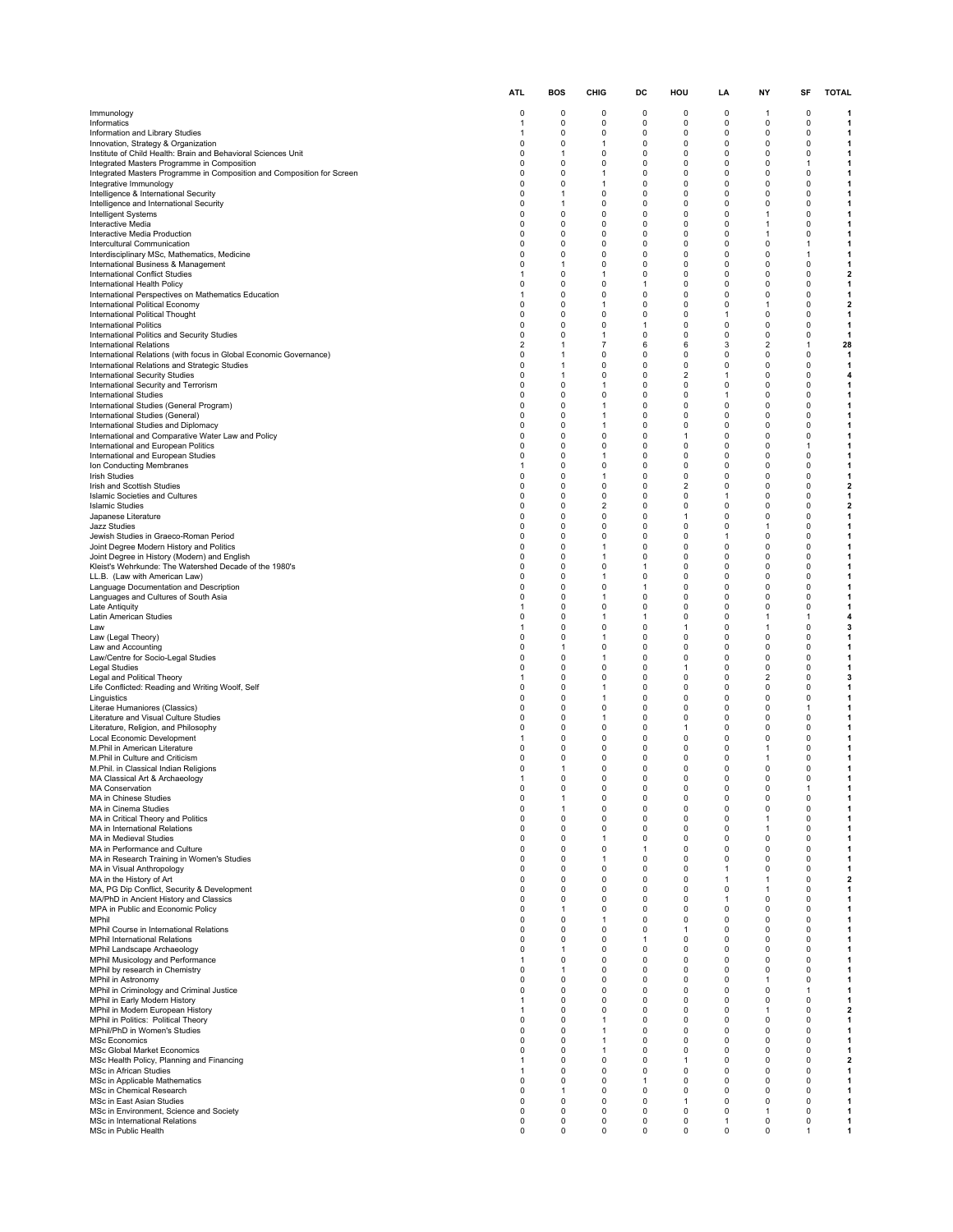|                                                                                                                | <b>ATL</b>                  | BOS                           | CHIG                        | DC                                  | HOU                          | LA                | NΥ                          | SF                | <b>TOTAL</b>                 |
|----------------------------------------------------------------------------------------------------------------|-----------------------------|-------------------------------|-----------------------------|-------------------------------------|------------------------------|-------------------|-----------------------------|-------------------|------------------------------|
| MSc research Neuroscience                                                                                      | 0                           | 0                             | 0                           | 0                                   | 1                            | 0                 | 0                           | 0                 | 1                            |
| Making Globalization Work for Developing Countries                                                             | 0                           | $\mathbf 0$                   | $\mathbf{1}$                | 0                                   | 0                            | 0                 | 0                           | 0                 | 1                            |
| Management of Intellectual Property<br><b>Managerial Economics</b>                                             | $\mathbf{1}$<br>0           | $\mathbf 0$<br>0              | 0<br>0                      | 0<br>0                              | 0<br>0                       | 0<br>0            | 0<br>1                      | 0<br>0            | 1<br>1                       |
| Maritime History                                                                                               | 0                           | 0                             | 1                           | 0                                   | 0                            | 0                 | 0                           | 0                 | 1                            |
| Master of Fine Art (painting)<br>Master of Performance in Musical Theatre                                      | $\Omega$<br>$\Omega$        | $\mathbf 0$<br>$\mathbf 0$    | 0<br>$\mathbf{1}$           | 0<br>0                              | 0<br>0                       | 0<br>0            | 0<br>0                      | 1<br>0            | 1<br>1                       |
| Master of Philosophy in Comparative Studies and Globalisation from the Graduate School of Education            | -1                          | 0                             | 0                           | 0                                   | 0                            | 0                 | 0                           | 0                 | 1                            |
| Master of Philosophy in Development Studies                                                                    | $\mathbf{1}$                | $\mathbf 0$                   | 0                           | 0                                   | 0                            | 0                 | 0                           | 0                 | 1                            |
| Master of Research<br>Master of Research in Humanities and Cultural Studies                                    | $\Omega$<br>0               | 0<br>0                        | 0<br>1                      | 0<br>0                              | 0<br>0                       | 0<br>0            | 0<br>0                      | 1<br>0            | 1<br>1                       |
| Master of Social Work                                                                                          | 1                           | $\Omega$                      | $\mathbf 0$                 | $\Omega$                            | $\Omega$                     | 0                 | 0                           | 0                 | 1                            |
| Master of Social Work (MSW)<br>Master of Theology in Biblical Theology                                         | $\mathbf 0$<br>$\Omega$     | $\mathbf 0$<br>$\mathbf 0$    | $\mathbf 0$<br>$\mathbf 0$  | 0<br>0                              | $\mathbf{1}$<br>1            | 0<br>0            | 0<br>0                      | 0<br>0            | 1<br>1                       |
| Master's in English Language and Literature 1780-1900                                                          | $\Omega$                    | $\overline{1}$                | 0                           | $\Omega$                            | 0                            | 0                 | 0                           | 0                 | 1                            |
| Masters Historical Research/ Doctorate of Modern History<br>Masters in Intelligence and International Security | $\mathbf 0$<br>0            | $\mathbf 0$<br>0              | 0<br>1                      | 0<br>0                              | $\Omega$<br>0                | $\mathbf{1}$<br>0 | 0<br>0                      | 0<br>0            | 1<br>1                       |
| Masters of Philosophy in Theology                                                                              | $\Omega$                    | 0                             | 0                           | 0                                   | $\mathbf{1}$                 | 0                 | 0                           | 0                 | 1                            |
| Masters of Science in Global Market Economics<br>Materials Chemistry                                           | $\mathbf 0$<br>$\mathbf 0$  | $\overline{1}$<br>$\mathbf 0$ | $\mathbf 0$<br>$\mathbf 0$  | 0<br>0                              | 0<br>0                       | 0<br>0            | 0<br>$\mathbf{1}$           | 0<br>0            | $\mathbf{1}$<br>1            |
| <b>Materials Science</b>                                                                                       | $\Omega$                    | $\mathbf 0$                   | $\mathbf{1}$                | 0                                   | 0                            | $\mathbf{1}$      | 0                           | 0                 | $\mathbf{2}$                 |
| <b>Mathematical Sciences</b><br>Mathematics                                                                    | $\mathbf 0$<br>-1           | $\mathbf 0$<br>0              | $\mathbf 0$<br>0            | $\Omega$<br>$\overline{\mathbf{c}}$ | $\Omega$<br>$\mathbf{1}$     | $\mathbf{1}$<br>0 | 0<br>0                      | 0<br>1            | 1<br>5                       |
| Mathematics (Centre for Mathematical Biology)                                                                  | 0                           | $\mathbf{1}$                  | 0                           | 0                                   | 0                            | 0                 | 0                           | 0                 | 1                            |
| Mathematics and the Foundations of Computer Science<br>Mechanical Engineering: Systems and Control             | $\mathbf 0$<br>$\Omega$     | $\mathbf 0$<br>$\mathbf 0$    | $\mathbf{1}$<br>$\mathbf 0$ | 0<br>0                              | 0<br>$\mathbf{1}$            | 0<br>0            | 0<br>0                      | 0<br>0            | 1<br>1                       |
| Media and Communications                                                                                       | $\Omega$                    | 0                             | 1                           | 0                                   | 0                            | 0                 | 0                           | 0                 | 1                            |
| Medial and Radiation Physics                                                                                   | $\mathbf 0$                 | $\mathbf 0$                   | 0                           | 0                                   | $\mathbf{1}$                 | 0                 | 0                           | 0                 | 1                            |
| <b>Medical Anthropology</b><br><b>Medical Engineering</b>                                                      | 0<br>$\mathbf{1}$           | -1<br>0                       | 3<br>0                      | 0<br>0                              | 0<br>0                       | 0<br>0            | -1<br>0                     | 0<br>0            | 5<br>1                       |
| Medical Microbiology                                                                                           | $\Omega$                    | 0                             | 0                           | 0                                   | $\mathbf{1}$                 | 0                 | 0                           | 0                 | 1                            |
| <b>Medical Oncology</b><br>Medical anthropology                                                                | $\Omega$<br>$\Omega$        | $\mathbf 0$<br>0              | $\mathbf 0$<br>0            | 0<br>0                              | $\Omega$<br>0                | $\mathbf{1}$<br>0 | 0<br>0                      | 0<br>1            | 1<br>1                       |
| Medieval Arabic Thought                                                                                        | $\Omega$                    | $\mathbf 0$                   | 0                           | 0                                   | 0                            | 0                 | $\mathbf{1}$                | 0                 | $\mathbf{1}$                 |
| Medieval Archaeology<br>Medieval English Literatures                                                           | 0<br>0                      | $\mathbf 0$<br>0              | 0<br>1                      | 0<br>0                              | $\mathbf{1}$<br>0            | 1<br>0            | 0<br>0                      | 0<br>0            | $\overline{\mathbf{2}}$<br>1 |
| Medieval Literature                                                                                            | $\Omega$                    | $\Omega$                      | $\mathbf 0$                 | $\Omega$                            | $\Omega$                     | 0                 | 1                           | 0                 | 1                            |
| Medieval Literature and Language<br><b>Medieval Scottish Studies</b>                                           | $\mathbf 0$<br>$\mathbf 0$  | $\mathbf 0$<br>0              | $\mathbf 0$                 | 0<br>1                              | 0<br>0                       | 0<br>0            | $\mathbf{1}$<br>0           | 0<br>0            | 1<br>1                       |
| Medieval Welsh Literature                                                                                      | $\Omega$                    | 0                             | 0<br>1                      | $\Omega$                            | $\Omega$                     | 0                 | 0                           | 0                 | 1                            |
| Medieval and Renaissance Studies                                                                               | 0                           | $\overline{1}$                | 0                           | 0                                   | $\Omega$                     | 0                 | 0                           | 0                 | 1                            |
| Medieval and Tudor Studies<br>Membrane composition of outer hair cells                                         | 0<br>$\Omega$               | 0<br>0                        | 0<br>0                      | 0<br>$\Omega$                       | 1<br>$\mathbf{1}$            | 1<br>0            | 0<br>0                      | 0<br>0            | $\mathbf{2}$<br>1            |
| Metropolis and Empire                                                                                          | $\mathbf 0$                 | $\overline{1}$                | $\mathbf 0$                 | 0                                   | 0                            | 0                 | 0                           | 0                 | 1                            |
| Micro- and Nanotechnology Enterprise<br>Middle East Politics                                                   | -1<br>$\Omega$              | $\mathbf 0$<br>$\mathbf 0$    | $\mathbf 0$<br>0            | 0<br>$\Omega$                       | 0<br>$\mathbf{1}$            | 0<br>0            | 0<br>0                      | 0<br>0            | 1<br>1                       |
| Middle East and Central Asian Security Studies                                                                 | $\mathbf 0$                 | $\mathbf 0$                   | $\mathbf 0$                 | $\Omega$                            | 0                            | 0                 | $\mathbf{1}$                | 1                 | $\mathbf{2}$                 |
| Migration and Diaspora Studies<br>Modern Chinese Studies                                                       | 0<br>0                      | 0<br>0                        | -1<br>0                     | 0<br>0                              | $\mathbf{1}$<br>0            | 0<br>0            | 0<br>0                      | 0<br>1            | $\mathbf{2}$<br>1            |
| Modern European History                                                                                        | $\mathbf{1}$                | $\mathbf{1}$                  | $\mathbf{1}$                | 0                                   | 0                            | 0                 | $\mathbf{1}$                | 1                 | 5                            |
| Modern History                                                                                                 | -1<br>0                     | $\mathbf 0$<br>0              | $\mathbf 1$<br>1            | $\mathbf{1}$<br>0                   | 0<br>0                       | 0<br>0            | 1<br>0                      | 0<br>0            | 4<br>1                       |
| Modern History (Europe 1000-1500)<br>Modern Middle East Studies                                                | $\mathbf 0$                 | $\mathbf 0$                   | $\mathbf{1}$                | 0                                   | $\Omega$                     | $\mathbf{1}$      | 1                           | 0                 | 3                            |
| Modern Middle Eastern Studies                                                                                  | 0                           | 0                             | -1                          | $\overline{\mathbf{c}}$             | $\mathbf{1}$                 | 0                 | 3                           | 0                 | $\overline{7}$               |
| Modern history<br>Modernities                                                                                  | $\mathbf{1}$<br>$\Omega$    | 0<br>0                        | 0<br>0                      | 0<br>0                              | 0<br>0                       | 0<br>0            | 0<br>$\mathbf{1}$           | 0<br>0            | 1<br>1                       |
| Modernity, Space and Place                                                                                     | $\Omega$                    | $\mathbf 0$                   | $\mathbf 0$                 | 0                                   | 0                            | 0                 | $\mathbf{1}$                | 0                 | 1                            |
| Modernity: Modernism and After<br>Mol. Bio./Pathology of Viruses                                               | $\Omega$<br>0               | 0<br>0                        | 1<br>0                      | 0<br>0                              | 0<br>$\mathbf{1}$            | 0<br>0            | 0<br>0                      | 0<br>0            | 1<br>1                       |
| Molecular Medicine                                                                                             | 0                           | -1                            | 0                           | 0                                   | 0                            | 0                 | 0                           | 0                 | 1                            |
| Molecular Life Science<br>Molecular biology of bunyaviruses                                                    | 0<br>$\Omega$               | 0<br>$\overline{1}$           | 1<br>$\Omega$               | 0<br>$\Omega$                       | 0<br>$\Omega$                | 0<br>0            | 0<br>0                      | 0<br>0            | 1<br>1                       |
| Mres/PhD Econ: Track 1. L1U4                                                                                   | $\mathbf 0$                 | $\mathbf 0$                   | $\mathbf 0$                 | 0                                   | $\mathbf{1}$                 | 0                 | 0                           | 0                 | $\mathbf{1}$                 |
| Msc in Geosciences: Earth and Planetary Physics<br>Museum Studies                                              | $\Omega$<br>$\Omega$        | $\mathbf 0$<br>0              | $\mathbf 0$<br>0            | 0<br>0                              | 0<br>$\mathbf{1}$            | 1<br>1            | 0<br>0                      | 0<br>0            | 1<br>$\mathbf{2}$            |
| Music                                                                                                          | $\mathbf 0$                 | 0                             | $\mathbf{1}$                | 0                                   | 0                            | 0                 | 0                           | 0                 | 1                            |
| Music                                                                                                          | 0                           | 0                             | 0                           | 0                                   | 0                            | 0                 | $\mathbf{1}$                | $\Omega$          |                              |
| Music Psychology<br>Music and Culture                                                                          | 0<br>$\mathbf{1}$           | 0<br>$\mathbf 0$              | 0<br>$\mathbf 0$            | 0<br>0                              | 0<br>0                       | 0<br>0            | 0                           | 0<br>0            | 1<br>$\mathbf{1}$            |
| <b>Musical Composition</b>                                                                                     | $\mathbf 0$                 | $\mathbf 0$                   | 0                           | $\mathbf{1}$                        | 0                            | 0                 | $\mathbf 0$                 | $\mathbf 0$       | 1                            |
| <b>Musical Theatre</b><br>Musicology                                                                           | $\mathbf 0$<br>$\mathbf 0$  | 0<br>$\overline{1}$           | 0<br>$\mathbf 0$            | 0<br>0                              | $\mathbf{1}$<br>$\mathbf{1}$ | 0<br>$\mathbf 0$  | 0<br>$\mathbf{1}$           | 0<br>0            | $\mathbf{1}$<br>3            |
| Musicology and Performance                                                                                     | 0                           | 0                             | 0                           | 0                                   | $\mathbf{1}$                 | 0                 | 0                           | 0                 | 1                            |
| NMR Methodology<br>Nanoscale Modeling of Materials for Quantum Computation                                     | 0<br>0                      | 0<br>$\mathbf 0$              | 0<br>$\mathbf{1}$           | 0<br>0                              | 0<br>0                       | 0<br>0            | 1<br>0                      | 0<br>0            | 1<br>1                       |
| Nationalism Studies                                                                                            | $\Omega$                    | $\Omega$                      | 0                           | 0                                   | $\mathbf{1}$                 | $\mathbf 0$       | $\mathbf 0$                 | $\Omega$          | 1                            |
| Nationalism and Identity<br>Nature, Society and Environmental Policy                                           | 0<br>$\mathbf 0$            | 0<br>$\overline{1}$           | 1<br>$\mathbf 0$            | 0<br>0                              | 0<br>0                       | 0<br>$\mathbf 0$  | 0<br>0                      | 0<br>0            | 1<br>1                       |
| Nature, Society and Environmental Policy                                                                       | 0                           | 0                             | 0                           | 0                                   | 0                            | 0                 | $\mathbf{1}$                | 0                 | 1                            |
| Nature, Society, and Environmental Policy<br>Near and Middle Eastern Studies                                   | $\mathbf{1}$<br>$\mathbf 0$ | 0<br>$\mathbf 0$              | 0<br>0                      | 1<br>$\mathbf{1}$                   | $\overline{\mathbf{c}}$<br>0 | 0<br>$\mathbf 0$  | 0<br>0                      | 0<br>0            | 4<br>1                       |
| Neurology                                                                                                      | $\Omega$                    | $\mathbf 0$                   | $\mathbf 0$                 | 0                                   | $\Omega$                     | $\mathbf 0$       | $\mathbf{1}$                | 0                 | 1                            |
| Neuroscience                                                                                                   | 0                           | 0                             | $\overline{2}$              | 0                                   | 1                            | 1                 | 0                           | 0                 | 4                            |
| Neurosciences<br>New Testament Studies/Christian Origins                                                       | $\Omega$<br>-1              | $\mathbf 0$<br>$\pmb{0}$      | 0<br>$\pmb{0}$              | 0<br>0                              | 0<br>0                       | 0<br>0            | 0<br>0                      | 1<br>0            | $\mathbf{1}$<br>1            |
| Nutrition and Health                                                                                           | 0                           | 0                             | 0                           | 1                                   | 0                            | 0                 | 0                           | 0                 | $\mathbf{1}$                 |
| Occupational Pschology<br><b>Oriental Studies</b>                                                              | $\mathbf{1}$<br>0           | $\mathbf 0$<br>$\overline{2}$ | 0<br>0                      | 0<br>0                              | $\Omega$<br>0                | $\mathbf 0$<br>0  | 0<br>0                      | 0<br>0            | 1<br>$\mathbf{2}$            |
| Orthodoxy and Politics                                                                                         | 0                           | $\mathbf{1}$                  | 0                           | 0                                   | 0                            | $\mathbf 0$       | $\mathbf 0$                 | 0                 | $\mathbf{1}$                 |
| Painting                                                                                                       | $\mathbf 0$<br>0            | $\overline{1}$<br>$\mathbf 0$ | 1<br>$\mathbf 0$            | $\Omega$<br>0                       | $\Omega$<br>0                | 0<br>$\mathbf 0$  | 0<br>$\mathbf{1}$           | 0<br>0            | $\mathbf{2}$                 |
| Palaeobiology<br>Paleoproterozoic Paleoecology                                                                 | 0                           | 0                             | 1                           | 0                                   | 0                            | 0                 | 0                           | 0                 | 1<br>1                       |
| Part II of Mathematical Tripos                                                                                 | 1                           | $\mathbf 0$                   | 0                           | 0                                   | $\Omega$                     | 0                 | 0                           | 0                 | 1                            |
| Part III Physics Tripos<br>Part III of the Mathematical Tripos                                                 | $\mathbf 0$<br>$\Omega$     | $\mathbf 0$<br>$\mathbf 0$    | $\mathbf 0$<br>$\mathbf 0$  | 0<br>0                              | 0<br>$\mathbf 0$             | 0<br>$\mathbf{1}$ | $\mathbf{1}$<br>$\mathbf 0$ | 0<br>$\mathbf{1}$ | 1<br>$\overline{\mathbf{z}}$ |
| Part III of the Mathematics Tripos, i.e. Cert. Adv. St. in Mathematics                                         | $\mathbf 0$                 | $\mathbf 0$                   | 0                           | 0                                   | 0                            | 0                 | 0                           | $\mathbf{1}$      | $\mathbf{1}$                 |
| Participation, Development, and Social Change<br>Peace Studies                                                 | $\mathbf 0$<br>0            | $\mathbf 0$<br>$\mathbf 0$    | $\mathbf 0$<br>-1           | 0<br>0                              | 0<br>0                       | $\mathbf 0$<br>0  | $\mathbf{1}$<br>0           | 0<br>0            | $\mathbf{1}$<br>1            |
| Peace and Conflict Studies                                                                                     | 0                           | $\overline{2}$                | 0                           | 0                                   | 0                            | 0                 | 0                           | 0                 | $\mathbf{2}$                 |
| Performance Practices and Research<br>PhD in Chemistry                                                         | 0<br>0                      | $\mathbf 0$<br>$\mathbf 0$    | $\mathbf{1}$<br>$\pmb{0}$   | 0<br>0                              | 0<br>$\mathbf 0$             | 0<br>$\mathbf 0$  | 0<br>1                      | 0<br>$\mathbf 0$  | $\mathbf{1}$<br>1            |
| PhD/Inclusive Education and Comparative Education                                                              | 0                           | 0                             | 0                           | 0                                   | 0                            | 0                 | 1                           | 0                 | 1                            |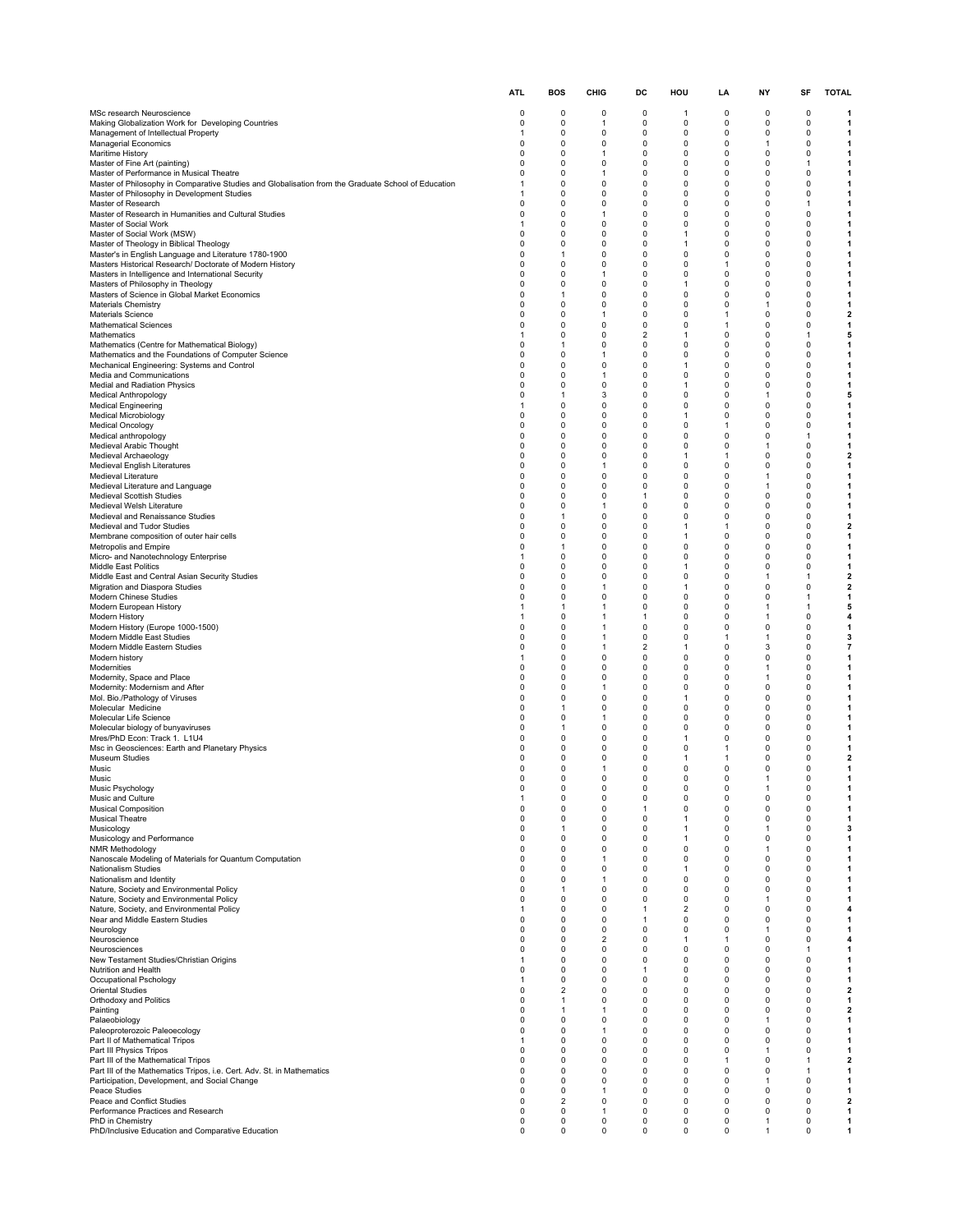|                                                                                                   | ATL                           | <b>BOS</b>                    | CHIG                           | DC                | HOU                  | LA                         | ΝY                      | SF                  | <b>TOTAL</b>                            |
|---------------------------------------------------------------------------------------------------|-------------------------------|-------------------------------|--------------------------------|-------------------|----------------------|----------------------------|-------------------------|---------------------|-----------------------------------------|
| Pharmacology                                                                                      | $\overline{1}$                | 0                             | 0                              | 0                 | 0                    | 0                          | 0                       | 0                   | 1                                       |
| Pharmacology-NIH/Marshall                                                                         | $\mathbf 0$                   | $\mathbf 0$                   | 0                              | $\mathbf{1}$      | 0                    | 0                          | 0                       | 0                   | $\mathbf{1}$                            |
| Philosophical Theology                                                                            | $\mathbf 0$<br>$\mathbf 0$    | $\mathbf 0$<br>$\mathbf{1}$   | $\mathbf{1}$                   | 0<br>$\mathbf{1}$ | 0<br>1               | 0<br>$\mathbf{1}$          | 1<br>4                  | 0<br>3              | $\overline{\mathbf{2}}$                 |
| Philosophy<br>Philosophy of Language                                                              | $\mathbf 0$                   | $\mathbf 0$                   | 2<br>$\mathbf 1$               | 0                 | 0                    | 0                          | 0                       | 0                   | 13<br>1                                 |
| Philosophy, Policy, and Social Value                                                              | 0                             | -1                            | 0                              | 0                 | 0                    | 0                          | 0                       | 0                   | $\mathbf{1}$                            |
| Philosophy, Politics and Economics (PPE)<br>Philosophy, Politics, & Economics                     | $\mathbf 0$<br>$\mathbf 0$    | $\mathbf 0$<br>$\mathbf 0$    | 0<br>$\mathbf{1}$              | 0<br>0            | 1<br>0               | 0<br>0                     | 0<br>0                  | 0<br>0              | $\mathbf{1}$<br>$\mathbf{1}$            |
| Philosophy, Politics, Economics                                                                   | $\Omega$                      | $\Omega$                      | 0                              | 0                 | 0                    | 0                          | 1                       | $\mathbf 0$         | $\mathbf{1}$                            |
| Philosophy, Politics, and Economics<br>Photography and Urban Cultures                             | $\mathbf 0$<br>$\mathbf 0$    | $\mathbf 0$<br>$\mathbf 0$    | $\mathbf{1}$<br>0              | $\Omega$<br>0     | 1<br>0               | 0<br>0                     | 0<br>1                  | 0<br>0              | $\mathbf{2}$<br>1                       |
| Physics                                                                                           | $\mathbf 0$                   | -1                            | $\Omega$                       | 0                 | 1                    | 0                          | 0                       | 0                   | $\mathbf 2$                             |
| Physics - Theoretical Condensed Matter Reasearch Group<br>Physics/ Neuroscience                   | 0<br>$\mathbf 0$              | 0<br>$\mathbf 0$              | 0<br>0                         | 0<br>$\mathbf{1}$ | 0<br>$\Omega$        | 0<br>0                     | 1<br>0                  | 0<br>0              | 1<br>$\mathbf{1}$                       |
| Physiology                                                                                        | $\Omega$                      | $\Omega$                      | $\Omega$                       | 0                 | 1                    | 0                          | $\Omega$                | $\Omega$            | 1                                       |
| Piano                                                                                             | $\mathbf 0$                   | $\Omega$                      | $\mathbf{1}$                   | $\Omega$          | $\Omega$             | 0                          | 0                       | 0                   | 1                                       |
| <b>Policy Studies</b><br>Policy Studies in Education                                              | $\mathbf 0$<br>0              | $\mathbf{1}$<br>-1            | 0<br>0                         | 0<br>0            | $\Omega$<br>0        | 0<br>0                     | 0<br>1                  | 0<br>0              | 1<br>$\mathbf{2}$                       |
| Political Economy of Development                                                                  | 0                             | 1                             | 0                              | 0                 | 0                    | 0                          | 0                       | 0                   | 1                                       |
| Political Economy of East Asia<br>Political Philosophy                                            | $\mathbf 0$<br>$\Omega$       | $\mathbf 0$<br>$\Omega$       | 0<br>0                         | $\Omega$<br>0     | 0<br>1               | 0<br>0                     | 0<br>0                  | 1<br>$\mathbf 0$    | 1<br>$\mathbf{1}$                       |
| <b>Political Science</b>                                                                          | $\mathbf 0$                   | $\mathbf 0$                   | 0                              | 0                 | 0                    | 1                          | 0                       | 0                   | $\mathbf{1}$                            |
| <b>Political Sociology</b>                                                                        | $\mathbf 0$<br>$\Omega$       | $\mathbf 0$<br>$\overline{2}$ | $\mathbf{1}$<br>$\overline{2}$ | $\Omega$<br>3     | $\Omega$<br>1        | 0<br>0                     | 0<br>3                  | 0<br>0              | $\mathbf{1}$<br>11                      |
| <b>Political Theory</b><br>Political Thought and Intellectual History                             | 0                             | 0                             | 0                              | 0                 | 0                    | 1                          | 1                       | 0                   | $\mathbf{2}$                            |
| Politics (Comparative Governmen)                                                                  | $\mathbf 0$                   | $\mathbf 0$                   | 0                              | 0                 | $\Omega$             | $\mathbf{1}$               | 0                       | 0                   | $\mathbf{1}$                            |
| Politics (European Politics and Society<br>Politics (Political Theory)                            | $\overline{1}$<br>$\mathbf 0$ | $\mathbf 0$<br>$\mathbf 0$    | 0<br>0                         | 0<br>0            | $\Omega$<br>$\Omega$ | 0<br>0                     | 0<br>1                  | 0<br>0              | 1<br>1                                  |
| Politics and Communication                                                                        | $\mathbf 0$                   | $\mathbf 0$                   | $\Omega$                       | $\Omega$          | 1                    | 0                          | 0                       | 0                   | 1                                       |
| Politics and Comparative Government<br>Politics and International Studies                         | $\mathbf 0$<br>0              | $\mathbf 0$<br>$\mathbf 0$    | $\mathbf{1}$<br>-1             | 0<br>0            | $\Omega$<br>0        | 0<br>0                     | 0<br>0                  | 0<br>0              | 1<br>1                                  |
| Politics and Philosophy                                                                           | $\mathbf 0$                   | $\mathbf 0$                   | 0                              | $\Omega$          | 1                    | 0                          | 0                       | 0                   | 1                                       |
| Politics and Religion                                                                             | $\mathbf 0$                   | $\mathbf 0$                   | $\mathbf{1}$                   | 0                 | $\Omega$             | 0                          | 0                       | 0                   | $\mathbf{1}$                            |
| Politics in International Relations<br>Politics of the World Economy                              | $\Omega$<br>$\mathbf 0$       | $\Omega$<br>$\mathbf 0$       | 0<br>0                         | 0<br>$\Omega$     | 0<br>$\Omega$        | 0<br>0                     | 1<br>0                  | 0<br>1              | 1<br>1                                  |
| Politics: Comparative Government                                                                  | $\mathbf 0$                   | $\mathbf 0$                   | $\mathbf{1}$                   | 0                 | 0                    | 0                          | 0                       | 0                   | 1                                       |
| Politics: European Politics and Society<br>Politics: European Politics and Society                | $\mathbf 0$<br>0              | $\mathbf 0$<br>0              | 0<br>0                         | $\mathbf{1}$<br>0 | 0<br>0               | 0<br>0                     | 0<br>1                  | 0<br>0              | 1<br>1                                  |
| Politics: International Relations                                                                 | $\mathbf 0$                   | $\mathbf 0$                   | 0                              | 0                 | 0                    | 0                          | 0                       | 1                   | $\mathbf{1}$                            |
| Politics: Comparative Government                                                                  | $\Omega$                      | $\Omega$                      | $\Omega$                       | $\Omega$          | 1                    | 0                          | $\Omega$                | $\Omega$            | 1                                       |
| Postcolonial Literature<br><b>Postcolonial Studies</b>                                            | 0<br>$\overline{1}$           | $\mathbf 0$<br>$\mathbf 0$    | $\Omega$<br>0                  | 0<br>0            | 0<br>0               | 0<br>0                     | 1<br>0                  | 0<br>0              | 1<br>$\mathbf{1}$                       |
| <b>Practising Performance</b>                                                                     | 0                             | 0                             | 0                              | 0                 | 0                    | 0                          | 0                       | 1                   | 1                                       |
| Primary and Community Care<br>Programme in Comparative Media Law and Policy                       | 0<br>$\mathbf 0$              | 0<br>$\mathbf 0$              | 0<br>$\mathbf{1}$              | 0<br>$\Omega$     | 0<br>$\Omega$        | 1<br>0                     | 0<br>0                  | 0<br>0              | 1<br>1                                  |
| Psychiatry                                                                                        | $\Omega$                      | $\Omega$                      | 0                              | 0                 | $\mathbf 0$          | 0                          | $\mathbf{1}$            | 0                   | 1                                       |
| Psychiatry and Warfighting                                                                        | $\mathbf 0$                   | $\mathbf 0$                   | $\mathbf{1}$                   | 0                 | 0                    | 0                          | 0                       | 0                   | 1                                       |
| Psychoanalytic and Feminist Approaches to Film and Television<br>Psychology                       | $\mathbf 0$<br>$\mathbf 0$    | $\mathbf 0$<br>$\mathbf 0$    | 0<br>0                         | $\Omega$<br>0     | 0<br>0               | 0<br>$\mathbf{1}$          | 0<br>0                  | 1<br>0              | 1<br>$\mathbf{1}$                       |
| Psychology (Brain and Cognitive Development)                                                      | 0                             | $\mathbf 0$                   | 0                              | 0                 | 0                    | 0                          | 0                       | 1                   | 1                                       |
| Psychology (Social-Organizational)<br>Psychology, Philosophy and Physiology                       | $\mathbf{1}$<br>$\mathbf 0$   | $\mathbf 0$<br>$\mathbf 0$    | $\Omega$<br>$\mathbf{1}$       | 0<br>0            | $\Omega$<br>0        | 0<br>0                     | 0<br>0                  | 0<br>0              | 1<br>$\mathbf{1}$                       |
| Psychology, Philosophy, and Physiology                                                            | $\mathbf 0$                   | $\mathbf 0$                   | $\mathbf{1}$                   | $\Omega$          | $\Omega$             | 0                          | 0                       | 0                   | 1                                       |
| Public Archaeology                                                                                | $\mathbf 0$                   | $\mathbf 0$                   | $\Omega$                       | $\Omega$          | $\Omega$<br>$\Omega$ | $\mathbf{1}$               | 0                       | 0                   | 1                                       |
| <b>Public Financial Economics</b><br><b>Public Financial Policy</b>                               | $\overline{1}$<br>0           | $\mathbf 0$<br>0              | 0<br>0                         | 0<br>0            | 0                    | 0<br>1                     | 0<br>0                  | 0<br>1              | 1<br>$\mathbf{2}$                       |
| <b>Public Health Sciences</b>                                                                     | $\mathbf 0$                   | $\mathbf 0$                   | 0                              | 0                 | $\Omega$             | 0                          | 0                       | $\mathbf{1}$        | 1                                       |
| Public Health and Health Policy, Master of Public Health<br>Public Health in Developing Countries | $\mathbf 0$<br>$\mathbf 0$    | $\mathbf 0$<br>$\mathbf{1}$   | 0<br>3                         | 0<br>0            | 0<br>0               | 0<br>0                     | 0<br>0                  | 1<br>$\overline{2}$ | $\mathbf{1}$<br>6                       |
| Public Health in Developing Nations                                                               | $\mathbf 0$                   | $\mathbf 0$                   | $\mathbf{1}$                   | $\Omega$          | $\Omega$             | 0                          | 0                       | 0                   | 1                                       |
| Public Policy<br>Public Policy and Administration                                                 | $\mathbf 0$<br>$\mathbf 0$    | $\mathbf 0$<br>$\mathbf 0$    | 0<br>$\Omega$                  | $\mathbf{1}$<br>0 | 0<br>0               | 0<br>0                     | 0<br>0                  | 0<br>1              | $\mathbf{1}$<br>1                       |
| Public and Economic Policy                                                                        | 0                             | 0                             | 2                              | 0                 | 0                    | 1                          | 1                       | 0                   | 4                                       |
| Quantitative Genetics and Genome Analysis                                                         | 0                             | 0                             | $\mathbf{1}$                   | 0                 | 0                    | 0                          | 0                       | 0                   | $\mathbf{1}$                            |
| Religion and Political Life<br>Religion and Politics                                              | $\mathbf 0$<br>$\Omega$       | 0<br>0                        | 0<br>0                         | 0<br>0            | 0<br>0               | 0<br>0                     | 0<br>1                  | 1<br>0              | 1<br>1                                  |
| Renaissance Literature                                                                            |                               | $\mathbf{1}$                  | $\Omega$                       | $\Omega$          | $\Omega$             | 1                          | $\Omega$                | $\Omega$            | 2                                       |
| Renaissance and Medieval literature<br>Renaissance to Enlightenment                               | $\pmb{0}$<br>0                | 0<br>0                        | 0<br>0                         | 0<br>1            | 0<br>0               | 0<br>0                     | 0<br>0                  | 1<br>0              | 1<br>1                                  |
| Reproductive & Sexual Health Research                                                             | 0                             | 0                             | 0                              | 0                 | 0                    | 0                          | 0                       | $\mathbf{1}$        | 1                                       |
| <b>Reproductive Biology</b><br>Reproductive and Sexual Health Research                            | $\mathbf 0$<br>0              | $\mathbf 0$<br>0              | $\mathbf 0$<br>0               | $\mathbf 0$<br>0  | $\mathbf 0$<br>0     | 0<br>0                     | 0<br>0                  | 1<br>$\mathbf{1}$   | 1<br>1                                  |
| Research Methods, Philisophical Issues in Psychology, Advanced Statistical Methods                | $\mathbf 0$                   | 0                             | 0                              | 0                 | 0                    | 0                          | 0                       | $\mathbf{1}$        | $\mathbf{1}$                            |
| Research in Planning and Activity Management Group<br>Romantic and Victorian Literature           | $\mathbf 0$                   | $\mathbf 0$                   | 0                              | 0                 | 0                    | $\mathbf 0$                | $\mathbf{1}$            | 0                   | 1                                       |
| Romanticism and the Forms of Modernity                                                            | 0<br>$\mathbf 0$              | 0<br>0                        | 0<br>0                         | 0<br>0            | 1<br>0               | 0<br>$\mathbf 0$           | 0<br>0                  | 0<br>1              | 1<br>1                                  |
| Rome & Its Neighbours                                                                             | $\mathbf 0$                   | 0                             | $\mathbf{1}$                   | 0                 | 0                    | 0                          | 0                       | 0                   | 1                                       |
| Rome and Its Neighbors<br><b>Ruskin Studies</b>                                                   | $\overline{1}$<br>$\mathbf 0$ | 0<br>0                        | 0<br>0                         | 0<br>0            | $\mathbf 0$<br>0     | $\mathbf 0$<br>$\mathbf 0$ | 0<br>1                  | 0<br>0              | 1<br>1                                  |
| Russian Language and Culture                                                                      | $\mathbf 0$                   | $\mathbf 0$                   | $\mathbf{1}$                   | 0                 | 0                    | $\mathbf 0$                | 0                       | 0                   | 1                                       |
| Russian and East European Studies<br>Said Business School MBA                                     | 0<br>$\mathbf 0$              | 0<br>0                        | $\mathbf{1}$<br>0              | 0<br>0            | 0<br>0               | 0<br>$\mathbf 0$           | 0<br>$\mathbf{1}$       | 0<br>0              | 1<br>1                                  |
| Science & Security                                                                                | $\mathbf 0$                   | 0                             | 0                              | 0                 | 0                    | $\mathbf{1}$               | 0                       | 0                   | 1                                       |
| Science and Medicine of Athletic Performance                                                      | $\mathbf 0$                   | $\mathbf 0$                   | $\mathbf 0$                    | 0                 | $\mathbf 0$          | $\mathbf 0$                | $\overline{\mathbf{c}}$ | 0                   | $\overline{\mathbf{z}}$                 |
| Science and Religion<br>Science and Security                                                      | $\mathbf 0$<br>$\mathbf 0$    | 0<br>$\mathbf{1}$             | 0<br>0                         | 0<br>0            | 0<br>0               | $\mathbf 0$<br>$\mathbf 0$ | $\mathbf{1}$<br>0       | 0<br>0              | 1<br>$\mathbf{1}$                       |
| Science and Technology Policy and Management                                                      |                               | 0                             | -1                             | 0                 | 0                    | 0                          | 0                       | 0                   | 1                                       |
| Science and Technology Studies<br>Scottish Ethnology                                              | 0                             |                               |                                |                   |                      |                            |                         |                     | 1                                       |
| Scottish Ethnology - School of Celtic and Scottish Studies                                        | 0                             | 0                             | $\mathbf{1}$                   | 0                 | 0                    | 0                          | 0                       | 0                   |                                         |
| Screen Studies                                                                                    | $\mathbf 0$<br>$\mathbf 0$    | 0<br>$\mathbf 0$              | 0<br>0                         | 0<br>$\mathbf{1}$ | 0<br>$\mathbf 0$     | $\mathbf 0$<br>$\mathbf 0$ | 0<br>0                  | $\mathbf{1}$<br>0   | 1<br>$\mathbf{1}$                       |
|                                                                                                   | $\overline{1}$                | 0                             | 0                              | 0                 | 0                    | 0                          | 0                       | 0                   | 1                                       |
| Sculpture<br>Second BA in Classics                                                                | $\mathbf 0$<br>0              | $\mathbf 0$<br>0              | 0<br>-1                        | $\mathbf{1}$<br>0 | 2<br>0               | $\mathbf 0$<br>0           | 0<br>0                  | 0<br>0              | 3<br>1                                  |
| Secondary PGCE in English                                                                         | 0                             | 0                             | 0                              | 0                 | 0                    | 0                          | 1                       | 0                   | 1                                       |
| <b>Security Studies</b>                                                                           | $\mathbf 0$<br>$\mathbf 0$    | 0<br>$\mathbf 0$              | 0<br>$\mathbf 0$               | 0<br>$\mathbf 0$  | 0<br>$\mathbf 0$     | 1<br>$\mathbf 0$           | 0<br>0                  | 0<br>$\mathbf{1}$   | 1                                       |
| Senior Honours courses of Bachelour of Science with Honours in Immunology<br>Shakespeare Studies  | 0                             | 0                             | 0                              | 0                 | 0                    | 0                          | $\overline{\mathbf{c}}$ | 0                   | $\mathbf{1}$<br>$\overline{\mathbf{z}}$ |
| Social Anthropological Analysis                                                                   | $\mathbf 0$                   | 0                             | $\mathbf{1}$                   | $\mathbf{1}$      | 0                    | 0                          | 0                       | 0                   | $\mathbf{2}$                            |
| Social Anthropology<br>Social Anthropology of Development<br>Social Justice and Education         | 2<br>0<br>0                   | $\mathbf 0$<br>0<br>0         | 0<br>0<br>0                    | 0<br>0<br>0       | 0<br>0<br>0          | $\mathbf 0$<br>1<br>1      | $\mathbf{1}$<br>0<br>0  | 0<br>0<br>0         | 3<br>1<br>1                             |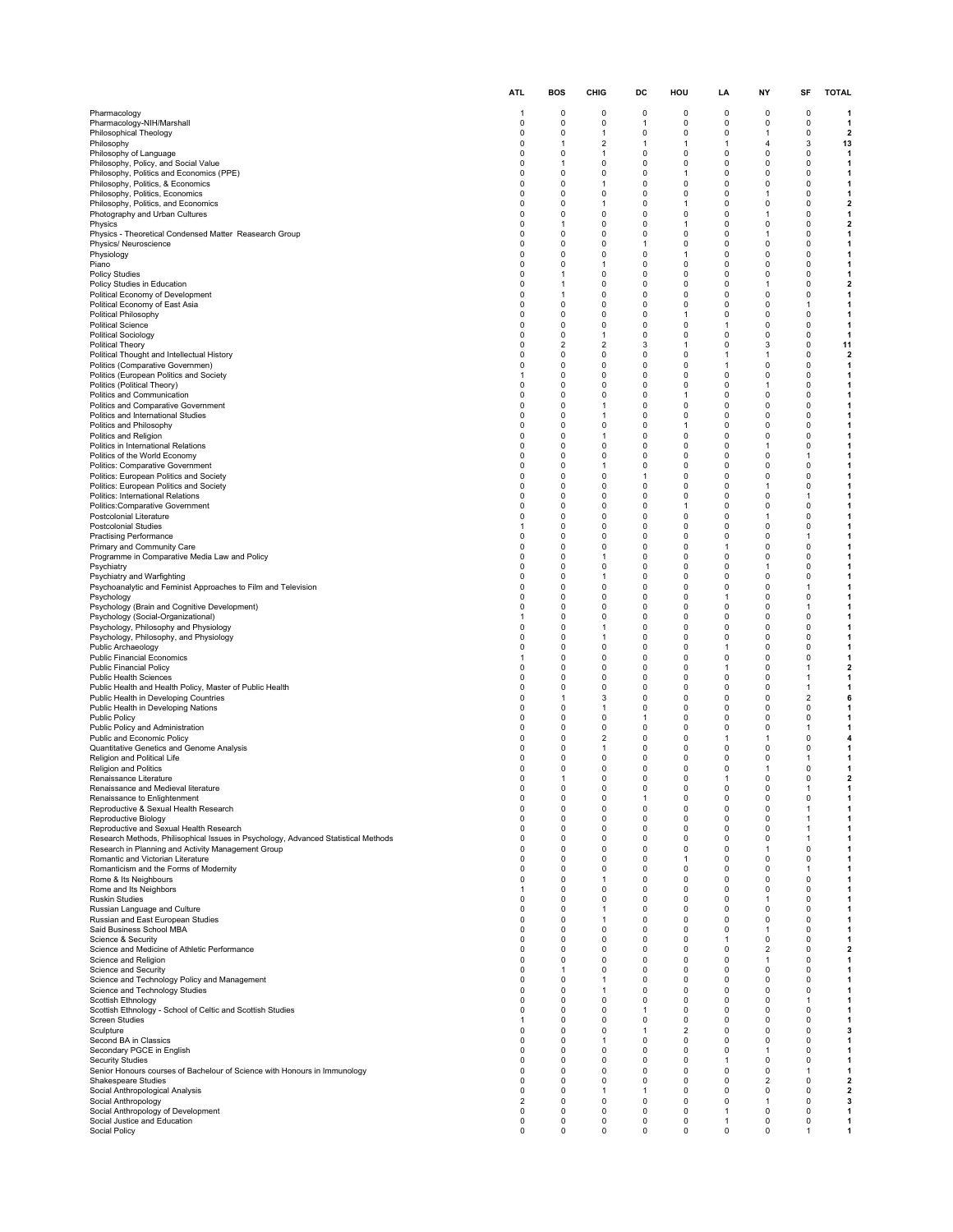|                                                                                                                                               | ATL                        | <b>BOS</b>                  | CHIG                           | DC                       | HOU               | LA                | NY                | SF                | <b>TOTAL</b>                 |
|-----------------------------------------------------------------------------------------------------------------------------------------------|----------------------------|-----------------------------|--------------------------------|--------------------------|-------------------|-------------------|-------------------|-------------------|------------------------------|
| Social Policy and Administration                                                                                                              | $\overline{1}$             | 0                           | 0                              | 0                        | 0                 | 0                 | 0                 | 0                 | 1                            |
| Social Policy and Planning                                                                                                                    | 0                          | 0                           | 0                              | 0                        | 0                 | 0                 | 1                 | 0                 | 1                            |
| Social Policy and Planning<br>Social Psychology                                                                                               | 0<br>$\Omega$              | 0<br>$\Omega$               | 0<br>0                         | 1<br>0                   | 0<br>0            | 0<br>$\mathbf{1}$ | 0<br>0            | 0<br>0            | 1<br>1                       |
| Social Work                                                                                                                                   | $\mathbf 0$                | $\mathbf 0$                 | 0                              | $\mathbf{1}$             | 1                 | 0                 | 0                 | 0                 | $\mathbf{2}$                 |
| Social and Applied Psychology                                                                                                                 | $\mathbf 0$                | $\mathbf 0$                 | 0                              | 0                        | 1                 | 0                 | 0                 | 0                 | 1                            |
| Social and Cultural Anthropology (MPhil if necessary)<br>Social and Economic History                                                          | $\mathbf 0$<br>$\mathbf 0$ | $\mathbf 0$<br>$\mathbf{1}$ | 0<br>0                         | $\mathbf{1}$<br>0        | 0<br>0            | 0<br>0            | 0<br>0            | 0<br>0            | 1<br>$\mathbf{1}$            |
| Social and Political Thought                                                                                                                  | 0                          | 0                           | 0                              | 0                        | 0                 | 0                 | 1                 | 0                 | 1                            |
| Socio-Legal Studies                                                                                                                           | $\mathbf 0$<br>$\mathbf 0$ | $\mathbf{1}$<br>$\mathbf 0$ | $\overline{2}$<br>$\mathbf{1}$ | 0<br>0                   | 0<br>0            | 0<br>0            | 0<br>0            | 0<br>1            | 3                            |
| Sociology<br>Sociology of Sport                                                                                                               | $\mathbf 0$                | $\mathbf 0$                 | 0                              | $\mathbf{1}$             | 0                 | 0                 | 0                 | 0                 | $\mathbf{2}$<br>1            |
| Sociology of religion                                                                                                                         | 0                          | 0                           | $\mathbf{1}$                   | 0                        | 0                 | 0                 | 0                 | 0                 | 1                            |
| South Asian Area Studies<br>Space, Place, and Politics                                                                                        | 0<br>-1                    | $\mathbf 0$<br>0            | 0<br>0                         | 0<br>0                   | 0<br>0            | 0<br>0            | $\mathbf{1}$<br>0 | 0<br>0            | 1<br>1                       |
| Speech and Language Processing                                                                                                                | 0                          | 0                           | 0                              | 0                        | 0                 | 0                 | 0                 | 1                 | 1                            |
| St. Andrews/Stirling Philosophy Graduate Programme                                                                                            | $\mathbf 0$                | $\mathbf 0$                 | $\mathbf{1}$                   | 0                        | 0                 | 0                 | 0                 | 0                 | $\mathbf{1}$                 |
| <b>Staging Shakespeare</b><br>Statistics                                                                                                      | $\mathbf 0$<br>0           | $\mathbf 0$<br>0            | 0<br>0                         | 0<br>0                   | 1<br>0            | 0<br>1            | 0<br>0            | 0<br>0            | 1<br>1                       |
| Stem Cell Therapy in Neurodegenerative Disease                                                                                                | $\mathbf 0$                | $\mathbf 0$                 | 0                              | 0                        | 0                 | $\mathbf{1}$      | 0                 | 0                 | $\mathbf{1}$                 |
| Structural Steel Design and Sustainable Development                                                                                           | $\mathbf{1}$               | 0                           | 0                              | 0                        | 0                 | 0                 | 0                 | 0                 | 1                            |
| Study of Religion<br>Study of Religion (specifically, Islamic and Christian history)                                                          | 0<br>$\Omega$              | 0<br>$\Omega$               | 0<br>$\Omega$                  | 0<br>$\Omega$            | 0<br>1            | 1<br>0            | 0<br>0            | 0<br>0            | 1<br>1                       |
| Supersonic/Hypersonic aerodynamics and compressible flows                                                                                     | $\overline{1}$             | $\mathbf 0$                 | 0                              | 0                        | 0                 | 0                 | 0                 | 0                 | 1                            |
| Supervised Research in Quantum Matter Group                                                                                                   | 0                          | $\mathbf 0$                 | $\Omega$                       | 0                        | 0                 | 0                 | 1                 | 0                 | 1                            |
| Syntax<br>T. S. Eliot and Nature                                                                                                              | 0<br>$\mathbf 0$           | 0<br>0                      | 0<br>0                         | $\Omega$<br>$\mathbf{1}$ | 1<br>0            | 0<br>0            | 0<br>0            | 0<br>0            | 1<br>1                       |
| <b>Technology Policy</b>                                                                                                                      | 0                          | $\mathbf{1}$                | 0                              | 0                        | 0                 | 0                 | 0                 | 0                 | 1                            |
| The Environment and Sustainable Technology                                                                                                    | $\Omega$                   | 0                           | 0                              | 0                        | 1                 | 0                 | 0                 | 0                 | 1                            |
| The Evolution of the Waxy Gene through Study of Polyploids within the Nicotiana Genus<br>The Historical Development of the Vedantic Tradition | $\mathbf 0$<br>$\mathbf 0$ | $\mathbf{1}$<br>$\mathbf 0$ | 0<br>-1                        | 0<br>0                   | 0<br>0            | 0<br>0            | 0<br>0            | 0<br>0            | $\mathbf{1}$<br>1            |
| <b>Theatre Studies</b>                                                                                                                        | $\mathbf 0$                | $\mathbf 0$                 | 0                              | $\Omega$                 | 1                 | 0                 | 0                 | 0                 | 1                            |
| Theatre and Development                                                                                                                       | $\mathbf 0$<br>0           | $\mathbf{1}$                | 0                              | $\Omega$                 | 0                 | 0<br>0            | 0                 | 0<br>0            | 1                            |
| Theatre for Development<br><b>Theological Ethics</b>                                                                                          | $\mathbf{1}$               | 0<br>$\mathbf 0$            | 0<br>0                         | 0<br>0                   | 0<br>$\Omega$     | 0                 | 1<br>0            | 0                 | 1<br>1                       |
| Theology                                                                                                                                      | $\overline{1}$             | $\mathbf 0$                 | 0                              | 0                        | 0                 | 0                 | 0                 | 0                 | 1                            |
| Theology (Ecclesiastical History)                                                                                                             | $\mathbf 0$<br>0           | $\mathbf 0$<br>1            | 0<br>$\Omega$                  | $\mathbf{1}$<br>0        | 0<br>0            | 0<br>0            | 0<br>0            | 0<br>0            | 1<br>1                       |
| Theology and Religous Studies<br>Theology in History                                                                                          | 0                          | $\mathbf 0$                 | 0                              | 0                        | 0                 | 1                 | 0                 | 0                 | 1                            |
| Theology, Imagination and the Arts                                                                                                            | 0                          | 0                           | 0                              | 0                        | 0                 | 0                 | 0                 | 1                 | 1                            |
| Theology: Bible Interpretation<br>Theology: Christian Ethics                                                                                  | 0<br>$\mathbf 0$           | 0<br>$\mathbf 0$            | 0<br>$\mathbf{1}$              | 0<br>0                   | 0<br>0            | 0<br>0            | 1<br>0            | 0<br>0            | 1<br>1                       |
| Theology; Patristic Christian Doctrine                                                                                                        | $\mathbf 0$                | $\mathbf 0$                 | 0                              | 0                        | 0                 | $\mathbf{1}$      | 0                 | 0                 | 1                            |
| <b>Theoretical Chemistry</b>                                                                                                                  | 0                          | $\Omega$                    | 0                              | 1                        | 0                 | 0                 | 0                 | 0                 | 1                            |
| Theoretical High Energy Physics<br><b>Theoretical Physics</b>                                                                                 | 0<br>0                     | 0<br>1                      | $\mathbf{1}$<br>0              | 0<br>0                   | 0<br>0            | 0<br>0            | 0<br>0            | 0<br>0            | 1<br>1                       |
| Theoretical Psychoanalysis                                                                                                                    | 0                          | 0                           | 0                              | 0                        | 0                 | 0                 | 1                 | 0                 | 1                            |
| Theoretical/Computational Chemistry                                                                                                           | $\Omega$                   | $\Omega$                    | $\mathbf{1}$                   | $\Omega$                 | $\Omega$          | 0                 | 0                 | 0                 | 1                            |
| Theory and History of International Relations<br>Theory, Culture and Identity                                                                 | $\overline{1}$<br>0        | $\mathbf 0$<br>$\mathbf 0$  | 0<br>$\Omega$                  | 0<br>0                   | 0<br>0            | 0<br>0            | 0<br>1            | 0<br>0            | 1<br>1                       |
| <b>Transformative Business Project</b>                                                                                                        | 0                          | $\mathbf 0$                 | 0                              | $\Omega$                 | 1                 | 0                 | 0                 | 0                 | 1                            |
| <b>Translation Studies</b>                                                                                                                    | $\overline{1}$             | 0                           | 0                              | 0                        | 0                 | 0                 | 0                 | 0                 | 1                            |
| Transnational Communications and Global Media<br>Urban & Regional Studies: Post-industrial urban decline and culture                          | 0<br>$\Omega$              | 0<br>$\mathbf 0$            | 0<br>0                         | 0<br>$\mathbf{1}$        | 0<br>0            | 0<br>0            | 1<br>0            | 0<br>0            | 1<br>1                       |
| Urban Planning and Development                                                                                                                | $\overline{1}$             | $\mathbf 0$                 | 0                              | 0                        | 0                 | 0                 | 0                 | 0                 | $\mathbf{1}$                 |
| Urban Policy and Practice                                                                                                                     | $\mathbf 0$<br>$\mathbf 0$ | 0<br>$\mathbf 0$            | 0<br>0                         | $\mathbf{1}$<br>0        | 0<br>0            | 0<br>$\mathbf{1}$ | 0<br>0            | 0<br>0            | 1<br>1                       |
| Variability of Entopathogen Resistance<br>Victorian Media and Culture                                                                         | $\mathbf 0$                | $\mathbf 0$                 | $\mathbf{1}$                   | $\Omega$                 | 0                 | 0                 | 0                 | 0                 | 1                            |
| Viking and Anglo-Saxon Studies                                                                                                                | 0                          | 0                           | -1                             | 0                        | 0                 | 0                 | 0                 | 0                 | 1                            |
| Visual Anthropology<br>Vocal Studies                                                                                                          | $\mathbf 0$<br>$\mathbf 0$ | 0<br>0                      | $\mathbf{1}$<br>0              | 0<br>0                   | 0<br>1            | 0<br>0            | 0<br>0            | 0<br>0            | 1<br>$\mathbf{1}$            |
| Voice Studies                                                                                                                                 | $\mathbf 0$                | 0                           | -1                             | 0                        | $\Omega$          | 0                 | 0                 | 1                 | $\mathbf{2}$                 |
| War Studies                                                                                                                                   | 0                          | 1                           | 0                              | 0                        | 0                 | 0                 | 0                 | 0                 | 1                            |
| War Studies - Intelligence and International Security<br>Water Science, Policy and Management                                                 | $\mathbf 0$<br>0           | $\mathbf 0$<br>0            | 0<br>0                         | 0<br>0                   | 1<br>1            | 0<br>0            | 0<br>0            | 0<br>0            | 1<br>1                       |
| Wildlife Biology and Conservation                                                                                                             | 0                          | 0                           | 0                              | 0                        | 0                 | 0                 | 0                 | 1                 | 1                            |
| Wireless Communications                                                                                                                       | 0                          | $\Omega$<br>$\pmb{0}$       | 0<br>$\pmb{0}$                 | 0<br>$\pmb{0}$           | 0<br>$\pmb{0}$    | 0<br>0            | 0<br>0            | 0                 |                              |
| Wittgenstein's ideas in philosophy of language and mind in relation to art<br>Women's Studies                                                 | $\pmb{0}$                  | 0                           | 0                              | 0                        | 0                 | 0                 | 1                 | $\mathbf{1}$<br>0 | $\mathbf{1}$<br>$\mathbf{1}$ |
| Writing for Children                                                                                                                          | 0                          | 0                           | 0                              | 0                        | 1                 | 0                 | 0                 | 0                 | $\mathbf{1}$                 |
| Zoology                                                                                                                                       | $\pmb{0}$                  | 0                           | $\mathbf{1}$                   | $\mathbf{1}$             | 0                 | 0                 | 0                 | 0                 | $\mathbf{2}$                 |
| Zoology/Conservation Biology Group<br>astrophysics                                                                                            | 0<br>$\mathbf 0$           | 0<br>0                      | 0<br>$\mathbf{1}$              | 0<br>0                   | 0<br>0            | 0<br>0            | 1<br>0            | 0<br>0            | $\mathbf{1}$<br>$\mathbf{1}$ |
| contemporary music                                                                                                                            | $\mathbf 0$                | 0                           | 0                              | 0                        | 0                 | 0                 | $\mathbf{1}$      | 0                 | $\mathbf{1}$                 |
| creative writing/modern literature<br>intellectual property law                                                                               | 0<br>0                     | 0<br>1                      | 0<br>0                         | 0<br>0                   | 0<br>0            | 0<br>0            | 0<br>0            | $\mathbf{1}$<br>0 | $\mathbf{1}$<br>$\mathbf{1}$ |
| international relations (research)                                                                                                            | $\mathbf 0$                | 0                           | $\mathbf{1}$                   | 0                        | $\Omega$          | $\mathbf 0$       | 0                 | 0                 | 1                            |
| mathematical biology / biological physics                                                                                                     | 0                          | 0                           | 0                              | 0                        | 0                 | 1                 | 0                 | 0                 | $\mathbf{1}$                 |
| neurodegeneration and stem cells<br>post-1900 literature                                                                                      | $\mathbf 0$<br>$\mathbf 0$ | $\mathbf{1}$<br>0           | 0<br>0                         | 0<br>0                   | 0<br>$\mathbf{1}$ | 0<br>0            | 0<br>0            | 0<br>0            | $\mathbf{1}$<br>$\mathbf{1}$ |
| specialist technical theater - wardrobe                                                                                                       | 0                          | $\pmb{0}$                   | $\pmb{0}$                      | $\pmb{0}$                | $\pmb{0}$         | 1                 | 0                 | $\mathbf 0$       | $\mathbf{1}$                 |
| system dynamics and control                                                                                                                   | 0                          | 0                           | $\mathbf{1}$                   | 0                        | 0                 | 0                 | 0                 | 0                 | $\mathbf{1}$                 |
| <b>TOTAL</b>                                                                                                                                  | 100                        | 105                         | 218                            | 85                       | 122               | 93                | 154               | 91                | 968                          |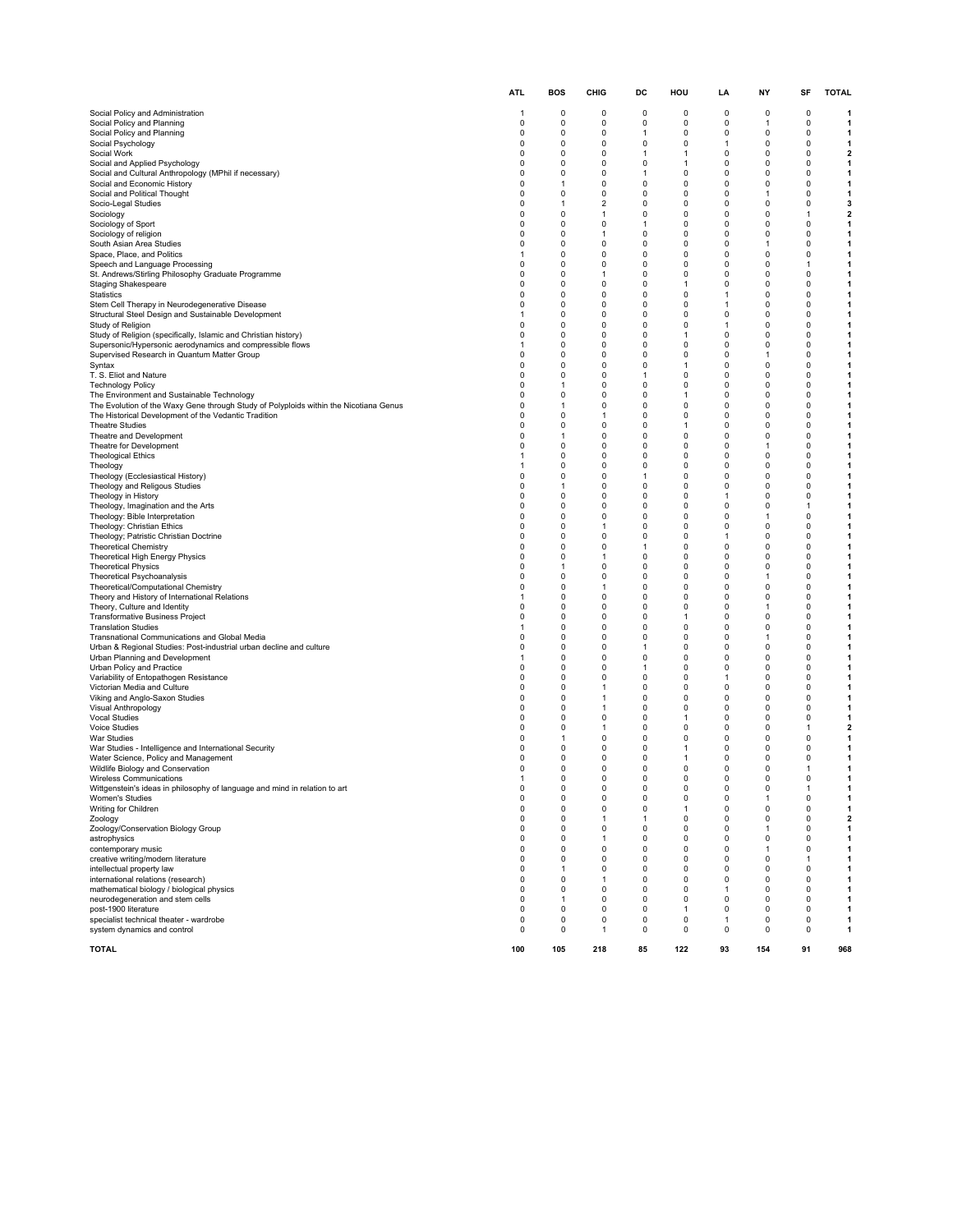# **Preferred UK University - Endorsed**

|                                                                                     | ATL              | <b>BOS</b>                 | <b>CHIG</b>                  | DC                      | HOU                         | LA                            | NΥ               | SF                      | <b>TOTAL</b>                  |
|-------------------------------------------------------------------------------------|------------------|----------------------------|------------------------------|-------------------------|-----------------------------|-------------------------------|------------------|-------------------------|-------------------------------|
| <b>Bath Spa University College</b>                                                  | 0                | 0                          | 1                            | 0                       | 0                           | 1                             | 0                | $\overline{\mathbf{c}}$ | 4                             |
| Birkbeck, University of London                                                      | 1                | 0                          | 2                            | 1                       | 0                           | $\mathbf 0$                   | 0                | $\overline{c}$          | 6                             |
| <b>Bournemouth University</b>                                                       | 0                | 0                          | 1                            | 0                       | 0                           | 0                             | 1                | 0                       | 2                             |
| <b>Brunel University</b>                                                            | 0                | 0                          | 0                            | 1                       | 0                           | 0                             | 0                | 1                       | $\overline{\mathbf{2}}$       |
| <b>Cardiff University</b>                                                           | 0                | 1                          | 0                            | 0                       | $\mathbf 0$                 | 1                             | 0                | $\mathbf 0$             | $\overline{\mathbf{2}}$       |
| Central School of Speech and Drama                                                  | 0                | 1                          | 2                            | 0                       | $\overline{2}$              | $\mathbf 0$                   | 0                | $\overline{2}$          | 7                             |
| Central St Martins College of Art and Design<br><b>Christie's Education</b>         | 0<br>0           | $\mathbf 0$<br>$\mathbf 0$ | 0<br>1                       | 1<br>0                  | $\mathbf 0$<br>$\mathbf 0$  | $\mathbf 0$<br>$\mathbf 0$    | 0<br>0           | 0<br>0                  | 1<br>1                        |
| <b>City University</b>                                                              | 0                | $\mathbf 0$                | 0                            | 0                       | 1                           | 0                             | 0                | 0                       | 1                             |
| Courtauld Institute of Art                                                          | 1                | 0                          | 2                            | 1                       | 1                           | $\overline{2}$                | 1                | 1                       | 9                             |
| Edinburgh College of Art                                                            | 0                | $\mathbf 0$                | 0                            | 0                       | $\overline{2}$              | 0                             | 0                | 1                       | 3                             |
| Goldsmiths College, University of London                                            | 0                | 0                          | 0                            | 1                       | 1                           | $\mathbf 0$                   | $\overline{2}$   | 1                       | 5                             |
| Guildhall School of Music and Drama                                                 | 0                | $\mathbf 0$                | 2                            | 0                       | 0                           | $\mathbf 0$                   | 2                | $\mathbf 0$             | 4                             |
| Imperial College London                                                             | 3                | 1                          | 1                            | 1                       | 4                           | 3                             | 3                | $\mathbf 0$             | 16                            |
| Institute of Cancer Research<br>Institute of Education                              | 0<br>0           | $\mathbf 0$<br>1           | 0<br>0                       | 0<br>0                  | 0<br>0                      | 1<br>1                        | 1<br>2           | 0<br>1                  | $\mathbf{2}$<br>5             |
| Institute of English Studies                                                        | 0                | 0                          | 0                            | 0                       | 0                           | 0                             | 1                | 0                       | 1                             |
| Institute of Latin American Studies                                                 | 0                | $\mathbf 0$                | 3                            | 0                       | $\mathbf 0$                 | $\mathbf 0$                   | 0                | $\mathbf 0$             | 3                             |
| King's College London                                                               | 6                | 7                          | 6                            | 0                       | 1                           | $\overline{2}$                | 3                | $\mathbf 0$             | 25                            |
| Laban                                                                               | 0                | $\mathbf 0$                | 1                            | 0                       | $\mathbf 0$                 | $\mathbf 0$                   | 0                | $\mathbf 0$             | 1                             |
| Lancaster University                                                                | 0                | $\mathbf 0$                | 1                            | 0                       | 1                           | 0                             | 1                | 0                       | 3                             |
| London College of Fashion                                                           | 0                | $\mathbf 0$                | 1                            | 0                       | 0                           | 0                             | 0                | 0                       | 1                             |
| London Metropolitan University<br>London School of Economics and Political Science  | 0<br>15          | 0<br>11                    | 2<br>16                      | 1<br>9                  | 1<br>9                      | 0<br>13                       | 0<br>15          | 0<br>6                  | 4<br>94                       |
| London School of Hygiene and Tropical Medicine                                      | 2                | 1                          | 6                            | 0                       | $\boldsymbol{2}$            | $\mathbf 0$                   | $\mathbf{1}$     | 6                       | 18                            |
| Loughborough University                                                             | 0                | 0                          | 0                            | $\mathbf{1}$            | $\mathbf 0$                 | $\mathbf 0$                   | $\mathbf 0$      | $\mathbf 0$             | 1                             |
| <b>Napier University</b>                                                            | 0                | 0                          | 0                            | 0                       | 0                           | 0                             | 0                | 1                       | 1                             |
| Northumbria University                                                              | 1                | 0                          | 1                            | 0                       | 0                           | 0                             | 0                | 0                       | $\mathbf{2}$                  |
| Nottingham Trent University                                                         | 0                | 1                          | 0                            | 0                       | 0                           | 0                             | 0                | 1                       | 2                             |
| <b>Oxford Brookes University</b>                                                    | 0                | $\mathbf 0$                | 1                            | 0                       | $\mathbf 0$                 | 1                             | 0                | $\mathbf 0$             | $\overline{\mathbf{2}}$       |
| Queen Margaret University College                                                   | 0<br>1           | $\mathbf 0$<br>3           | 1<br>2                       | 0<br>0                  | $\mathbf 0$<br>$\mathbf 0$  | $\mathbf 0$<br>$\mathbf 0$    | 0<br>0           | $\mathbf 0$<br>0        | 1<br>6                        |
| Queen Mary, University of London<br>Queen's University of Belfast                   | 2                | 1                          | 3                            | $\mathbf{1}$            | $\mathbf{1}$                | 1                             | 1                | 1                       | 11                            |
| Royal Academy of Dramatic Art                                                       | 0                | $\mathbf 0$                | 0                            | 0                       | 0                           | 1                             | 0                | 0                       | 1                             |
| Royal Academy of Music                                                              | 0                | 0                          | 0                            | 0                       | 3                           | 0                             | 0                | 0                       | 3                             |
| Royal College of Art                                                                | 0                | 1                          | 0                            | 0                       | 1                           | $\mathbf 0$                   | 0                | 1                       | 3                             |
| Royal College of Music                                                              | 0                | $\overline{2}$             | 1                            | 0                       | $\mathbf{1}$                | $\mathbf 0$                   | 0                | 1                       | 5                             |
| Royal Holloway, University of London                                                | 0                | 1                          | 1                            | 1                       | 1                           | $\mathbf 0$                   | 1                | $\mathbf 0$             | 5                             |
| Royal Scottish Academy of Music and Drama<br>School of Oriental and African Studies | $\mathbf 0$<br>2 | 0<br>3                     | 1<br>8                       | 0<br>5                  | $\mathbf{1}$<br>3           | $\mathbf 0$<br>$\overline{4}$ | $\mathbf 0$<br>3 | $\mathbf 0$<br>0        | $\overline{\mathbf{2}}$<br>28 |
| The Glasgow School of Art                                                           | 0                | 0                          | 1                            | 1                       | 0                           | 0                             | 0                | 0                       | $\overline{2}$                |
| <b>Trinity College of Music</b>                                                     | 0                | $\mathbf 0$                | 0                            | 0                       | 0                           | 0                             | 1                | 0                       | 1                             |
| University College London                                                           | 1                | 3                          | 3                            | $\overline{\mathbf{c}}$ | $\overline{4}$              | 5                             | 6                | 1                       | 25                            |
| University College Winchester                                                       | $\mathbf 0$      | $\mathbf 0$                | 1                            | 0                       | 1                           | 0                             | 1                | $\Omega$                | 3                             |
| University of Aberdeen                                                              | 0                | $\mathbf 0$                | 1                            | 0                       | 2                           | $\mathbf 0$                   | 0                | 1                       | 4                             |
| University of Bath                                                                  | 1                | $\mathbf 0$                | 0                            | 0                       | 0                           | $\overline{2}$                | 1                | 0                       | 4                             |
| University of Birmingham<br>University of Bradford                                  | 3<br>0           | 1<br>0                     | 4<br>2                       | 1<br>0                  | 2<br>1                      | $\mathbf 0$<br>0              | 2<br>1           | 1<br>0                  | 14<br>4                       |
| University of Bristol                                                               | 1                | 1                          | 3                            | $\mathbf{1}$            | $\mathbf{1}$                | $\mathbf 0$                   | $\overline{2}$   | 0                       | 9                             |
| University of Cambridge                                                             | 12               | 16                         | 16                           | 13                      | 8                           | 16                            | 31               | 13                      | 125                           |
| University of Central Lancashire                                                    | 0                | 0                          | 0                            | 0                       | 0                           | $\mathbf{1}$                  | 1                | 0                       | $\overline{\mathbf{2}}$       |
| University of Dundee                                                                | 1                | 0                          | 1                            | $\mathbf{1}$            | $\mathbf{1}$                | $\mathbf 0$                   | 0                | 0                       | 4                             |
| University of Durham                                                                | $\mathbf 0$<br>0 | 1                          | 1                            | 1                       | 0<br>$\pmb{0}$              | $\mathbf 0$                   | 2                | $\mathbf 0$             | 5                             |
| University of East Anglia<br>University of Edinburgh                                | 3                | 0<br>4                     | 1<br>7                       | 1<br>3                  | 3                           | $\mathbf 0$<br>3              | 1<br>4           | 0<br>5                  | 3<br>32                       |
| University of Essex                                                                 | 0                | $\mathbf 0$                | 0                            | 0                       | $\overline{2}$              | $\mathbf 0$                   | 0                | $\mathbf 0$             | $\overline{\mathbf{2}}$       |
| University of Exeter                                                                | 1                | $\mathbf 0$                | 1                            | 0                       | $\mathbf{1}$                | $\overline{2}$                | 1                | $\mathbf 0$             | 6                             |
| University of Glasgow                                                               | 1                | 1                          | 0                            | $\mathbf{1}$            | $\overline{2}$              | $\mathbf{1}$                  | 1                | $\overline{4}$          | 11                            |
| University of Greenwich                                                             | 0                | 0                          | 1                            | 0                       | 0                           | $\mathbf 0$                   | 0                | $\mathbf 0$             | 1                             |
| University of Keele                                                                 | 0                | 0                          | 0                            | 0                       | 0                           | $\mathbf 0$                   | 1                | 0                       | 1                             |
| University of Kent                                                                  | 1<br>0           | $\mathbf 0$<br>1           | 1<br>$\overline{\mathbf{c}}$ | 0<br>0                  | $\overline{2}$<br>$\pmb{0}$ | $\mathbf{1}$<br>$\mathbf{1}$  | 1<br>$\mathbf 0$ | 0<br>$\mathbf 0$        | 6<br>4                        |
| University of Leeds<br>University of Leicester                                      | $\mathbf{1}$     | 0                          | $\mathbf{1}$                 | $\mathbf{1}$            | $\mathbf{1}$                | $\mathbf 0$                   | 0                | 0                       | 4                             |
| University of Liverpool                                                             | 0                | 0                          | 1                            | 0                       | $\mathbf{1}$                | $\mathbf 0$                   | $\mathbf 0$      | $\mathbf 0$             | 2                             |
| University of Luton                                                                 | 0                | 0                          | 0                            | 0                       | 0                           | $\mathbf 0$                   | 0                | $\mathbf{1}$            | 1                             |
| University of Manchester                                                            | 1                | 1                          | 2                            | 0                       | 1                           | 3                             | 0                | 1                       | 9                             |
| University of Newcastle upon Tyne                                                   | $\mathbf 0$      | 0                          | 0                            | $\mathbf{1}$            | $\pmb{0}$                   | $\mathbf 0$                   | $\mathbf 0$      | 0                       | 1                             |
| University of Nottingham                                                            | 1                | 0                          | 5                            | $\mathbf 0$             | $\mathbf 0$                 | $\mathbf{1}$                  | 1                | $\mathbf 0$             | 8                             |
| University of Oxford                                                                | 24<br>1          | 30<br>1                    | 81<br>0                      | 32<br>0                 | 44<br>$\mathbf 0$           | 23<br>$\mathbf 0$             | 47               | 24<br>1                 | 305                           |
| University of Reading<br>University of Roehampton                                   | 1                | 0                          | 0                            | 0                       | 0                           | $\mathbf 0$                   | 1<br>0           | 0                       | 4<br>1                        |
| University of Salford                                                               | 0                | 0                          | 0                            | 0                       | 0                           | 0                             | 0                | 1                       | 1                             |
| University of Sheffield                                                             | 2                | 1                          | 1                            | 0                       | 1                           | $\mathbf 0$                   | 0                | 3                       | 8                             |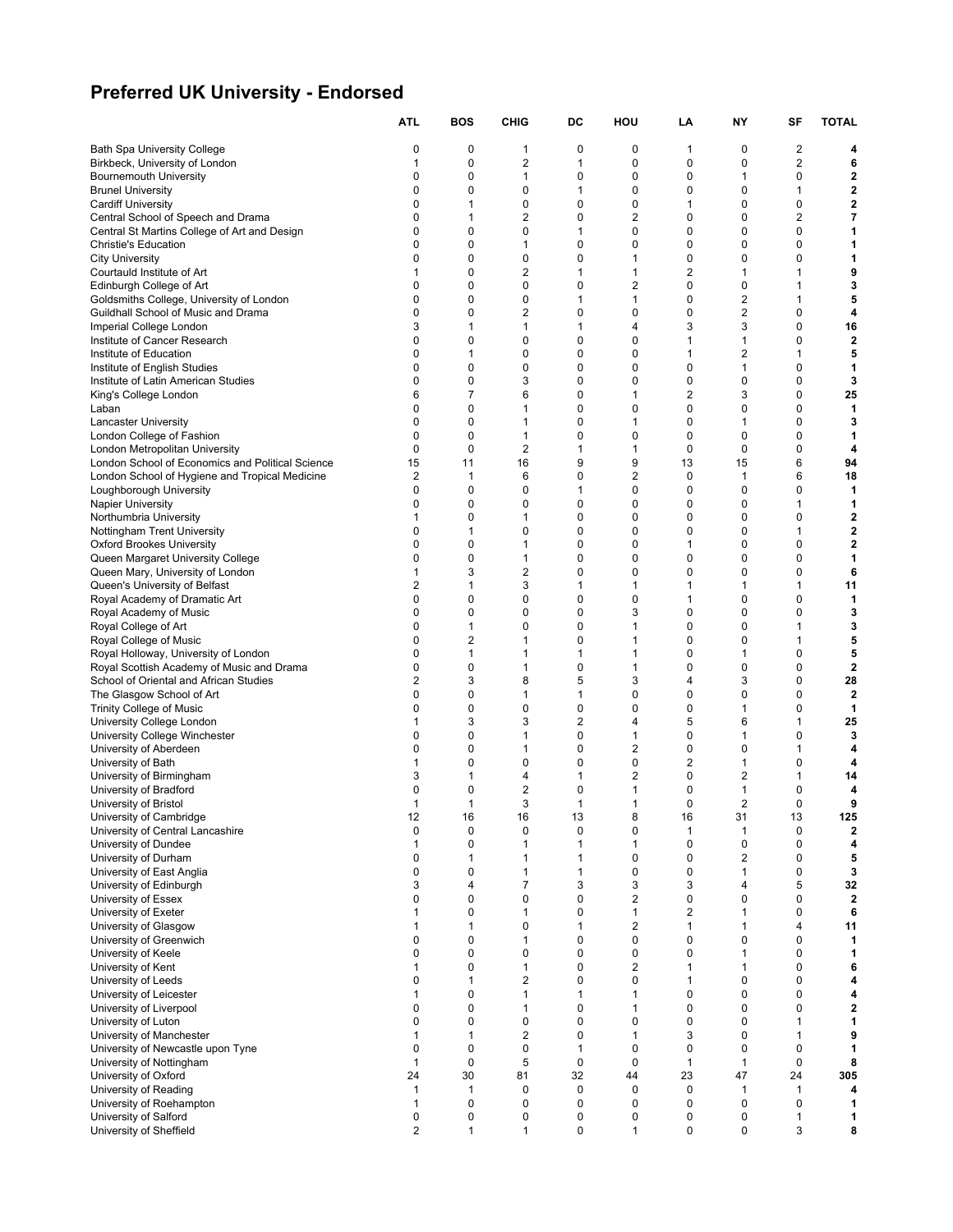|                                  | <b>ATL</b> | <b>BOS</b> | <b>CHIG</b> | DC | HOU | LA | <b>NY</b> | SF | <b>TOTAL</b> |
|----------------------------------|------------|------------|-------------|----|-----|----|-----------|----|--------------|
| University of Southampton        |            |            |             |    |     |    |           | 0  | 2            |
| University of St Andrews         |            |            |             |    |     |    |           | 5  | 24           |
| University of Strathclyde        |            |            |             |    |     |    |           |    |              |
| University of Surrey             |            |            |             |    |     |    |           |    |              |
| University of Sussex             |            |            |             |    |     |    |           |    | 14           |
| University of Ulster             |            |            |             |    |     |    |           |    | 3            |
| University of Wales, Aberystwyth |            |            |             |    |     |    |           |    | 4            |
| University of Wales, Bangor      |            |            |             |    |     |    |           |    |              |
| University of Warwick            |            |            |             |    |     |    | ົ         |    |              |
| University of York               |            |            | 2           |    |     |    |           |    | 8            |
| <b>TOTAL</b>                     | 100        | 105        | 218         | 85 | 122 | 93 | 154       | 91 | 968          |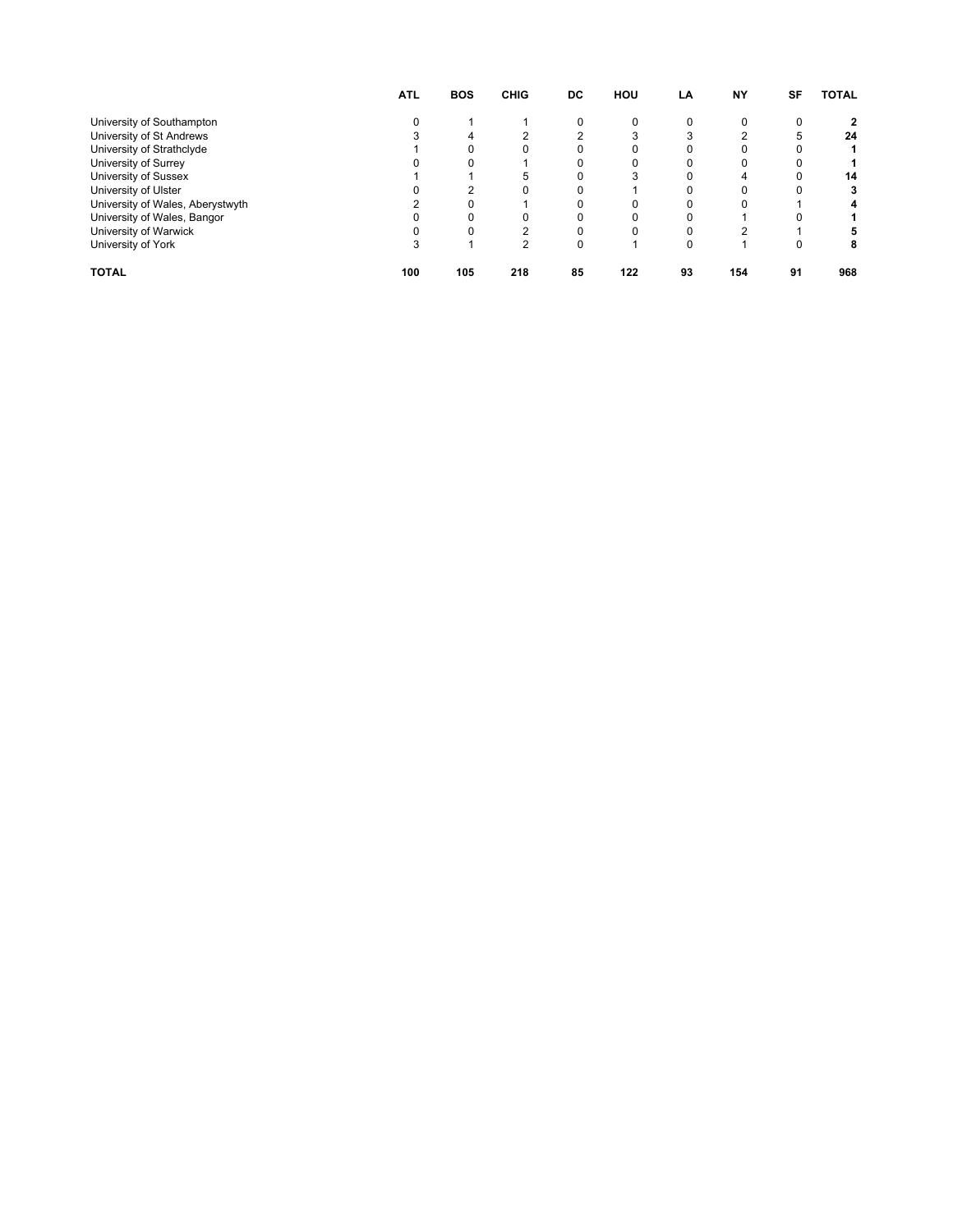#### **Total Number of Interviewed**

|                                                         | <b>ATL</b>           | <b>BOS</b>             | <b>CHIG</b>    | DC            | HOU                     | LA                   | <b>NY</b>            | SF              | <b>TOTAL</b> |
|---------------------------------------------------------|----------------------|------------------------|----------------|---------------|-------------------------|----------------------|----------------------|-----------------|--------------|
| <b>BY REGION</b><br>% of national pool                  | 21<br>13.0%          | 21<br>13.0%            | 21<br>13.0%    | 20<br>12.4%   | 19<br>11.8%             | 17<br>10.6%          | 22<br>13.7%          | 20<br>12.4%     | 161          |
| <b>GENDER</b>                                           |                      |                        |                |               |                         |                      |                      |                 |              |
| Men                                                     | 13                   | 7                      | 11             | 10            | 9                       | 9                    | 14                   | 12              | 85           |
| % of regional pool<br>% of national pool                | 61.9%<br>8.1%        | 33.3%<br>4.3%          | 52.4%<br>6.8%  | 50.0%<br>6.2% | 47.4%<br>5.6%           | 52.9%<br>5.6%        | 63.6%<br>8.7%        | 60.0%<br>7.5%   | 52.8%        |
| Women                                                   | 8                    | 14                     | 10             | 10            | 10                      | 8                    | 8                    | 8               | 76           |
| % of regional pool                                      | 38.1%                | 66.7%                  | 47.6%          | 50.0%         | 52.6%                   | 47.1%                | 36.4%                | 40.0%           |              |
| % of national pool                                      | 5.0%                 | 8.7%                   | 6.2%           | 6.2%          | 6.2%                    | 5.0%                 | 5.0%                 | 5.0%            | 47.2%        |
| UNIVERSITIES PRESENTING CANDIDATES                      |                      |                        |                |               |                         |                      |                      |                 |              |
| <b>Ivy League</b>                                       | 3                    | 8                      | 3              | 5             | 0                       | 1                    | $\overline{2}$       | 2               | 24           |
| % of regional pool<br>% of national pool                | 14.3%<br>1.9%        | 38.1%<br>5.0%          | 14.3%<br>1.9%  | 25.0%<br>3.1% | 0.0%<br>0.0%            | 5.9%<br>0.6%         | 9.1%<br>1.2%         | 10.0%<br>1.2%   | 14.9%        |
| <b>Other Private Universities</b>                       | 9                    | 9                      | 9              | 8             | 9                       | 7                    | 12                   | 6               | 69           |
| % of regional pool                                      | 42.9%                | 42.9%                  | 42.9%          | 40.0%         | 47.4%                   | 41.2%                | 54.5%                | 30.0%           |              |
| % of national pool                                      | 5.6%                 | 5.6%                   | 5.6%           | 5.0%          | 5.6%                    | 4.3%                 | 7.5%                 | 3.7%            | 42.9%        |
| <b>State/Public Universities</b>                        | 8                    | $\overline{2}$         | 8              | 4             | 8                       | 8                    | 5                    | 12              | 55           |
| % of regional pool<br>% of national pool                | 38.1%<br>5.0%        | 9.5%<br>1.2%           | 38.1%<br>5.0%  | 20.0%<br>2.5% | 42.1%<br>5.0%           | 47.1%<br>5.0%        | 22.7%<br>3.1%        | 60.0%<br>7.5%   | 34.2%        |
|                                                         |                      |                        |                |               |                         |                      |                      |                 |              |
| <b>Service Academies</b><br>% of regional pool          | $\mathbf{1}$<br>4.8% | $\overline{2}$<br>9.5% | 1<br>4.8%      | 3<br>15.0%    | $\overline{2}$<br>10.5% | $\mathbf{1}$<br>5.9% | 3<br>13.6%           | 0<br>0.0%       | 13           |
| % of national pool                                      | 0.6%                 | 1.2%                   | 0.6%           | 1.9%          | 1.2%                    | 0.6%                 | 1.9%                 | 0.0%            | 8.1%         |
| <b>Employer Endorsed</b>                                | 0                    | 0                      | $\mathbf 0$    | 0             | 0                       | 0                    | $\mathbf 0$          | 0               | 0            |
| % of regional pool<br>% of national pool                | 0.0%<br>0.0%         | 0.0%<br>0.0%           | 0.0%<br>0.0%   | 0.0%<br>0.0%  | 0.0%<br>0.0%            | 0.0%<br>0.0%         | 0.0%<br>0.0%         | 0.0%<br>$0.0\%$ | 0.0%         |
| PREFERRED UK UNIVERSITY                                 |                      |                        |                |               |                         |                      |                      |                 |              |
| <b>University of Oxford</b>                             | 6                    | 12                     | 9              | 8             | 9                       | $\overline{2}$       | 8                    | 9               | 63           |
| % of regional pool<br>% of national pool                | 28.6%<br>3.7%        | 57.1%<br>7.5%          | 42.9%<br>5.6%  | 40.0%<br>5.0% | 47.4%<br>5.6%           | 11.8%<br>1.2%        | 36.4%<br>5.0%        | 45.0%<br>5.6%   | 39.1%        |
| <b>University of Cambridge</b>                          | 3                    | $\overline{2}$         | $\overline{2}$ | 3             | $\mathbf{1}$            | 7                    | 5                    | 3               | 26           |
| % of regional pool                                      | 14.3%                | $9.5\%$                | 9.5%           | 15.0%         | 5.3%                    | 41.2%                | 22.7%                | 15.0%           |              |
| % of national pool                                      | 1.9%                 | 1.2%                   | 1.2%           | 1.9%          | 0.6%                    | 4.3%                 | 3.1%                 | 1.9%            | 16.1%        |
| <b>University of London</b>                             | 6                    | 5                      | 5              | 6             | 5                       | 7                    | $\boldsymbol{7}$     | 3               | 44           |
| % of regional pool<br>% of national pool                | 28.6%<br>3.7%        | 23.8%<br>3.1%          | 23.8%<br>3.1%  | 30.0%<br>3.7% | 26.3%<br>3.1%           | 41.2%<br>4.3%        | 31.8%<br>4.3%        | 15.0%<br>1.9%   | 27.3%        |
|                                                         |                      |                        |                |               |                         |                      |                      |                 |              |
| <b>Other English Universities</b><br>% of regional pool | 5<br>23.8%           | 1<br>4.8%              | 5<br>23.8%     | 2<br>10.0%    | $\overline{c}$<br>10.5% | 0<br>0.0%            | $\mathbf{1}$<br>4.5% | 2<br>10.0%      | 18           |
| % of national pool                                      | 3.1%                 | 0.6%                   | 3.1%           | 1.2%          | 1.2%                    | 0.0%                 | 0.6%                 | 1.2%            | 11.2%        |
| <b>Nothern Irish Universities</b>                       | 0                    | 0                      | 0              | 0             | 1                       | 0                    | 0                    | 1               | 2            |
| % of regional pool                                      | 0.0%                 | 0.0%                   | 0.0%           | 0.0%          | 5.3%                    | 0.0%                 | 0.0%                 | 5.0%            |              |
| % of national pool                                      | 0.0%                 | 0.0%                   | 0.0%           | $0.0\%$       | 0.6%                    | 0.0%                 | 0.0%                 | 0.6%            | 1.2%         |
| <b>Scottish Universities</b>                            | 0                    | 0                      | 0              | 1             | 1                       | 1                    | 1                    | 2               | 6            |
| % of regional pool<br>% of national pool                | 0.0%<br>0.0%         | 0.0%<br>0.0%           | 0.0%<br>0.0%   | 5.0%<br>0.6%  | 5.3%<br>0.6%            | 5.9%<br>0.6%         | 4.5%<br>0.6%         | 10.0%<br>1.2%   | 3.7%         |
| <b>Welsh Universities</b>                               | 1                    | 1                      | 0              | 0             | 0                       | 0                    | 0                    | 0               | 2            |
| % of regional pool                                      | 4.8%                 | 4.8%                   | 0.0%           | 0.0%          | 0.0%                    | 0.0%                 | 0.0%                 | 0.0%            |              |
| % of national pool                                      | 0.6%                 | 0.6%                   | 0.0%           | 0.0%          | 0.0%                    | 0.0%                 | 0.0%                 | 0.0%            | 1.2%         |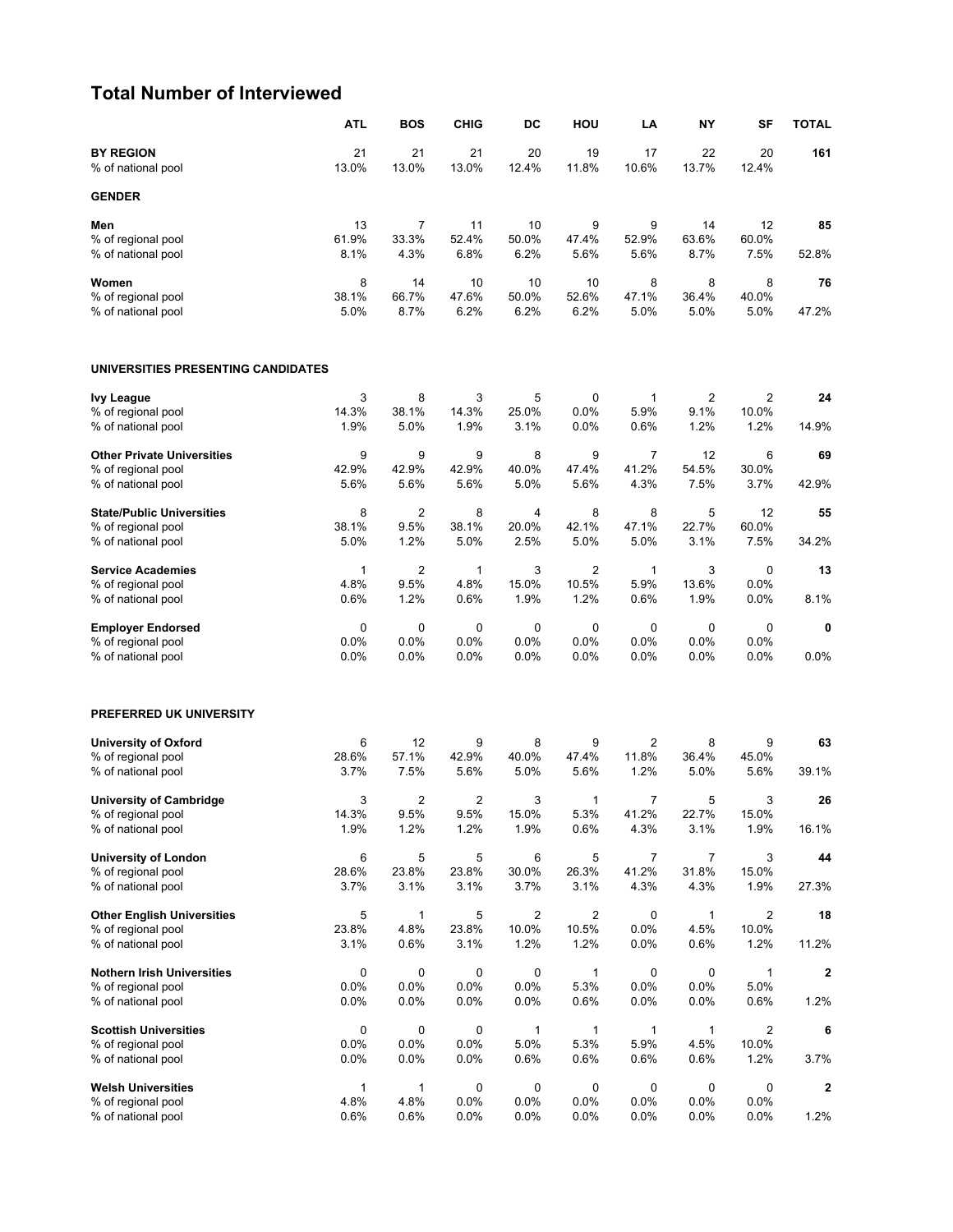# **Universities Presenting Candidates - Interviewed**

|                                                                 | <b>ATL</b>   | <b>BOS</b>        | <b>CHIG</b>             | DC           | HOU                          | LA     | <b>NY</b>    | SF                       | <b>TOTAL</b>            |
|-----------------------------------------------------------------|--------------|-------------------|-------------------------|--------------|------------------------------|--------|--------------|--------------------------|-------------------------|
| <b>ALABAMA</b>                                                  |              |                   |                         |              |                              |        |              |                          |                         |
| University of Alabama - Tuscaloosa                              | 1            | 0                 | 0                       | 0            | 0                            | 0      | 0            | $\mathbf 0$              | 1                       |
| <b>ALASKA</b><br>University of Alaska - Fairbanks               | 0            | 0                 | 0                       | 0            | 0                            | 0      | 0            | 1                        | 1                       |
| <b>ARIZONA</b>                                                  |              |                   |                         |              |                              |        |              |                          |                         |
| Arizona State University<br>University of Arizona               | 0<br>0       | 0<br>$\mathbf{0}$ | 0<br>$\mathbf 0$        | 0<br>0       | 0<br>0                       | 1<br>3 | 0<br>0       | 0<br>$\mathbf 0$         | 1<br>3                  |
| <b>ARKANSAS</b>                                                 |              |                   |                         |              |                              |        |              |                          |                         |
| University of Arkansas - Fayetteville                           | 0            | 0                 | 0                       | 0            | 1                            | 0      | 0            | $\mathbf 0$              | 1                       |
| <b>CALIFORNIA</b>                                               |              |                   |                         |              |                              |        |              |                          |                         |
| California Institute of Technology                              | 0            | 0                 | 0                       | 0            | 0                            | 1      | 0            | 0                        | 1                       |
| Occidental College<br><b>Pitzer College</b>                     | 0<br>0       | 0<br>0            | 0<br>0                  | 0<br>0       | $\mathbf{1}$<br>$\mathbf{1}$ | 0<br>0 | 0<br>0       | 0<br>0                   | 1<br>1                  |
| Pomona College                                                  | 0            | 0                 | 0                       | 0            | $\mathbf{1}$                 | 0      | 0            | 0                        | 1                       |
| <b>Stanford University</b>                                      | $\Omega$     | $\mathbf{1}$      | 0                       | 0            | $\mathbf{1}$                 | 2      | $\mathbf{1}$ | 2                        | 7                       |
| University of California - Berkeley                             | 0            | 0                 | 0                       | 0            | 0                            | 0      | 0            | 2                        | $\mathbf 2$             |
| University of California - Davis                                | $\Omega$     | $\mathbf{0}$      | 0                       | 0            | 0                            | 0      | 0            | 1                        | 1                       |
| University of California - Los Angeles                          | 0            | 0                 | $\mathbf 0$             | 0            | 0                            | 1      | 0            | 0                        | 1                       |
| University of California - San Diego                            | 0            | 0                 | 0                       | 0            | 0                            | 3      | 0            | 0                        | 3                       |
| University of Southern California                               | 0            | 0                 | 0                       | 0            | 0                            | 1      | 0            | 0                        | 1                       |
| <b>COLORADO</b>                                                 |              |                   |                         |              |                              |        |              |                          |                         |
| United States Air Force Academy                                 | 0            | 0                 | 0                       | 0            | 0                            | 0      | 1            | 0                        | 1                       |
| University of Colorado System - Boulder<br>University of Denver | 0<br>0       | 0<br>$\mathbf 0$  | 0<br>0                  | 0<br>0       | $\mathbf{1}$<br>$\mathbf{1}$ | 0<br>0 | 0<br>0       | $\pmb{0}$<br>$\mathbf 0$ | 1<br>1                  |
|                                                                 |              |                   |                         |              |                              |        |              |                          |                         |
| <b>CONNECTICUT</b>                                              |              |                   |                         |              |                              |        |              |                          |                         |
| University of Connecticut                                       | 0            | $\mathbf{1}$      | 0                       | 0            | 0                            | 0<br>0 | 0            | $\pmb{0}$                | 1                       |
| <b>Yale University</b>                                          | 0            | $\overline{4}$    | $\mathbf{1}$            | $\mathbf{1}$ | 0                            |        | $\mathbf{1}$ | $\mathbf 0$              | $\overline{\mathbf{r}}$ |
| <b>DELAWARE</b>                                                 |              |                   |                         |              |                              |        |              |                          |                         |
| University of Delaware                                          | 0            | 0                 | $\mathbf{1}$            | 1            | 0                            | 0      | 0            | $\mathbf 0$              | 2                       |
| <b>DISTRICT OF COLUMBIA</b>                                     |              |                   |                         |              |                              |        |              |                          |                         |
| American University                                             | 0            | 0                 | 0                       | 1            | 0                            | 0      | 0            | 0                        | 1                       |
| George Washington University                                    | 0            | 0                 | 0                       | 0            | 0                            | 0      | $\mathbf{1}$ | 0                        | 1                       |
| Georgetown University                                           | 0            | $\mathbf{1}$      | 0                       | 1            | 0                            | 0      | 1            | 0                        | 3                       |
| <b>Howard University</b>                                        | 0            | 0                 | 0                       | 1            | 0                            | 0      | 0            | 0                        | 1                       |
| <b>FLORIDA</b>                                                  |              |                   |                         |              |                              |        |              |                          |                         |
| University of Florida                                           | 1            | 0                 | 0                       | 0            | 0                            | 0      | 0            | $\mathbf 0$              | 1                       |
| <b>GEORGIA</b>                                                  |              |                   |                         |              |                              |        |              |                          |                         |
| <b>Emory University</b>                                         | 3            | 0                 | 0                       | 0            | 0                            | 0      | 0            | $\mathbf 0$              | 3                       |
| Georgia Institute of Technology                                 | $\mathbf{1}$ | 0                 | 0                       | 0            | 0                            | 0      | 0            | 0                        | 1                       |
| Spelman College                                                 | $\mathbf{1}$ | 0                 | 0                       | 0            | 0                            | 0      | 0            | 0                        | 1                       |
| University of Georgia                                           | $\mathbf{1}$ | 0                 | $\mathbf 0$             | 0            | 0                            | 0      | 0            | $\mathbf 0$              | 1                       |
| <b>ILLINOIS</b>                                                 |              |                   |                         |              |                              |        |              |                          |                         |
| Northwestern University                                         | 0            | 0                 | $\mathbf{1}$            | 0            | 0                            | 0      | 0            | 0                        | 1                       |
| University of Chicago                                           | 0            | $\mathbf{1}$      | $\overline{\mathbf{c}}$ | 0            | 0                            | 0      | 0            | $\mathbf 0$              | 3                       |
| University of Illinois - Urbana-Champaign                       | 0            | 0                 | $\mathbf{1}$            | 0            | 0                            | 0      | 0            | $\pmb{0}$                | 1                       |
| <b>INDIANA</b>                                                  |              |                   |                         |              |                              |        |              |                          |                         |
| University of Notre Dame                                        | 0            | 0                 | $\mathbf{1}$            | 0            | 0                            | 0      | 0            | $\mathbf 0$              | 1                       |
| <b>KANSAS</b>                                                   |              |                   |                         |              |                              |        |              |                          |                         |
| Kansas State University                                         | 0            | 0                 | $\mathbf{1}$            | 0            | 0                            | 0      | 0            | $\pmb{0}$                | 1                       |
| <b>KENTUCKY</b>                                                 |              |                   |                         |              |                              |        |              |                          |                         |
| University of Kentucky                                          | 0            | 0                 | $\mathbf{1}$            | 0            | 0                            | 0      | 0            | $\mathbf 0$              | 1                       |
| <b>LOUISIANA</b>                                                |              |                   |                         |              |                              |        |              |                          |                         |
| Louisiana State University - Baton Rouge                        | 0            | 0                 | 0                       | 0            | $\mathbf{1}$                 | 0      | 0            | $\mathbf 0$              | 1                       |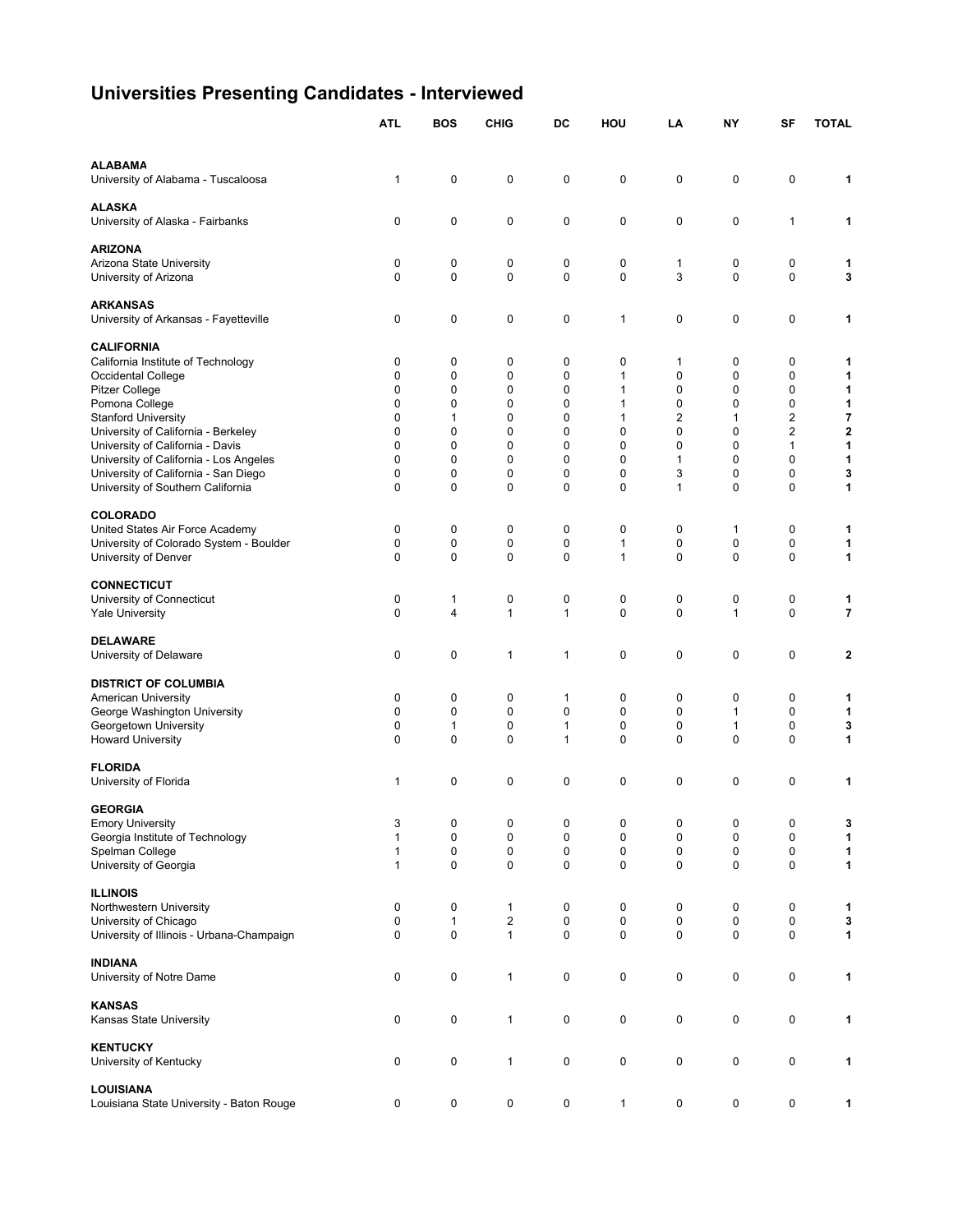|                                                                          | ATL               | <b>BOS</b>   | <b>CHIG</b>       | DC       | HOU         | LA               | NΥ                      | SF               | <b>TOTAL</b>            |
|--------------------------------------------------------------------------|-------------------|--------------|-------------------|----------|-------------|------------------|-------------------------|------------------|-------------------------|
| <b>MARYLAND</b>                                                          |                   |              |                   |          |             |                  |                         |                  |                         |
| Johns Hopkins University                                                 | 0                 | 0            | 0                 | 2        | 0           | 0                | 0                       | 0                | 2                       |
| United States Naval Academy                                              | 0                 | 1            | 1                 | 2        | 0           | 1                | 1                       | 0                | 6                       |
| University of Maryland - Baltimore County                                | 0                 | 0            | 0                 | 1        | 0           | 0                | 0                       | 0                | 1                       |
| University of Maryland - College Park                                    | 0                 | 0            | 0                 | 1        | 0           | 0                | 0                       | 0                | 1                       |
| <b>Washington College</b>                                                | 0                 | $\Omega$     | 0                 | 1        | 0           | 0                | 0                       | 0                | 1                       |
| <b>MASSACHUSETTS</b>                                                     |                   |              |                   |          |             |                  |                         |                  |                         |
| <b>Amherst College</b>                                                   | 0                 | 1            | 0                 | 0        | 0           | 0                | 1                       | 0                | 2                       |
| <b>Harvard University</b>                                                | 0                 | 1            | 0                 | 2        | 0           | 1                | 1                       | 1                | 6                       |
| Massachusetts Institute of Technology                                    | 0                 | 2            | 0                 | 0        | 0           | 0                | 1                       | 1                | 4                       |
| University of Massachusetts System - Amherst                             | 0                 | 1            | 0                 | 0        | 0           | 0                | 0                       | 0                | 1                       |
| <b>Wheaton College</b><br>Williams College                               | 0<br>0            | 0<br>1       | 0<br>0            | 0<br>0   | 0<br>0      | 0<br>0           | 0<br>0                  | 1<br>0           | 1<br>1                  |
|                                                                          |                   |              |                   |          |             |                  |                         |                  |                         |
| <b>MICHIGAN</b>                                                          |                   |              |                   |          |             |                  |                         |                  |                         |
| Michigan State University                                                | 0                 | 0            | 1                 | 0        | 1           | 0                | 0                       | 0                | $\overline{\mathbf{2}}$ |
|                                                                          |                   |              |                   |          |             |                  |                         |                  |                         |
| <b>MISSISSIPPI</b><br>University of Mississippi                          | 1                 | 0            | 0                 | 0        | 0           | 0                | 0                       | 0                | 1                       |
|                                                                          |                   |              |                   |          |             |                  |                         |                  |                         |
| <b>MISSOURI</b>                                                          |                   |              |                   |          |             |                  |                         |                  |                         |
| Washington University in St. Louis                                       | 0                 | 0            | 1                 | 0        | 0           | 0                | 0                       | 0                | 1                       |
|                                                                          |                   |              |                   |          |             |                  |                         |                  |                         |
| <b>MONTANA</b><br>Montana State University System - Bozeman              | 0                 | 0            | 0                 | 0        | 0           | 0                | 0                       | 1                | 1                       |
| University of Montana - Missoula                                         | 0                 | 0            | 0                 | 0        | 0           | 0                | 0                       | 1                | 1                       |
|                                                                          |                   |              |                   |          |             |                  |                         |                  |                         |
| <b>NEW HAMPSHIRE</b>                                                     |                   |              |                   |          |             |                  |                         |                  |                         |
| Dartmouth College                                                        | 0                 | $\mathbf{1}$ | 0                 | 0        | 0           | 0                | 0                       | 0                | 1                       |
| <b>NEW JERSEY</b>                                                        |                   |              |                   |          |             |                  |                         |                  |                         |
| <b>Princeton University</b>                                              | 1                 | 0            | 2                 | 2        | 0           | 0                | 0                       | 1                | 6                       |
|                                                                          |                   |              |                   |          |             |                  |                         |                  |                         |
| <b>NEW YORK</b>                                                          |                   |              |                   |          |             |                  |                         |                  |                         |
| City University of New York - City College                               | 0                 | 0            | 0                 | 0        | 0           | 0                | 1                       | 0                | 1                       |
| <b>Cornell University</b>                                                | 1                 | 0            | 0                 | 0        | 0           | 0                | 0                       | 0                | 1                       |
| Hobart and William Smith Colleges                                        | 0<br>0            | 0<br>0       | 0<br>0            | 0<br>0   | 0<br>0      | 0<br>0           | 1<br>2                  | 0<br>0           | 1<br>$\mathbf 2$        |
| <b>New York University</b><br>State University of New York - Stony Brook | 0                 | 0            | 0                 | 0        | 0           | 0                | 1                       | 0                | 1                       |
| Union College                                                            | 0                 | 0            | 0                 | 0        | 0           | 0                | 1                       | 0                | 1                       |
| United States Military Academy                                           | 1                 | 1            | 0                 | 1        | 2           | 0                | 1                       | 0                | 6                       |
|                                                                          |                   |              |                   |          |             |                  |                         |                  |                         |
| <b>NORTH CAROLINA</b>                                                    |                   |              |                   |          |             |                  |                         |                  |                         |
| <b>Duke University</b><br>North Carolina State University                | 2<br>$\mathbf{1}$ | 0<br>0       | 0<br>0            | 1<br>0   | 0<br>0      | 0<br>0           | 0<br>0                  | 0<br>0           | 3<br>1                  |
| University of North Carolina - Chapel Hill                               | 1                 | 0            | 0                 | 0        | 0           | 0                | 0                       | 0                | 1                       |
| <b>Wake Forest University</b>                                            | 1                 | $\Omega$     | 0                 | $\Omega$ | 0           | 0                | 0                       | 0                | 1                       |
|                                                                          |                   |              |                   |          |             |                  |                         |                  |                         |
| OHIO                                                                     |                   |              |                   |          |             |                  |                         |                  |                         |
| Case Western Reserve University<br><b>Denison University</b>             | 0<br>0            | 0<br>0       | 1<br>$\mathbf{1}$ | 0<br>0   | 0<br>0      | 0<br>0           | 0<br>0                  | 0<br>$\mathbf 0$ | 1<br>1                  |
| Kenyon College                                                           | 0                 | 0            | 1                 | 0        | 0           | 0                | 1                       | $\mathbf 0$      | $\mathbf 2$             |
| Miami University of Ohio                                                 | 0                 | 0            | $\mathbf{1}$      | 0        | 0           | 0                | 0                       | 0                | 1                       |
| Oberlin College                                                          | 0                 | 0            | 1                 | 0        | 0           | 0                | 0                       | 0                | 1                       |
| Ohio University                                                          | 0                 | 0            | 1                 | 0        | 0           | 0                | 0                       | 0                | 1                       |
| <b>OKLAHOMA</b>                                                          |                   |              |                   |          |             |                  |                         |                  |                         |
| University of Tulsa                                                      | 0                 | 0            | 0                 | 0        | 1           | 0                | 0                       | 0                | 1                       |
|                                                                          |                   |              |                   |          |             |                  |                         |                  |                         |
| <b>OREGON</b>                                                            |                   |              |                   |          |             |                  |                         |                  |                         |
| Oregon State University                                                  | 0                 | 0            | 0                 | 0        | 0           | 0                | 0                       | $\mathbf{1}$     | 1                       |
| University of Oregon                                                     | 0                 | 0            | 0                 | 0        | $\mathbf 0$ | 0                | 0                       | $\overline{2}$   | $\mathbf 2$             |
| University of Portland<br>Willamette University                          | 0<br>0            | 0<br>0       | 0<br>0            | 0<br>0   | 0<br>0      | 1<br>$\mathbf 0$ | 0<br>0                  | $\mathbf 0$<br>1 | 1<br>1                  |
|                                                                          |                   |              |                   |          |             |                  |                         |                  |                         |
| <b>PENNSYLVANIA</b>                                                      |                   |              |                   |          |             |                  |                         |                  |                         |
| Gettysburg College                                                       | 0                 | 0            | 0                 | 0        | 0           | 0                | 1                       | 0                | 1                       |
| Pennsylvania State University                                            | 0                 | 0            | 0                 | 0        | 0           | 0                | $\overline{\mathbf{c}}$ | 0                | $\mathbf 2$             |
| <b>Temple University</b><br>University of Pennsylvania                   | 0<br>0            | 0<br>0       | 0<br>0            | 0<br>0   | 0<br>1      | 0<br>1           | 1<br>1                  | 0<br>0           | 1<br>3                  |
| University of Pittsburgh                                                 | 1                 | 0            | 1                 | 0        | 0           | 0                | 0                       | 0                | $\mathbf 2$             |
| <b>Villanova University</b>                                              | 0                 | $\mathbf{1}$ | 0                 | 0        | 0           | 0                | 0                       | 0                | $\mathbf{1}$            |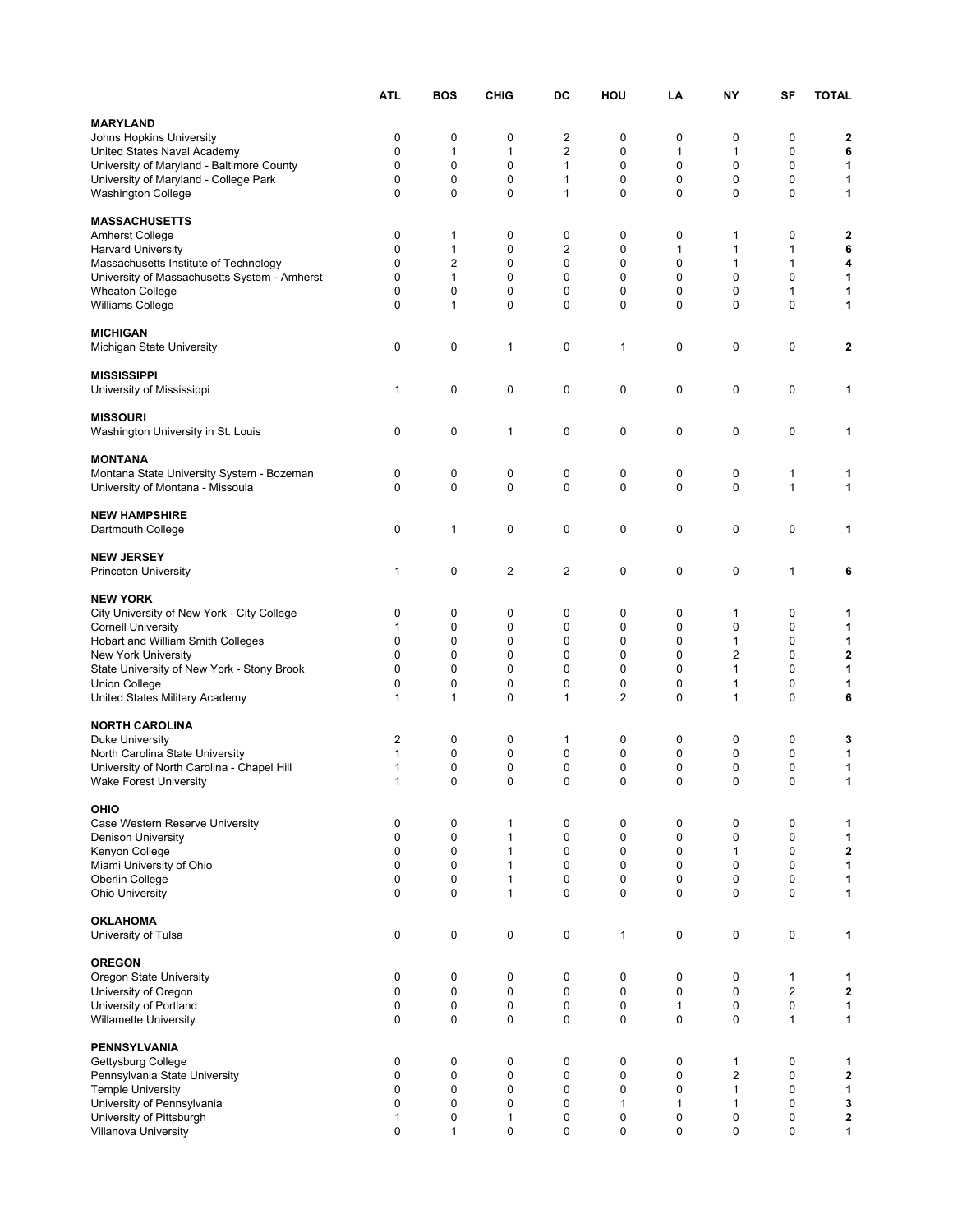|                                        | <b>ATL</b>   | <b>BOS</b>     | <b>CHIG</b> | DC             | HOU            | LA           | <b>NY</b>    | <b>SF</b>   | <b>TOTAL</b>            |
|----------------------------------------|--------------|----------------|-------------|----------------|----------------|--------------|--------------|-------------|-------------------------|
|                                        |              |                |             |                |                |              |              |             |                         |
| <b>RHODE ISLAND</b>                    |              |                |             |                |                |              |              |             |                         |
| <b>Brown University</b>                | $\mathbf{1}$ | $\overline{2}$ | $\mathbf 0$ | $\mathbf 0$    | 0              | $\pmb{0}$    | 0            | 0           | 3                       |
| <b>TENNESSEE</b>                       |              |                |             |                |                |              |              |             |                         |
| University of the South                | 1            | 0              | 0           | 0              | 0              | 0            | 0            | 0           | 1                       |
| Vanderbilt University                  | $\mathbf{1}$ | $\Omega$       | $\mathbf 0$ | $\mathbf 0$    | $\mathbf 0$    | $\mathbf 0$  | $\mathbf 0$  | 0           | $\mathbf{1}$            |
| <b>TEXAS</b>                           |              |                |             |                |                |              |              |             |                         |
| <b>Baylor University</b>               | 0            | 0              | 0           | 0              |                | 0            | 0            | 0           | 1                       |
| Southern Methodist University          | 0            | $\mathbf 0$    | $\mathbf 0$ | $\mathbf 0$    | $\mathbf{1}$   | 0            | $\mathbf 0$  | 0           | $\mathbf{1}$            |
| Texas A&M University - College Station | $\pmb{0}$    | $\mathbf 0$    | $\mathbf 0$ | $\pmb{0}$      | 1              | $\mathbf 0$  | $\mathbf 0$  | 0           | 1                       |
| University of Texas - Austin           | $\mathbf{0}$ | $\Omega$       | $\Omega$    | $\Omega$       | $\overline{2}$ | $\Omega$     | $\Omega$     | 0           | $\overline{\mathbf{2}}$ |
| <b>UTAH</b>                            |              |                |             |                |                |              |              |             |                         |
| <b>Brigham Young University</b>        | $\pmb{0}$    | $\mathbf 0$    | 0           | $\mathbf 0$    | 0              | $\mathbf{1}$ | $\mathbf 0$  | 0           | 1                       |
| <b>VERMONT</b>                         |              |                |             |                |                |              |              |             |                         |
| Middlebury College                     | 0            | $\mathbf{1}$   | $\mathbf 0$ | $\mathbf 0$    | $\mathbf 0$    | 0            | $\mathbf 0$  | 0           | 1                       |
| <b>VIRGINIA</b>                        |              |                |             |                |                |              |              |             |                         |
| College of William and Mary            | 0            | 0              | 0           | 1              | 1              | 0            | 0            | 0           |                         |
| Washington & Lee University            | $\Omega$     | $\Omega$       | $\Omega$    | $\overline{1}$ | $\mathbf{0}$   | $\mathbf 0$  | $\mathbf{0}$ | $\mathbf 0$ | $\frac{2}{1}$           |
|                                        |              |                |             |                |                |              |              |             |                         |
| <b>WASHINGTON</b>                      |              |                |             |                |                |              |              |             |                         |
| University of Washington - Seattle     | $\pmb{0}$    | $\pmb{0}$      | 0           | $\pmb{0}$      | $\pmb{0}$      | 0            | $\mathbf 0$  | 3           | 3                       |
| <b>WISCONSIN</b>                       |              |                |             |                |                |              |              |             |                         |
| <b>Ripon College</b>                   | 0            | $\mathbf 0$    | $\mathbf 0$ | $\pmb{0}$      | 0              | $\pmb{0}$    | $\mathbf 0$  | 1           | 1                       |
| <b>TOTAL</b>                           | 21           | 21             | 21          | 20             | 19             | 17           | 22           | 20          | 161                     |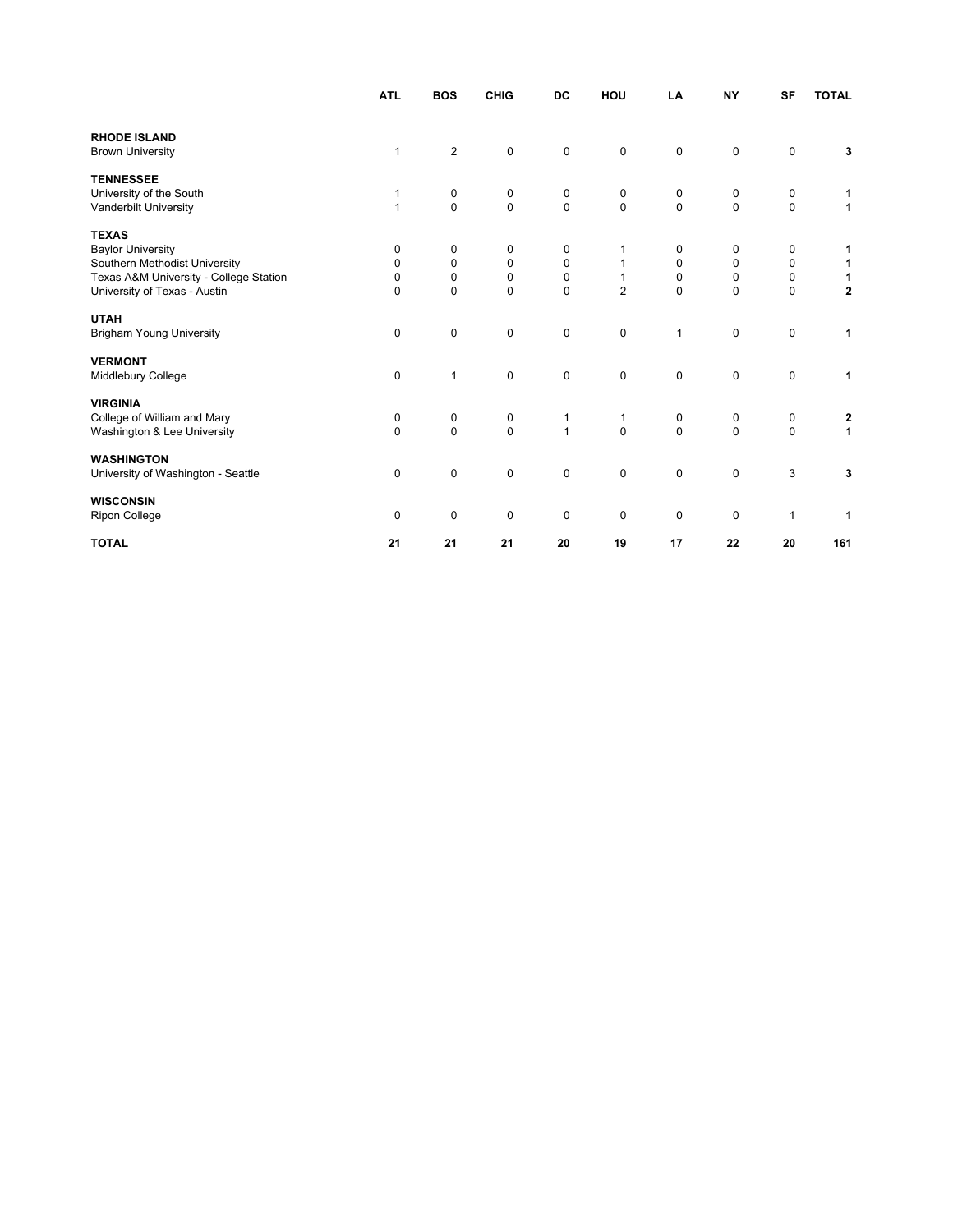# **Proposed Field of Study - Interviewed**

|                                                                                                                                     | ATL                         | BOS                     | CHIG                       | DC                | нου               | LA                | NΥ                          | SF                       | TOTAL                        |
|-------------------------------------------------------------------------------------------------------------------------------------|-----------------------------|-------------------------|----------------------------|-------------------|-------------------|-------------------|-----------------------------|--------------------------|------------------------------|
| Advanced Chemical Engineering with Biotechnology                                                                                    | 0                           | 0                       | 0                          | 0                 | 0                 | -1                | 0                           | 0                        | -1                           |
| African Literature and Post-Colonial Critical Theory                                                                                | $\mathbf 0$                 | $\mathbf 0$<br>0        | $\mathbf 0$                | 0                 | 1                 | $\mathbf 0$       | 0                           | 0                        | 1                            |
| <b>African Politics</b><br><b>Ancient History</b>                                                                                   | $\mathbf{1}$<br>0           | 0                       | 0<br>0                     | 0<br>1            | 0<br>0            | 0<br>0            | 0<br>0                      | 0<br>0                   | 1<br>1                       |
| Applied Corpus Linguistics                                                                                                          | -1                          | 0                       | 0                          | 0                 | 0                 | 0                 | 0                           | 0                        | 1                            |
| Area Studies (Latin America)                                                                                                        | 0<br>$\Omega$               | 0<br>1                  | 1<br>0                     | 0<br>0            | 0<br>0            | 0<br>$\Omega$     | 0<br>$\Omega$               | 0<br>0                   | 1<br>1                       |
| Astrophysics<br>Atomic and Laser Physics                                                                                            | $\Omega$                    | $\Omega$                | $\mathbf 0$                | 0                 | 0                 | 0                 | $\mathbf{1}$                | 0                        | 1                            |
| Biochemistry                                                                                                                        | $\Omega$                    | 0                       | 0                          | 0                 | 0                 | 1                 | 0                           | 0                        | 1                            |
| Biophysical Chemistry - Nanopipette-Based SICM and Single-Molecule Fluorescence to Study T-Cells<br>Biotechnological Law and Ethics | 1<br>$\Omega$               | 0<br>$\Omega$           | 0<br>$\mathbf 0$           | 0<br>0            | 0<br>0            | $\mathbf 0$<br>0  | $\Omega$<br>0               | $\Omega$<br>$\mathbf{1}$ | 1<br>1                       |
| <b>Byzantine Studies</b>                                                                                                            | $\Omega$                    | 0                       | 0                          | 0                 | 0                 | 0                 | 0                           | 1                        | 1                            |
| CASM                                                                                                                                | $\Omega$                    | $\Omega$                | 1                          | 0                 | 0                 | $\Omega$          | $\Omega$                    | $\Omega$                 | 1                            |
| Certificate of Advanced Study in Mathematics<br>Chemistry                                                                           | $\mathbf 0$<br>$\Omega$     | 0<br>0                  | $\mathbf 0$<br>0           | 0<br>0            | 0<br>0            | $\mathbf{1}$<br>0 | 0<br>1                      | 0<br>0                   | 1<br>1                       |
| Child Development and Learning                                                                                                      | $\Omega$                    | 0                       | 1                          | $\Omega$          | 0                 | $\Omega$          | 0                           | $\Omega$                 | 1                            |
| Classical Indian Religion                                                                                                           | -1                          | $\Omega$                | $\mathbf 0$                | 0                 | 0                 | 0                 | 0                           | 0                        | 1                            |
| <b>Clinical Engineering</b><br><b>Cognitive Brain Sciences</b>                                                                      | $\mathbf 0$<br>$\Omega$     | 0<br>0                  | 1<br>0                     | 0<br>0            | 0<br>0            | 0<br>1            | 0<br>0                      | 0<br>0                   | 1<br>1                       |
| Communications and Signal Processing                                                                                                | $\mathbf 0$                 | $\Omega$                | $\mathbf 0$                | 0                 | 0                 | $\mathbf 0$       | $\mathbf{1}$                | 0                        | 1                            |
| <b>Comparative Ethnic Conflict</b>                                                                                                  | $\Omega$<br>$\Omega$        | $\Omega$<br>0           | $\mathbf 0$<br>0           | 0<br>0            | 0<br>0            | 0<br>1            | 0<br>0                      | $\mathbf{1}$<br>0        | -1<br>1                      |
| <b>Comparative Politics</b><br>Comparative and International Education                                                              | $\mathbf 0$                 | $\Omega$                | 1                          | 0                 | 0                 | $\mathbf 0$       | 0                           | 0                        | 1                            |
| <b>Computational Biology</b>                                                                                                        | $\Omega$                    | 0                       | 1                          | 1                 | 0                 | 0                 | 0                           | 0                        | 2                            |
| Computational Linguistics and Formal Grammar<br>Computer Science                                                                    | 0<br>$\mathbf 0$            | 1<br>0                  | 0<br>$\mathbf 0$           | 0<br>0            | 0<br>$\mathbf{1}$ | 0<br>0            | 0<br>0                      | 0<br>0                   | 1<br>1                       |
| Computer Speech, Text and Internet Technology                                                                                       | $\mathbf 0$                 | $\Omega$                | $\mathbf 0$                | 0                 | 0                 | 0                 | 0                           | $\mathbf{1}$             | 1                            |
| Contemporary Cinema Cultures                                                                                                        | $\mathbf{1}$                | 0                       | 0                          | 0                 | 0                 | 0                 | 0                           | 0                        | 1                            |
| Controls<br>Development Studies                                                                                                     | $\Omega$<br>0               | 0<br>2                  | 0<br>1                     | 0<br>2            | 0<br>1            | $\Omega$<br>-1    | $\mathbf{1}$<br>0           | 0<br>1                   | 1<br>8                       |
| Earth Sciences                                                                                                                      | 0                           | 0                       | 1                          | 0                 | 0                 | 0                 | 0                           | 0                        | 1                            |
| Earth Sciences-Palaeobiology                                                                                                        | $\Omega$                    | 0                       | 1                          | 0                 | 0                 | 0                 | 0                           | 0                        | 1                            |
| Economic and Social History<br>Economics                                                                                            | $\Omega$<br>$\mathbf 0$     | 1<br>0                  | $\mathbf 0$<br>0           | 0<br>0            | 0<br>1            | 0<br>0            | 0<br>0                      | 0<br>0                   | 1<br>1                       |
| Economics with a Developmental Economics Option                                                                                     | $\Omega$                    | 0                       | 0                          | $\mathbf{1}$      | 0                 | $\Omega$          | $\Omega$                    | $\Omega$                 | 1                            |
| Economics with reference to Africa                                                                                                  | $\mathbf 0$                 | 1                       | $\mathbf 0$                | 0                 | 0                 | 0                 | 0                           | 0                        | 1                            |
| Engineering and Physical Science in Medicine<br>English Studies - 1900 to Present                                                   | 0<br>$\Omega$               | 0<br>0                  | 0<br>0                     | 0<br>0            | 0<br>0            | 1<br>$\Omega$     | 0<br>$\Omega$               | 0<br>$\mathbf{1}$        | 1<br>1                       |
| English and American Studies (1900--Present)                                                                                        | $\mathbf 0$                 | 0                       | $\mathbf 0$                | 0                 | 0                 | $\mathbf 0$       | $\mathbf{1}$                | 0                        | 1                            |
| English: Reconceiving the Renaissance<br><b>Environment and Development</b>                                                         | $\Omega$<br>$\Omega$        | 0<br>0                  | 0<br>0                     | 0<br>$\Omega$     | 1<br>$\Omega$     | 0<br>$\mathbf{1}$ | 0<br>$\Omega$               | $\Omega$<br>$\Omega$     | 1<br>1                       |
| Environmental Policy, Planning and Regulation                                                                                       | $\mathbf 0$                 | $\Omega$                | $\mathbf 0$                | 0                 | 0                 | $\mathbf 0$       | 0                           | $\mathbf{1}$             | 1                            |
| <b>Environmental Technology</b>                                                                                                     | $\mathbf 0$                 | 0                       | 0                          | 1                 | 0                 | 0                 | 0                           | 0                        | 1                            |
| Ethics and Philosophy of Law<br>European Literature                                                                                 | $\mathbf 0$<br>$\mathbf 0$  | 0<br>1                  | 0<br>$\mathbf 0$           | 0<br>0            | 0<br>0            | 0<br>$\mathbf 0$  | 0<br>0                      | $\mathbf{1}$<br>0        | 1<br>1                       |
| European Political Economy: Integration                                                                                             | $\mathbf 0$                 | $\Omega$                | $\mathbf 0$                | 0                 | 0                 | -1                | 0                           | 0                        | 1                            |
| European Politics and Society                                                                                                       | $\Omega$                    | 0                       | 0                          | 0                 | 0                 | $\mathbf{1}$      | 0                           | 0                        | 1                            |
| European Studies<br>Evidence Based Social Work                                                                                      | $\mathbf{1}$<br>0           | $\Omega$<br>1           | $\mathbf 0$<br>0           | 0<br>0            | 0<br>0            | $\mathbf 0$<br>0  | 0<br>0                      | 0<br>0                   | 1<br>1                       |
| <b>Experimental Psychology</b>                                                                                                      | -1                          | 0                       | 0                          | 0                 | 0                 | 1                 | 0                           | 0                        | $\mathbf{2}$                 |
| Fashion Journalism                                                                                                                  | $\mathbf 0$                 | $\Omega$                | $\mathbf 0$                | $\mathbf{1}$      | 0                 | $\mathbf 0$       | 0                           | 0                        | 1                            |
| <b>Forced Migration</b><br>Gender and Development                                                                                   | -1<br>$\Omega$              | 0<br>0                  | $\mathbf 0$<br>0           | 0<br>0            | 0<br>1            | 0<br>0            | 0<br>0                      | 0<br>$\Omega$            | 1<br>1                       |
| Gender, Development and Globalization                                                                                               | 0                           | 0                       | 0                          | 0                 | 1                 | 0                 | 0                           | 0                        | 1                            |
| Geography--GIS and Remote Sensing<br>Global Health Science                                                                          | 0<br>0                      | 0<br>0                  | 0<br>1                     | 1<br>0            | 0<br>1            | 0<br>0            | 0<br>0                      | 0<br>1                   | 1<br>3                       |
| Government                                                                                                                          | $\Omega$                    | 0                       | 0                          | 1                 | 0                 | 0                 | 0                           | 0                        | 1                            |
| <b>Health Economics</b>                                                                                                             | $\mathbf{1}$                | $\Omega$                | $\mathbf 0$                | 0                 | 0                 | 0                 | 0                           | 0                        | $\mathbf{1}$                 |
| Health Policy, Planning & Financing<br>Health Policy, Planning and Financing                                                        | $\mathbf{1}$<br>$\Omega$    | 0<br>0                  | 0<br>1                     | 0<br>0            | 0<br>0            | 0<br>0            | 1<br>0                      | 0<br>0                   | $\overline{\mathbf{2}}$<br>1 |
| Heavy Vehicle Dynamics                                                                                                              | $\mathbf 0$                 | 1                       | 0                          | 0                 | 0                 | 0                 | 0                           | 0                        | 1                            |
| History of Art (Special Option: "Theory in Practice").<br>History of Science, Medicine, and Technology                              | 0<br>$\Omega$               | 0<br>0                  | 0<br>1                     | 1<br>0            | 0<br>0            | 0<br>$\Omega$     | 0<br>$\Omega$               | 0<br>$\Omega$            | 1<br>1                       |
| History, Philosophy, and Sociology of Science, Technology, and Medicine                                                             | $\mathbf 0$                 | 0                       | $\mathbf 0$                | 0                 | 1                 | 0                 | 0                           | 0                        | $\mathbf 1$                  |
| History: Imperial and Commonwealth                                                                                                  | $\Omega$                    | 1                       | 0                          | 0                 | 0                 | 0                 | 0                           | 0                        | 1                            |
| Human Anatomy and Genetics<br><b>Human Genetics</b>                                                                                 | $\Omega$<br>$\Omega$        | 0<br>$\Omega$           | 0<br>0                     | 0<br>$\mathbf{1}$ | 0<br>0            | 0<br>0            | $\mathbf{1}$<br>0           | 0<br>$\Omega$            | 1<br>1                       |
| Human Rights                                                                                                                        | $\Omega$                    | n                       | $\Omega$                   | $\Omega$          | n                 | $\Omega$          |                             | $\Omega$                 |                              |
| International Political Economy<br>International Political Thought                                                                  | 0<br>$\mathbf 0$            | 0<br>0                  | 0<br>$\mathbf 0$           | 0<br>0            | 0<br>0            | 0<br>$\mathbf{1}$ | $\mathbf{1}$<br>0           | 0<br>0                   | 1<br>$\mathbf{1}$            |
| International Politics and Security Studies                                                                                         | $\mathbf 0$                 | $\mathbf 0$             | -1                         | 0                 | 0                 | 0                 | 0                           | 0                        | 1                            |
| <b>International Relations</b>                                                                                                      | $\mathbf 0$                 | 1                       | 0                          | 2                 | 2                 | 0                 | 0                           | 0                        | 5                            |
| International Relations (with focus in Global Economic Governance)<br>International and Comparative Water Law and Policy            | $\mathbf 0$<br>$\mathbf 0$  | 1<br>0                  | $\mathbf 0$<br>0           | 0<br>0            | 0<br>1            | 0<br>0            | 0<br>0                      | 0<br>0                   | 1<br>1                       |
| International and European Politics                                                                                                 | 0                           | 0                       | 0                          | 0                 | 0                 | 0                 | 0                           | 1                        | 1                            |
| Ion Conducting Membranes                                                                                                            | $\mathbf{1}$<br>$\mathbf 0$ | 0<br>$\mathbf 0$        | $\mathbf 0$<br>$\mathbf 0$ | 0<br>0            | 0<br>0            | 0                 | 0<br>0                      | 0<br>0                   | 1                            |
| Islamic Societies and Cultures<br><b>Islamic Studies</b>                                                                            | $\Omega$                    | 0                       | 1                          | 0                 | 0                 | -1<br>0           | 0                           | $\Omega$                 | 1<br>1                       |
| Latin American Studies                                                                                                              | $\Omega$                    | 0                       | 0                          | 0                 | 0                 | 0                 | 0                           | 1                        | 1                            |
| Life Conflicted: Reading and Writing Woolf, Self<br>MA, PG Dip Conflict, Security & Development                                     | $\mathbf 0$<br>0            | 0<br>0                  | 1<br>0                     | 0<br>0            | 0<br>0            | 0<br>0            | 0<br>1                      | 0<br>0                   | 1<br>1                       |
| MPhil in Astronomy                                                                                                                  | $\Omega$                    | 0                       | 0                          | 0                 | 0                 | $\Omega$          | $\mathbf{1}$                | 0                        | -1                           |
| MSc Health Policy, Planning and Financing                                                                                           | $\mathbf{1}$                | $\mathbf 0$             | $\mathbf 0$                | 0                 | 0                 | $\mathbf 0$       | 0                           | 0                        | $\mathbf{1}$                 |
| MSc in Applicable Mathematics<br>Master of Philosophy in Development Studies                                                        | $\Omega$<br>$\mathbf{1}$    | $\Omega$<br>0           | 0<br>0                     | 1<br>0            | 0<br>0            | 0<br>0            | 0<br>0                      | $\Omega$<br>0            | -1<br>$\mathbf{1}$           |
| Mathematics                                                                                                                         | $\mathbf 0$                 | $\Omega$                | $\mathbf 0$                | 0                 | 1                 | 0                 | 0                           | $\mathbf{1}$             | $\overline{\mathbf{2}}$      |
| Mathematics (Centre for Mathematical Biology)                                                                                       | 0                           | 1                       | 0                          | 0                 | 0                 | 0                 | 0                           | 0                        | 1                            |
| <b>Medical Anthropology</b><br><b>Medical Engineering</b>                                                                           | $\Omega$<br>$\mathbf{1}$    | 1<br>0                  | 1<br>$\mathbf 0$           | 0<br>0            | 0<br>0            | $\Omega$<br>0     | 0<br>0                      | $\Omega$<br>0            | $\overline{\mathbf{2}}$<br>1 |
| Micro- and Nanotechnology Enterprise                                                                                                | $\mathbf{1}$                | 0                       | $\mathbf 0$                | 0                 | 0                 | 0                 | 0                           | 0                        | 1                            |
| Middle East Politics                                                                                                                | $\Omega$<br>$\Omega$        | 0<br>$\Omega$           | 0<br>$\mathbf 0$           | 0<br>0            | 1<br>0            | 0<br>0            | 0<br>$\mathbf{1}$           | 0<br>0                   | 1<br>1                       |
| Middle East and Central Asian Security Studies<br>Migration and Diaspora Studies                                                    | $\mathbf 0$                 | 0                       | 0                          | 0                 | 1                 | 0                 | 0                           | 0                        | 1                            |
| Modern Chinese Studies                                                                                                              | $\Omega$                    | $\Omega$                | $\mathbf 0$                | 0                 | 0                 | 0                 | 0                           | 1                        | $\mathbf{1}$                 |
| Modern European History<br>Modern Middle East Studies                                                                               | $\mathbf{1}$<br>$\Omega$    | $\Omega$<br>$\mathbf 0$ | $\mathbf 0$<br>$\mathbf 0$ | 0<br>0            | 0<br>0            | $\mathbf 0$<br>0  | $\mathbf 0$<br>$\mathbf{1}$ | 0<br>0                   | $\mathbf{1}$<br>-1           |
| Modern Middle Eastern Studies                                                                                                       | $\Omega$                    | 0                       | 1                          | 1                 | 0                 | 0                 | $\mathbf{1}$                | 0                        | 3                            |
| Mol. Bio./Pathology of Viruses                                                                                                      | $\mathbf 0$                 | 0                       | $\mathbf 0$                | 0                 | 1                 | 0                 | 0                           | 0                        | $\mathbf{1}$                 |
| Molecular Medicine<br>Molecular Life Science                                                                                        | 0<br>0                      | 1<br>0                  | 0<br>1                     | 0<br>0            | 0<br>0            | 0<br>0            | 0<br>0                      | 0<br>0                   | 1<br>1                       |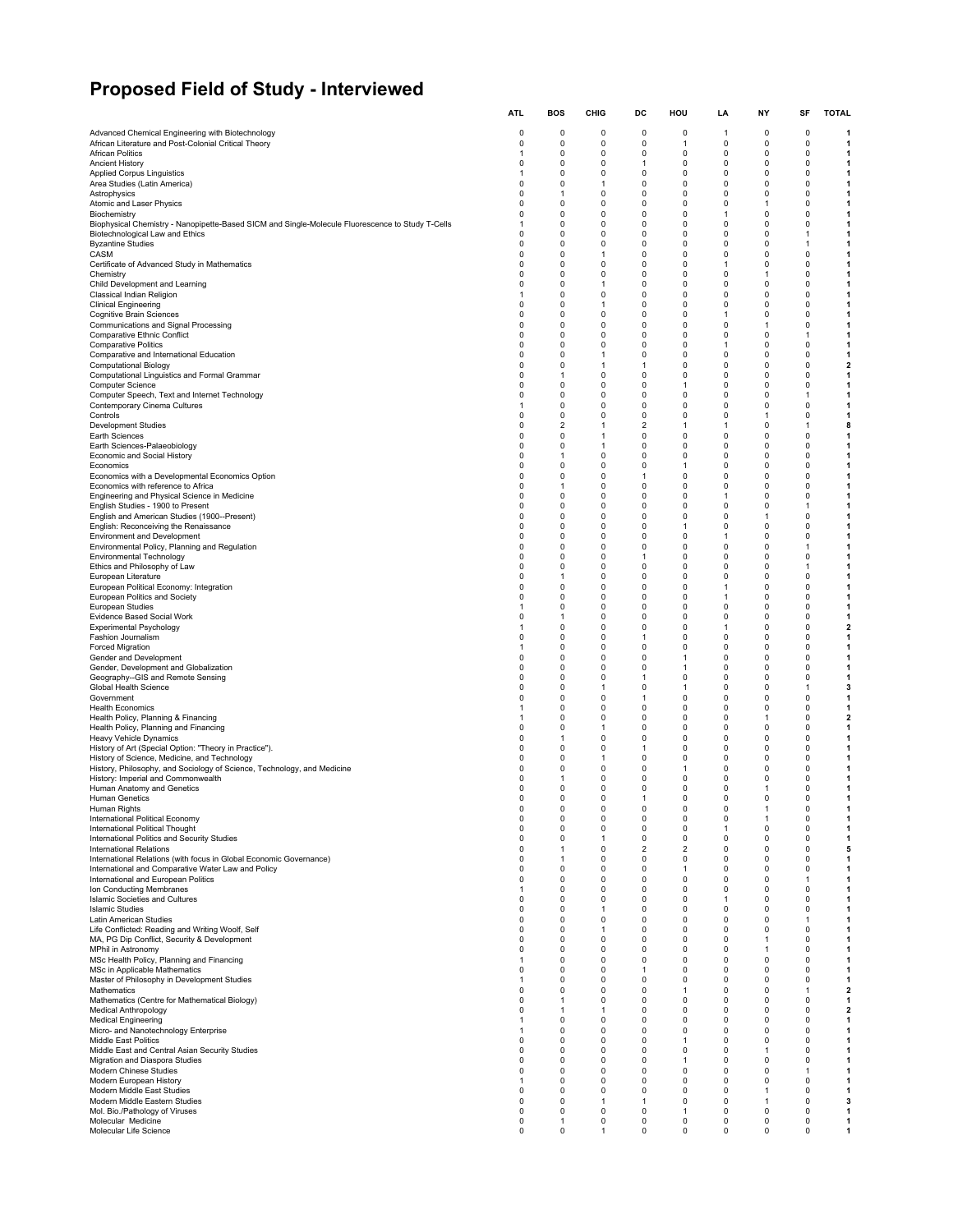|                                                                                    | <b>ATL</b> | <b>BOS</b>     | CHIG           | DC             | HOU            | LA           | <b>NY</b>    | SF             | <b>TOTAL</b>            |
|------------------------------------------------------------------------------------|------------|----------------|----------------|----------------|----------------|--------------|--------------|----------------|-------------------------|
| Music                                                                              | $\Omega$   | 0              | 0              | 0              | 0              | $\Omega$     |              | $\Omega$       | 1                       |
| Nature, Society, and Environmental Policy                                          | 1          | $\mathbf 0$    | $\mathbf 0$    | $\mathbf 0$    | $\overline{1}$ | 0            | $\Omega$     | $\Omega$       | $\overline{\mathbf{2}}$ |
| Near and Middle Eastern Studies                                                    | $\Omega$   | $\mathbf 0$    | $\mathbf 0$    | $\mathbf{1}$   | $\mathbf 0$    | $\Omega$     | $\Omega$     | $\Omega$       | 1                       |
| Neurology                                                                          | $\Omega$   | $\mathbf 0$    | $\mathbf 0$    | $\mathbf 0$    | $\Omega$       | $\Omega$     | $\mathbf{1}$ | $\Omega$       | 1                       |
| Neuroscience                                                                       | O          | $\mathbf 0$    | 1              | $\mathbf 0$    | $\Omega$       | $\Omega$     | 0            | $\Omega$       |                         |
| Neurosciences                                                                      | $\Omega$   | $\mathbf 0$    | $\mathbf 0$    | $\mathbf 0$    | $\Omega$       | $\Omega$     | $\Omega$     | $\overline{1}$ |                         |
| Part III of the Mathematical Tripos                                                | O          | $\mathbf 0$    | $\mathbf 0$    | $\mathbf 0$    | $\Omega$       | $\mathbf{1}$ | $\Omega$     | $\Omega$       |                         |
| Part III of the Mathematics Tripos, i.e. Cert. Adv. St. in Mathematics             | $\Omega$   | $\mathbf 0$    | $\mathbf 0$    | $\mathbf 0$    | $\Omega$       | $\Omega$     | $\Omega$     | $\overline{1}$ |                         |
| Participation, Development, and Social Change                                      | $\Omega$   | $\Omega$       | $\mathbf 0$    | $\mathbf 0$    | $\Omega$       | $\Omega$     | 1            | $\Omega$       |                         |
| PhD/Inclusive Education and Comparative Education                                  | $\Omega$   | $\Omega$       | $\mathbf 0$    | $\mathbf 0$    | $\Omega$       | $\Omega$     | $\mathbf{1}$ | $\Omega$       |                         |
| Philosophy                                                                         | $\Omega$   |                | $\mathbf 0$    | $\mathbf 0$    | $\overline{1}$ | $\Omega$     | 0            | $\mathbf 0$    | $\overline{2}$          |
| Physics                                                                            | $\Omega$   |                | $\Omega$       | $\mathbf 0$    | $\Omega$       | $\Omega$     | $\Omega$     | $\Omega$       | 1                       |
| Policy Studies in Education                                                        | $\Omega$   |                | $\mathbf 0$    | $\mathbf 0$    | $\Omega$       | $\Omega$     | $\Omega$     | $\Omega$       | 1                       |
| Political Theory                                                                   | O          |                | 1              | $\overline{2}$ | $\Omega$       | $\Omega$     | $\Omega$     | $\Omega$       | 4                       |
| Politics and Communication                                                         |            | $\mathbf 0$    | $\mathbf 0$    | $\Omega$       | $\overline{1}$ | $\Omega$     | $\Omega$     | 0              | 1                       |
| Politics in International Relations                                                |            | $\mathbf 0$    | $\mathbf 0$    | $\mathbf 0$    | $\mathbf 0$    | $\Omega$     | $\mathbf{1}$ | 0              | 1                       |
| <b>Postcolonial Studies</b>                                                        |            | $\mathbf 0$    | $\mathbf 0$    | $\mathbf 0$    | $\mathbf 0$    | $\Omega$     | 0            | 0              | 1                       |
| Psychology                                                                         |            | $\Omega$       | $\mathbf 0$    | $\mathbf 0$    | $\Omega$       | 1            | $\Omega$     | $\Omega$       |                         |
| Public Health in Developing Countries                                              | ŋ          | $\overline{1}$ | $\mathbf 0$    | $\mathbf 0$    | $\Omega$       | $\Omega$     | $\Omega$     | $\overline{1}$ | $\overline{2}$          |
| Public Health in Developing Nations                                                | O          | $\mathbf 0$    | $\overline{1}$ | $\mathbf 0$    | $\Omega$       | $\Omega$     | $\Omega$     | 0              | 1                       |
| Religion and Political Life                                                        | $\Omega$   | $\mathbf 0$    | $\mathbf 0$    | $\mathbf 0$    | $\Omega$       | $\Omega$     | $\Omega$     | $\mathbf{1}$   | 1                       |
| Religion and Politics                                                              | O          | $\Omega$       | $\mathbf 0$    | $\mathbf 0$    | $\Omega$       | $\Omega$     |              | $\Omega$       | 1                       |
| Reproductive Biology                                                               | O          | $\mathbf 0$    | $\mathbf 0$    | $\mathbf 0$    | $\Omega$       | $\Omega$     | $\Omega$     | 1              |                         |
| Research Methods, Philisophical Issues in Psychology, Advanced Statistical Methods | $\Omega$   | $\mathbf 0$    | $\mathbf 0$    | $\mathbf 0$    | $\Omega$       | $\Omega$     | $\Omega$     | $\overline{1}$ |                         |
| Science & Security                                                                 | O          | $\mathbf 0$    | $\mathbf 0$    | $\mathbf 0$    | $\Omega$       | $\mathbf{1}$ | $\Omega$     | $\Omega$       |                         |
| Science and Medicine of Athletic Performance                                       | $\Omega$   | $\mathbf 0$    | $\mathbf 0$    | $\mathbf 0$    | $\Omega$       | $\Omega$     | 1            | 0              |                         |
| Social Anthropological Analysis                                                    | $\Omega$   | $\mathbf 0$    | $\mathbf 0$    | 1              | $\Omega$       | $\Omega$     | $\Omega$     | $\Omega$       |                         |
| Social and Cultural Anthropology (MPhil if necessary)                              | C          | $\Omega$       | $\mathbf 0$    | $\mathbf{1}$   | $\Omega$       | $\Omega$     | $\Omega$     | $\Omega$       |                         |
| Sociology                                                                          | $\Omega$   | $\mathbf 0$    | $\mathbf 0$    | $\mathbf 0$    | $\mathbf 0$    | $\Omega$     | 0            | $\overline{1}$ | 1                       |
| Space, Place, and Politics                                                         |            | $\Omega$       | $\mathbf 0$    | $\mathbf 0$    | $\Omega$       | $\Omega$     | $\Omega$     | 0              | 1                       |
| Stem Cell Therapy in Neurodegenerative Disease                                     |            | $\mathbf 0$    | $\mathbf 0$    | $\mathbf 0$    | $\Omega$       | $\mathbf{1}$ | $\Omega$     | $\Omega$       | 1                       |
| Theory and History of International Relations                                      |            | $\mathbf 0$    | $\mathbf 0$    | $\mathbf 0$    | $\Omega$       | $\Omega$     | $\Omega$     | 0              | 1                       |
| Urban Planning and Development                                                     |            | $\mathbf 0$    | $\mathbf 0$    | $\mathbf 0$    | $\Omega$       | $\Omega$     | $\Omega$     | 0              | 1                       |
| Zoology/Conservation Biology Group                                                 | $\Omega$   | $\Omega$       | $\mathbf 0$    | $\mathbf 0$    | $\mathbf 0$    | 0            | $\mathbf{1}$ | 0              | 1                       |
| neurodegeneration and stem cells                                                   | $\Omega$   | 1              | $\mathbf 0$    | $\mathbf 0$    | $\Omega$       | 0            | 0            | 0              | 1                       |
| <b>TOTAL</b>                                                                       | 21         | 21             | 21             | 20             | 19             | 17           | 22           | 20             | 161                     |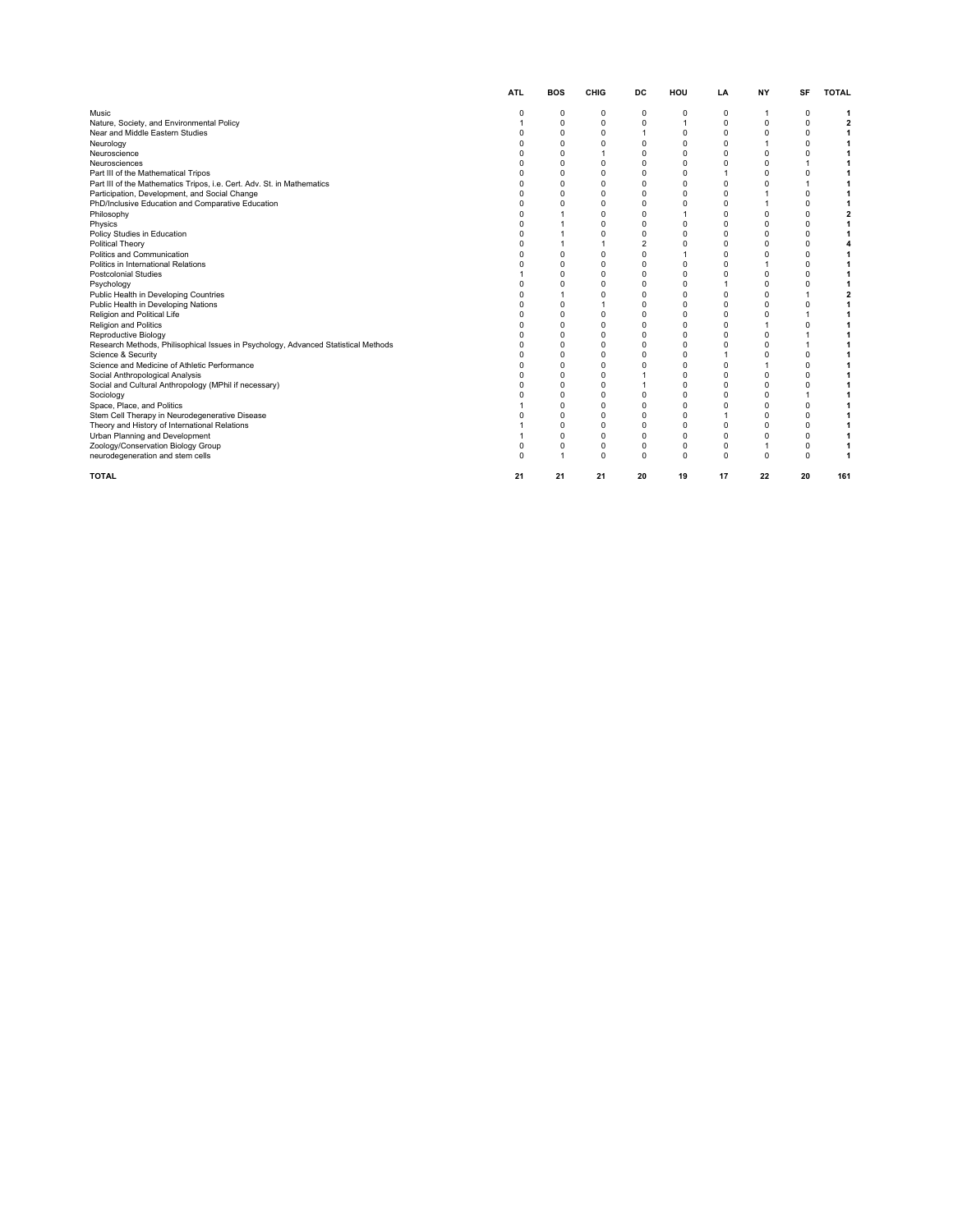### **Preferred UK University - Interviewed**

|                                                  | <b>ATL</b> | <b>BOS</b> | <b>CHIG</b> | DC | HOU | LA | <b>NY</b> | SF | <b>TOTAL</b> |
|--------------------------------------------------|------------|------------|-------------|----|-----|----|-----------|----|--------------|
| <b>Cardiff University</b>                        |            |            | ი           | n  | 0   | O  | O         | n  |              |
| Central St Martins College of Art and Design     |            | O          |             |    | 0   | C  | n         |    |              |
| Courtauld Institute of Art                       |            | O          |             |    |     |    |           |    |              |
| Imperial College London                          |            | n          |             |    |     |    |           |    |              |
| Institute of Education                           |            |            |             |    | O   |    |           |    |              |
| Institute of Latin American Studies              |            | n          |             |    |     |    |           |    |              |
| King's College London                            |            | 2          |             |    | O   |    |           |    |              |
| London School of Economics and Political Science |            | O          |             |    | 2   |    |           |    | 13           |
| London School of Hygiene and Tropical Medicine   |            |            |             |    | 0   |    |           |    |              |
| <b>Oxford Brookes University</b>                 |            | O          |             |    | 0   |    |           |    |              |
| Queen's University of Belfast                    |            | n          |             |    |     |    |           |    |              |
| School of Oriental and African Studies           |            |            |             |    | 2   |    | n         |    |              |
| University of Birmingham                         |            | n          |             |    |     |    |           |    |              |
| University of Bradford                           |            | ŋ          |             |    |     |    |           |    |              |
| University of Bristol                            |            | O          |             |    | n   |    |           |    |              |
| University of Cambridge                          |            | 2          |             |    |     |    |           | 3  | 26           |
| University of Dundee                             |            | 0          |             |    |     |    |           |    |              |
| University of Edinburgh                          |            | 0          |             |    |     |    |           |    |              |
| University of Kent                               |            | O          |             |    | O   |    |           |    |              |
| University of Liverpool                          |            | O          |             |    | O   |    | n         |    |              |
| University of Manchester                         |            | O          |             |    |     |    |           |    |              |
| University of Newcastle upon Tyne                |            | 0          |             |    | 0   |    |           |    |              |
| University of Oxford                             | 6          | 12         |             |    | 9   |    |           | g  | 63           |
| University of Reading                            |            | 0          | n           |    | 0   | n  | r         |    |              |
| University of Sheffield                          |            | 0          |             |    | 0   |    |           |    |              |
| University of St Andrews                         |            | O          |             |    | U   |    |           |    |              |
| University of Sussex                             |            |            |             |    |     |    |           |    |              |
| University of Wales, Aberystwyth                 |            | 0          | n           |    | 0   | n  | C         |    |              |
| University of York                               |            | O          | n           |    |     |    |           |    |              |
| <b>TOTAL</b>                                     | 21         | 21         | 21          | 20 | 19  | 17 | 22        | 20 | 161          |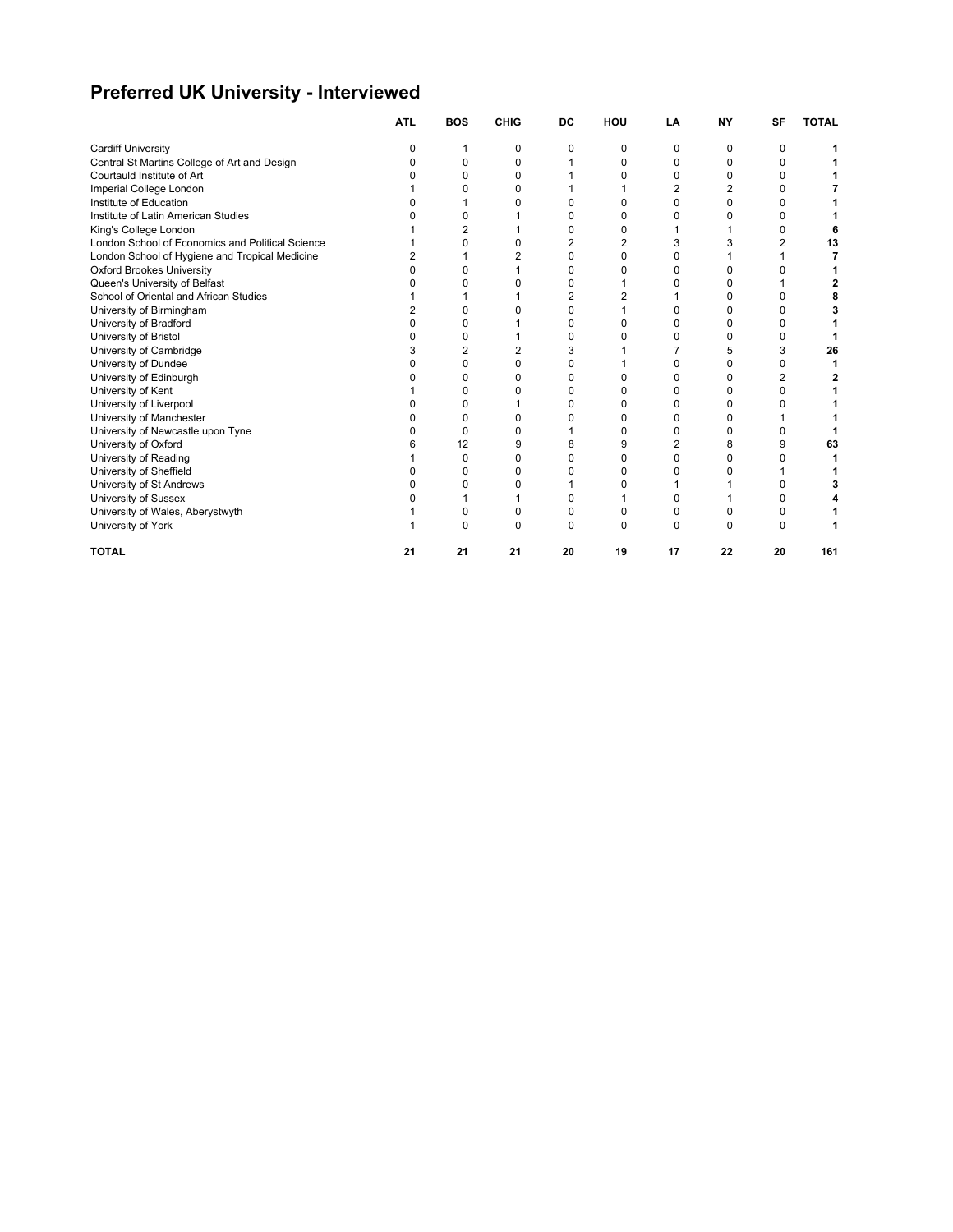#### **Total Number of Selected**

|                                                    | <b>ATL</b>      | <b>BOS</b>      | <b>CHIG</b>             | DC             | HOU             | LA            | <b>NY</b>     | SF             | <b>TOTAL</b> |
|----------------------------------------------------|-----------------|-----------------|-------------------------|----------------|-----------------|---------------|---------------|----------------|--------------|
| <b>BY REGION</b><br>% of national pool             | 5<br>11.6%      | 5<br>11.6%      | 8<br>18.6%              | 5<br>11.6%     | 6<br>14.0%      | 4<br>9.3%     | 6<br>14.0%    | 4<br>9.3%      | 43           |
| <b>GENDER</b>                                      |                 |                 |                         |                |                 |               |               |                |              |
| Men                                                | 5               | 4               | 4                       | $\overline{2}$ | $\overline{2}$  | 3             | 4             | $\overline{2}$ | 26           |
| % of regional pool<br>% of national pool           | 100.0%<br>11.6% | 80.0%<br>9.3%   | 50.0%<br>9.3%           | 40.0%<br>4.7%  | 33.3%<br>4.7%   | 75.0%<br>7.0% | 66.7%<br>9.3% | 50.0%<br>4.7%  | 60.5%        |
| Women                                              | 0               | 1               | 4                       | 3              | 4               | 1             | 2             | $\overline{2}$ | 17           |
| % of regional pool<br>% of national pool           | 0.0%<br>0.0%    | 20.0%<br>2.3%   | 50.0%<br>9.3%           | 60.0%<br>7.0%  | 66.7%<br>9.3%   | 25.0%<br>2.3% | 33.3%<br>4.7% | 50.0%<br>4.7%  | 39.5%        |
| UNIVERSITIES PRESENTING CANDIDATES                 |                 |                 |                         |                |                 |               |               |                |              |
| <b>Ivy League</b>                                  | 0               | 3               | 3                       | 2              | 0               | 0             | 0             | 0              | 8            |
| % of regional pool<br>% of national pool           | 0.0%<br>0.0%    | 60.0%<br>7.0%   | 37.5%<br>7.0%           | 40.0%<br>4.7%  | 0.0%<br>0.0%    | 0.0%<br>0.0%  | 0.0%<br>0.0%  | 0.0%<br>0.0%   | 18.6%        |
| <b>Other Private Universities</b>                  | $\overline{2}$  | $\overline{2}$  | $\overline{2}$          | $\overline{2}$ | 4               | 3             | 3             | 1              | 19           |
| % of regional pool<br>% of national pool           | 40.0%<br>4.7%   | 40.0%<br>4.7%   | 25.0%<br>4.7%           | 40.0%<br>4.7%  | 66.7%<br>9.3%   | 75.0%<br>7.0% | 50.0%<br>7.0% | 25.0%<br>2.3%  | 44.2%        |
| <b>State/Public Universities</b>                   | $\overline{2}$  | 0               | 3                       | $\mathbf{1}$   | $\mathbf{1}$    | $\mathbf{1}$  | 3             | 3              | 14           |
| % of regional pool<br>% of national pool           | 40.0%<br>4.7%   | 0.0%<br>0.0%    | 37.5%<br>7.0%           | 20.0%<br>2.3%  | 16.7%<br>2.3%   | 25.0%<br>2.3% | 50.0%<br>7.0% | 75.0%<br>7.0%  | 32.6%        |
| <b>Service Academies</b>                           | 1               | 0               | 0                       | 0              | $\mathbf{1}$    | $\mathbf 0$   | 0             | 0              | $\mathbf 2$  |
| % of regional pool<br>% of national pool           | 20.0%<br>2.3%   | 0.0%<br>0.0%    | 0.0%<br>0.0%            | 0.0%<br>0.0%   | 16.7%<br>2.3%   | 0.0%<br>0.0%  | 0.0%<br>0.0%  | 0.0%<br>0.0%   | 4.7%         |
| <b>Employer Endorsed</b>                           | 0               | 0               | 0                       | 0              | 0               | 0             | 0             | 0              | 0            |
| % of regional pool<br>% of national pool           | 0.0%<br>0.0%    | 0.0%<br>0.0%    | 0.0%<br>0.0%            | 0.0%<br>0.0%   | 0.0%<br>0.0%    | 0.0%<br>0.0%  | 0.0%<br>0.0%  | 0.0%<br>0.0%   | 0.0%         |
| PREFERRED UK UNIVERSITY                            |                 |                 |                         |                |                 |               |               |                |              |
| <b>University of Oxford</b>                        | 0               | 5               | 3                       | $\overline{2}$ | 4               | 1             | 3             | 2              | 20           |
| % of regional pool<br>% of national pool           | 0.0%<br>0.0%    | 100.0%<br>11.6% | 37.5%<br>7.0%           | 40.0%<br>4.7%  | 66.7%<br>9.3%   | 25.0%<br>2.3% | 50.0%<br>7.0% | 50.0%<br>4.7%  | 46.5%        |
| <b>University of Cambridge</b>                     | 1               | 0               | 1                       | 0              | 0               | 3             | 3             | $\mathbf 1$    | 9            |
| % of regional pool<br>% of national pool           | 20.0%<br>2.3%   | 0.0%<br>0.0%    | 12.5%<br>2.3%           | 0.0%<br>0.0%   | $0.0\%$<br>0.0% | 75.0%<br>7.0% | 50.0%<br>7.0% | 25.0%<br>2.3%  | 20.9%        |
| <b>University of London</b>                        | 1               | 0               | $\overline{\mathbf{c}}$ | $\overline{c}$ | $\mathbf 0$     | 0             | 0             | 0              | 5            |
| % of regional pool<br>% of national pool           | 20.0%<br>2.3%   | 0.0%<br>0.0%    | 25.0%<br>4.7%           | 40.0%<br>4.7%  | 0.0%<br>0.0%    | 0.0%<br>0.0%  | 0.0%<br>0.0%  | 0.0%<br>0.0%   | 11.6%        |
| <b>Other English Universities</b>                  | 3               | 0               | $\overline{2}$          | $\mathbf{1}$   | $\mathbf{1}$    | 0             | 0             | 0              | 7            |
| % of regional pool<br>% of national pool           | 60.0%<br>7.0%   | 0.0%<br>0.0%    | 25.0%<br>4.7%           | 20.0%<br>2.3%  | 16.7%<br>2.3%   | 0.0%<br>0.0%  | 0.0%<br>0.0%  | 0.0%<br>0.0%   | 16.3%        |
| <b>Nothern Irish Universities</b>                  | 0               | 0               | 0                       | 0              | $\mathbf{1}$    | 0             | 0             | 0              | 1            |
| % of regional pool                                 | 0.0%            | 0.0%            | 0.0%                    | 0.0%           | 16.7%           | 0.0%          | 0.0%          | 0.0%           |              |
| % of national pool                                 | 0.0%            | 0.0%            | 0.0%                    | 0.0%           | 2.3%            | 0.0%          | 0.0%          | 0.0%           | 2.3%         |
| <b>Scottish Universities</b><br>% of regional pool | 0<br>0.0%       | 0<br>0.0%       | 0<br>0.0%               | 0<br>0.0%      | 0<br>$0.0\%$    | 0<br>0.0%     | 0<br>0.0%     | 1<br>25.0%     | 1            |
| % of national pool                                 | 0.0%            | 0.0%            | 0.0%                    | 0.0%           | $0.0\%$         | 0.0%          | 0.0%          | 2.3%           | 2.3%         |
| <b>Welsh Universities</b>                          | 0               | 0               | 0                       | 0              | 0               | 0             | 0             | 0              | 0            |
| % of regional pool<br>% of national pool           | 0.0%<br>0.0%    | 0.0%<br>0.0%    | 0.0%<br>0.0%            | 0.0%<br>0.0%   | $0.0\%$<br>0.0% | 0.0%<br>0.0%  | 0.0%<br>0.0%  | 0.0%<br>0.0%   | 0.0%         |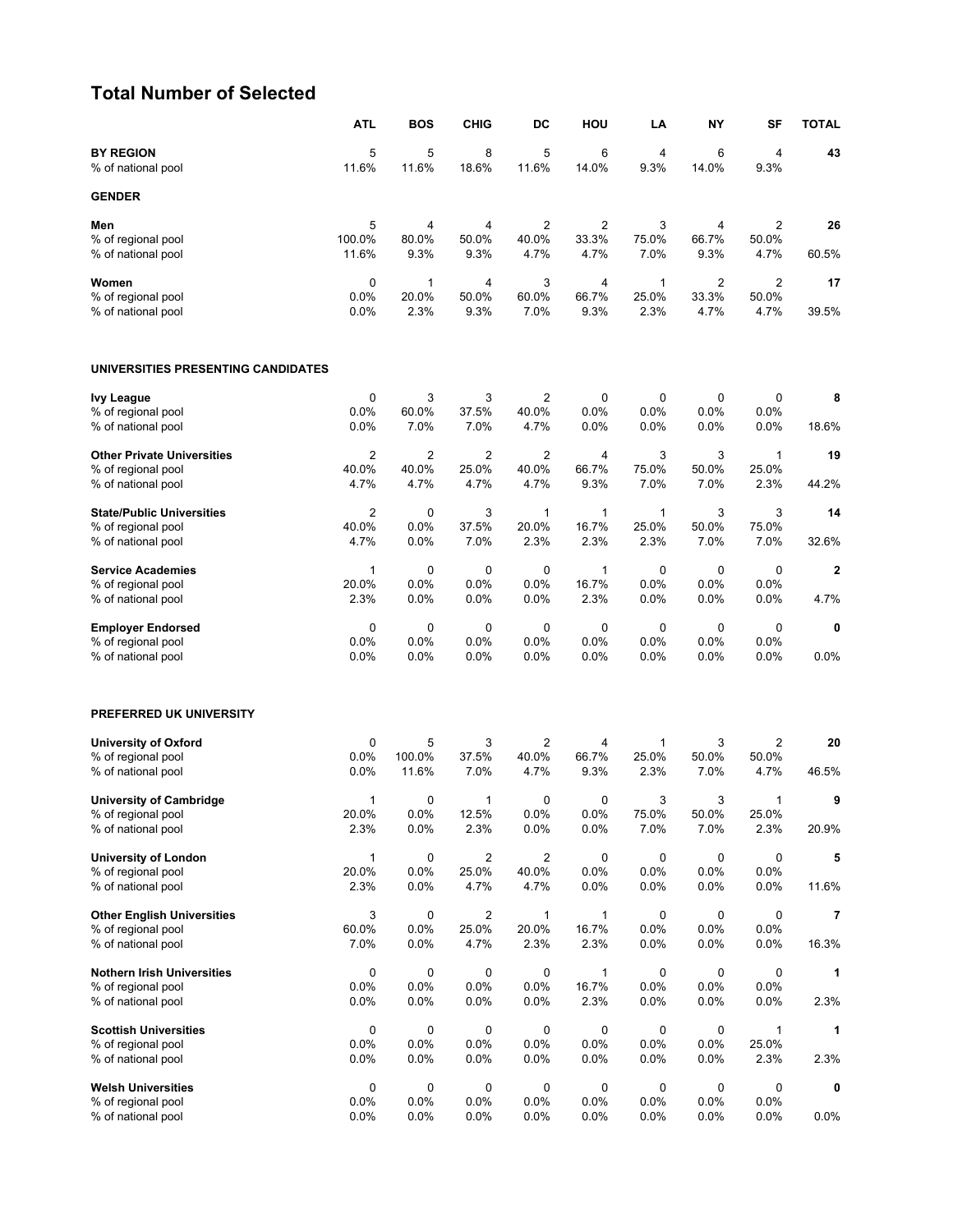# **Universities Presenting Candidates - Selected**

|                                                               | <b>ATL</b>       | <b>BOS</b>               | <b>CHIG</b>    | DC             | HOU               | LA                  | NY                | SF     | <b>TOTAL</b>            |
|---------------------------------------------------------------|------------------|--------------------------|----------------|----------------|-------------------|---------------------|-------------------|--------|-------------------------|
|                                                               |                  |                          |                |                |                   |                     |                   |        |                         |
| <b>ARIZONA</b>                                                | 0                | 0                        | 0              | 0              | 0                 | 1                   | 0                 | 0      | 1                       |
| University of Arizona                                         |                  |                          |                |                |                   |                     |                   |        |                         |
| <b>CALIFORNIA</b>                                             |                  |                          |                |                |                   |                     |                   |        |                         |
| Occidental College<br><b>Stanford University</b>              | 0<br>$\mathbf 0$ | 0<br>$\mathbf{1}$        | 0<br>$\pmb{0}$ | 0<br>0         | 1<br>$\mathbf 0$  | 0<br>$\overline{2}$ | 0<br>0            | 0<br>1 | 1<br>4                  |
| University of California - Berkeley                           | 0                | 0                        | 0              | 0              | 0                 | 0                   | 0                 | 1      | 1                       |
|                                                               |                  |                          |                |                |                   |                     |                   |        |                         |
| <b>CONNECTICUT</b><br><b>Yale University</b>                  | 0                | $\overline{\mathbf{c}}$  | 1              | 1              | 0                 | 0                   | 0                 | 0      | 4                       |
|                                                               |                  |                          |                |                |                   |                     |                   |        |                         |
| <b>DELAWARE</b><br>University of Delaware                     | 0                | 0                        | 1              | $\mathbf 1$    | 0                 | 0                   | 0                 | 0      | 2                       |
|                                                               |                  |                          |                |                |                   |                     |                   |        |                         |
| <b>DISTRICT OF COLUMBIA</b>                                   |                  |                          |                |                |                   |                     |                   |        |                         |
| American University<br>George Washington University           | 0<br>0           | $\mathbf 0$<br>0         | 0<br>0         | 1<br>0         | 0<br>0            | 0<br>0              | 0<br>1            | 0<br>0 | 1<br>1                  |
| Georgetown University                                         | 0                | $\mathbf 0$              | $\mathbf 0$    | 1              | 0                 | 0                   | 1                 | 0      | $\overline{\mathbf{2}}$ |
|                                                               |                  |                          |                |                |                   |                     |                   |        |                         |
| <b>GEORGIA</b><br><b>Emory University</b>                     | 1                | $\mathbf 0$              | 0              | 0              | 0                 | 0                   | 0                 | 0      | 1                       |
| Georgia Institute of Technology                               | 1                | $\mathbf 0$              | 0              | 0              | 0                 | 0                   | 0                 | 0      | 1                       |
| <b>ILLINOIS</b>                                               |                  |                          |                |                |                   |                     |                   |        |                         |
| University of Chicago                                         | 0                | 0                        | 1              | 0              | 0                 | 0                   | 0                 | 0      | 1                       |
|                                                               |                  |                          |                |                |                   |                     |                   |        |                         |
| <b>INDIANA</b><br>University of Notre Dame                    | 0                | $\mathbf 0$              | 1              | $\pmb{0}$      | 0                 | 0                   | 0                 | 0      | 1                       |
|                                                               |                  |                          |                |                |                   |                     |                   |        |                         |
| <b>KANSAS</b>                                                 |                  |                          |                |                |                   |                     |                   |        |                         |
| Kansas State University                                       | 0                | $\mathbf 0$              | 1              | 0              | 0                 | 0                   | 0                 | 0      | 1                       |
| <b>MASSACHUSETTS</b>                                          |                  |                          |                |                |                   |                     |                   |        |                         |
| <b>Harvard University</b>                                     | 0                | $\mathbf 0$              | 0              | 1              | 0                 | 0                   | 0                 | 0      | 1                       |
| <b>NEW JERSEY</b>                                             |                  |                          |                |                |                   |                     |                   |        |                         |
| <b>Princeton University</b>                                   | 0                | 0                        | $\overline{2}$ | 0              | 0                 | 0                   | 0                 | 0      | 2                       |
| <b>NEW YORK</b>                                               |                  |                          |                |                |                   |                     |                   |        |                         |
| New York University                                           | 0                | 0                        | 0              | 0              | 0                 | 0                   | 1                 | 0      | 1                       |
| State University of New York - Stony Brook                    | 0                | $\mathbf 0$              | $\pmb{0}$      | 0              | 0                 | 0                   | 1                 | 0      | 1                       |
| United States Military Academy                                | 1                | 0                        | 0              | 0              | 1                 | 0                   | 0                 | 0      | $\mathbf{2}$            |
| <b>NORTH CAROLINA</b>                                         |                  |                          |                |                |                   |                     |                   |        |                         |
| University of North Carolina - Chapel Hill                    | 1                | 0                        | 0              | 0              | 0                 | 0                   | 0                 | 0      | 1                       |
| <b>Wake Forest University</b>                                 | 1                | $\mathbf 0$              | $\pmb{0}$      | $\pmb{0}$      | 0                 | 0                   | 0                 | 0      | 1                       |
| OHIO                                                          |                  |                          |                |                |                   |                     |                   |        |                         |
| Miami University of Ohio                                      | 0                | 0                        | 1              | 0              | 0                 | 0                   | 0                 | 0      | 1                       |
| <b>OREGON</b>                                                 |                  |                          |                |                |                   |                     |                   |        |                         |
| University of Oregon                                          | 0                | 0                        | 0              | 0              | 0                 | 0                   | 0                 | 1      | 1                       |
| University of Portland                                        | 0                | $\pmb{0}$                | 0              | 0              | $\pmb{0}$         | $\mathbf{1}$        | 0                 | 0      | 1                       |
| <b>PENNSYLVANIA</b>                                           |                  |                          |                |                |                   |                     |                   |        |                         |
| Pennsylvania State University                                 | 0                | $\pmb{0}$                | 0              | $\pmb{0}$      | $\pmb{0}$         | 0                   | $\mathbf{1}$      | 0      | 1                       |
| <b>Temple University</b><br>University of Pennsylvania        | 0<br>0           | 0<br>0                   | 0<br>$\pmb{0}$ | 0<br>0         | 0<br>1            | 0<br>0              | $\mathbf{1}$<br>0 | 0<br>0 | 1<br>1                  |
|                                                               |                  |                          |                |                |                   |                     |                   |        |                         |
| <b>RHODE ISLAND</b>                                           |                  |                          |                |                |                   |                     |                   |        |                         |
| <b>Brown University</b>                                       | 0                | $\mathbf{1}$             | 0              | $\pmb{0}$      | $\pmb{0}$         | 0                   | 0                 | 0      | 1                       |
| <b>TEXAS</b>                                                  |                  |                          |                |                |                   |                     |                   |        |                         |
| <b>Baylor University</b>                                      | 0                | $\mathbf 0$              | 0              | $\pmb{0}$      | 1                 | 0                   | 0                 | 0      | 1                       |
| Southern Methodist University<br>University of Texas - Austin | 0<br>0           | $\pmb{0}$<br>$\mathbf 0$ | 0<br>$\pmb{0}$ | 0<br>$\pmb{0}$ | 1<br>$\mathbf{1}$ | 0<br>0              | 0<br>0            | 0<br>0 | 1<br>$\mathbf{1}$       |
|                                                               |                  |                          |                |                |                   |                     |                   |        |                         |
| <b>VERMONT</b>                                                | 0                | $\mathbf{1}$             | 0              | $\pmb{0}$      | $\pmb{0}$         | 0                   | 0                 | 0      | 1                       |
| Middlebury College                                            |                  |                          |                |                |                   |                     |                   |        |                         |
| <b>WASHINGTON</b>                                             |                  |                          |                |                |                   |                     |                   |        |                         |
| University of Washington - Seattle                            | 0                | $\pmb{0}$                | 0              | $\pmb{0}$      | $\pmb{0}$         | 0                   | 0                 | 1      | 1                       |
| <b>TOTAL</b>                                                  | 5                | 5                        | 8              | 5              | 6                 | 4                   | 6                 | 4      | 43                      |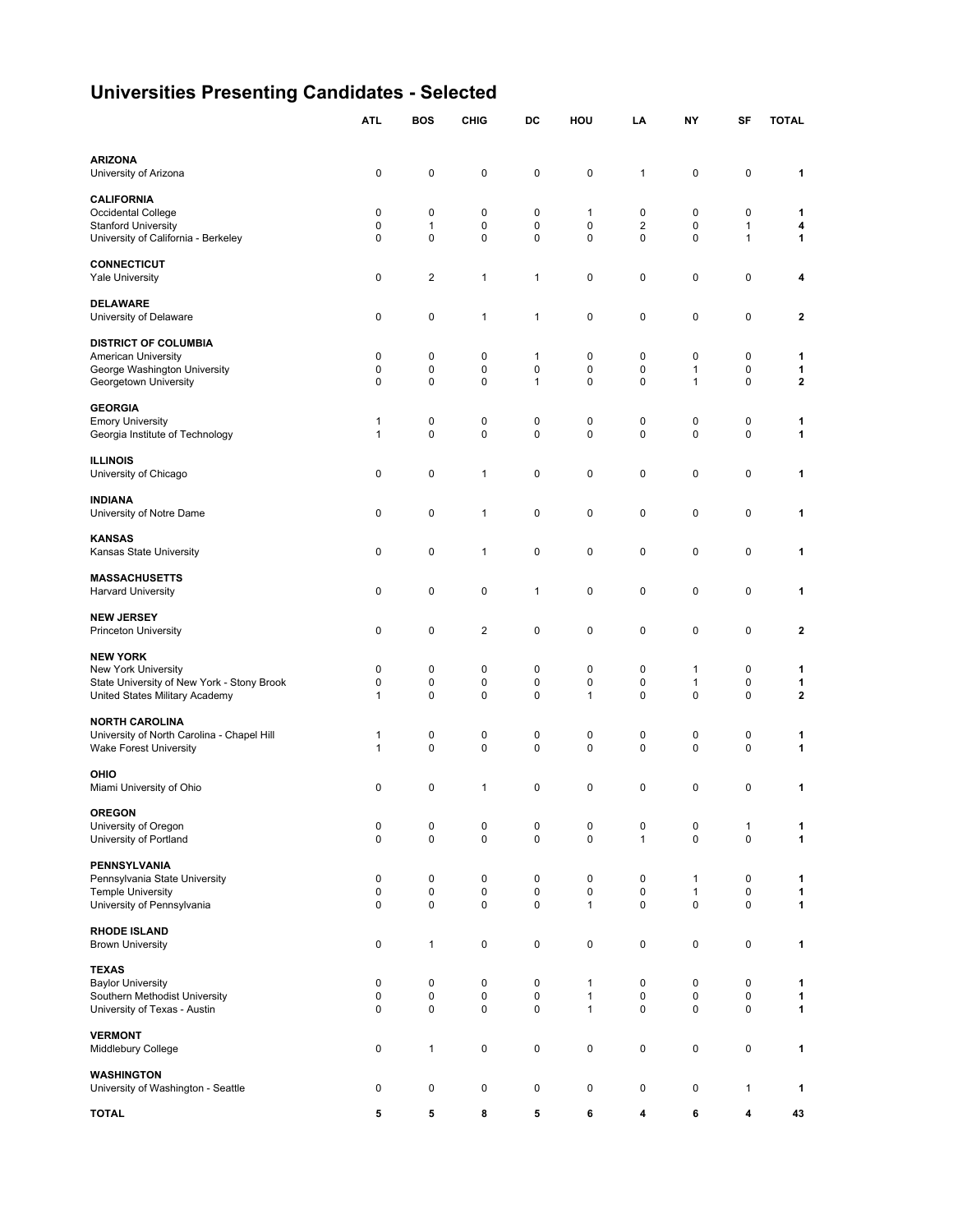# **Proposed Field of Study - Selected**

|                                                                    | <b>ATL</b> | <b>BOS</b> | <b>CHIG</b> | DC          | HOU      | LA       | <b>NY</b> | <b>SF</b>   | <b>TOTAL</b> |
|--------------------------------------------------------------------|------------|------------|-------------|-------------|----------|----------|-----------|-------------|--------------|
| African Literature and Post-Colonial Critical Theory               | 0          | 0          | 0           | 0           | 1        | 0        | 0         | 0           |              |
| <b>Applied Corpus Linguistics</b>                                  |            | 0          | 0           | 0           | 0        | 0        | 0         | 0           |              |
| Atomic and Laser Physics                                           | 0          | 0          | 0           | 0           | 0        | 0        |           | $\mathbf 0$ |              |
| Biochemistry                                                       | O          | 0          | 0           | 0           | 0        |          | 0         | 0           |              |
| CASM                                                               | O          | O          |             | 0           | 0        | 0        | $\Omega$  | 0           |              |
| Certificate of Advanced Study in Mathematics                       | 0          | 0          | $\Omega$    | 0           | 0        |          | 0         | 0           |              |
| <b>Development Studies</b>                                         | 0          | 0          |             | 0           |          |          | 0         | 1           |              |
| Earth Sciences-Palaeobiology                                       | n          | ŋ          |             | $\Omega$    | 0        | 0        | O         | 0           |              |
| Economics                                                          | 0          | ŋ          | 0           | 0           |          | 0        | O         | 0           |              |
| English Studies - 1900 to Present                                  | 0          | O          | 0           | 0           | 0        | $\Omega$ | O         | 1           |              |
| English: Reconceiving the Renaissance                              | $\Omega$   | O          | $\Omega$    | $\Omega$    |          | $\Omega$ | $\Omega$  | 0           |              |
| European Literature                                                | ŋ          |            | 0           | 0           | 0        | $\Omega$ | $\Omega$  | 0           |              |
| European Studies                                                   |            | 0          | $\Omega$    | $\Omega$    | 0        | 0        | 0         | 0           |              |
| Health Policy, Planning and Financing                              | 0          | 0          |             | $\Omega$    | 0        | 0        | 0         | 0           |              |
| History of Art (Special Option: "Theory in Practice").             | 0          | 0          | 0           | 1           | 0        | 0        | O         | 0           |              |
| <b>Human Genetics</b>                                              | O          | O          | 0           |             | 0        | 0        |           | 0           |              |
| International Politics and Security Studies                        | ŋ          | O          |             | 0           | 0        | $\Omega$ | O         | 0           |              |
| <b>International Relations</b>                                     | $\Omega$   | 1          | 0           | 0           | 1        | $\Omega$ | 0         | 0           |              |
| International Relations (with focus in Global Economic Governance) | $\Omega$   |            | 0           | 0           | 0        | $\Omega$ | 0         | 0           |              |
| International and European Politics                                | 0          | 0          | 0           | $\Omega$    | 0        | 0        | U         | 1           |              |
| <b>Islamic Studies</b>                                             | 0          | ŋ          |             | 0           | 0        | 0        |           | 0           |              |
| <b>MPhil in Astronomy</b>                                          | 0          | 0          | 0           | $\mathbf 0$ | 0        | $\Omega$ |           | 0           |              |
| <b>Mathematics</b>                                                 | O          | O          | 0           | 0           |          | 0        | O         | $\mathbf 0$ |              |
| Micro- and Nanotechnology Enterprise                               |            | U          | $\Omega$    | 0           | 0        | $\Omega$ | U         | 0           |              |
| Modern Middle Eastern Studies                                      | 0          | $\Omega$   |             |             | 0        | $\Omega$ |           | 0           |              |
| Molecular Medicine                                                 | ŋ          |            | 0           | $\Omega$    | 0        | $\Omega$ |           | 0           |              |
| Music                                                              | 0          | ŋ          | 0           | 0           | 0        | 0        |           | 0           |              |
| Near and Middle Eastern Studies                                    | 0          | 0          | 0           |             | 0        | 0        |           | 0           |              |
| Neurology                                                          | O          | $\Omega$   | $\Omega$    | $\Omega$    | $\Omega$ | $\Omega$ |           | 0           |              |
| Neuroscience                                                       | 0          | 0          |             | $\Omega$    | 0        | 0        | 0         | 0           |              |
| Neurosciences                                                      | ŋ          | 0          | 0           | $\mathbf 0$ | 0        | $\Omega$ | U         | 1           |              |
| PhD/Inclusive Education and Comparative Education                  | O          | 0          | 0           | 0           | 0        | $\Omega$ |           | 0           |              |
| <b>Political Theory</b>                                            | ŋ          |            | 0           | 0           | 0        | 0        | O         | 0           |              |
| <b>Postcolonial Studies</b>                                        |            | 0          | 0           | $\Omega$    | 0        | 0        |           | 0           |              |
| Social and Cultural Anthropology (MPhil if necessary)              | 0          | 0          | 0           | 1           | 0        | 0        | 0         | $\mathbf 0$ |              |
| Stem Cell Therapy in Neurodegenerative Disease                     | 0          | 0          | $\Omega$    | $\Omega$    | 0        | 1        | 0         | $\Omega$    |              |
| Theory and History of International Relations                      |            | 0          | 0           | $\Omega$    | 0        | $\Omega$ | 0         | 0           |              |
| <b>TOTAL</b>                                                       |            | 5          | 8           | 5           | 6        | Δ        |           | 4           | 43           |